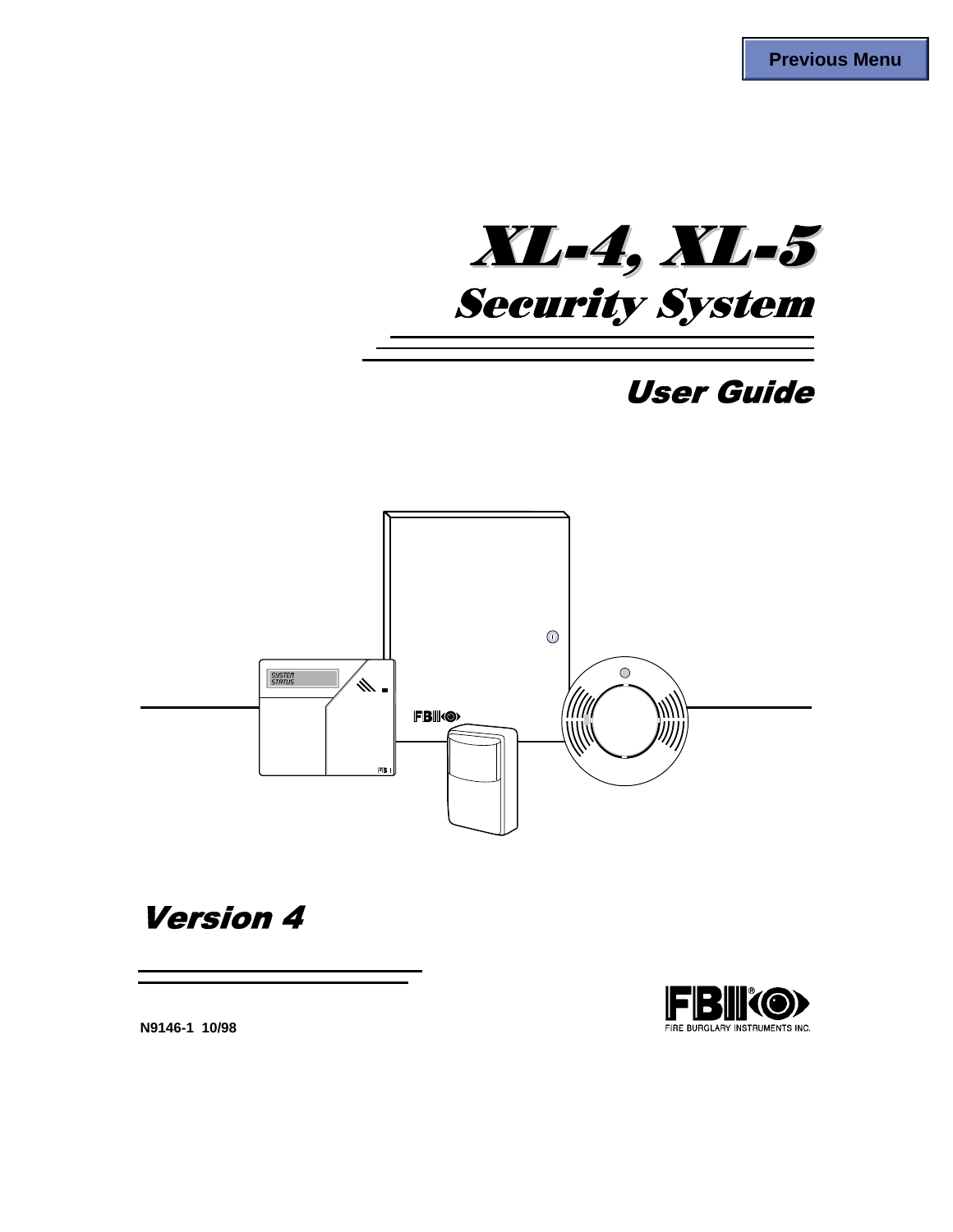# **Table Of Contents**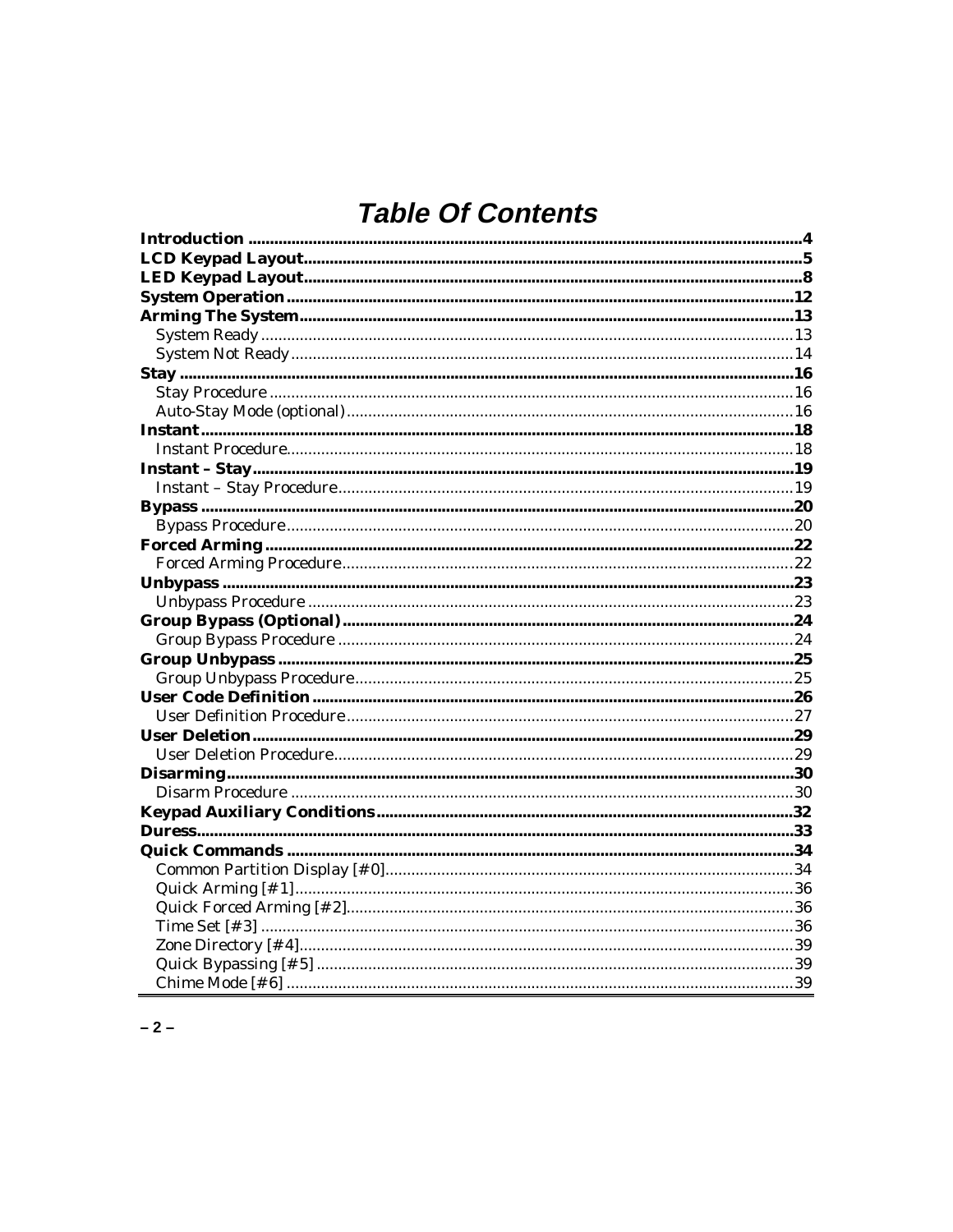# Table Of Contents (cont'd)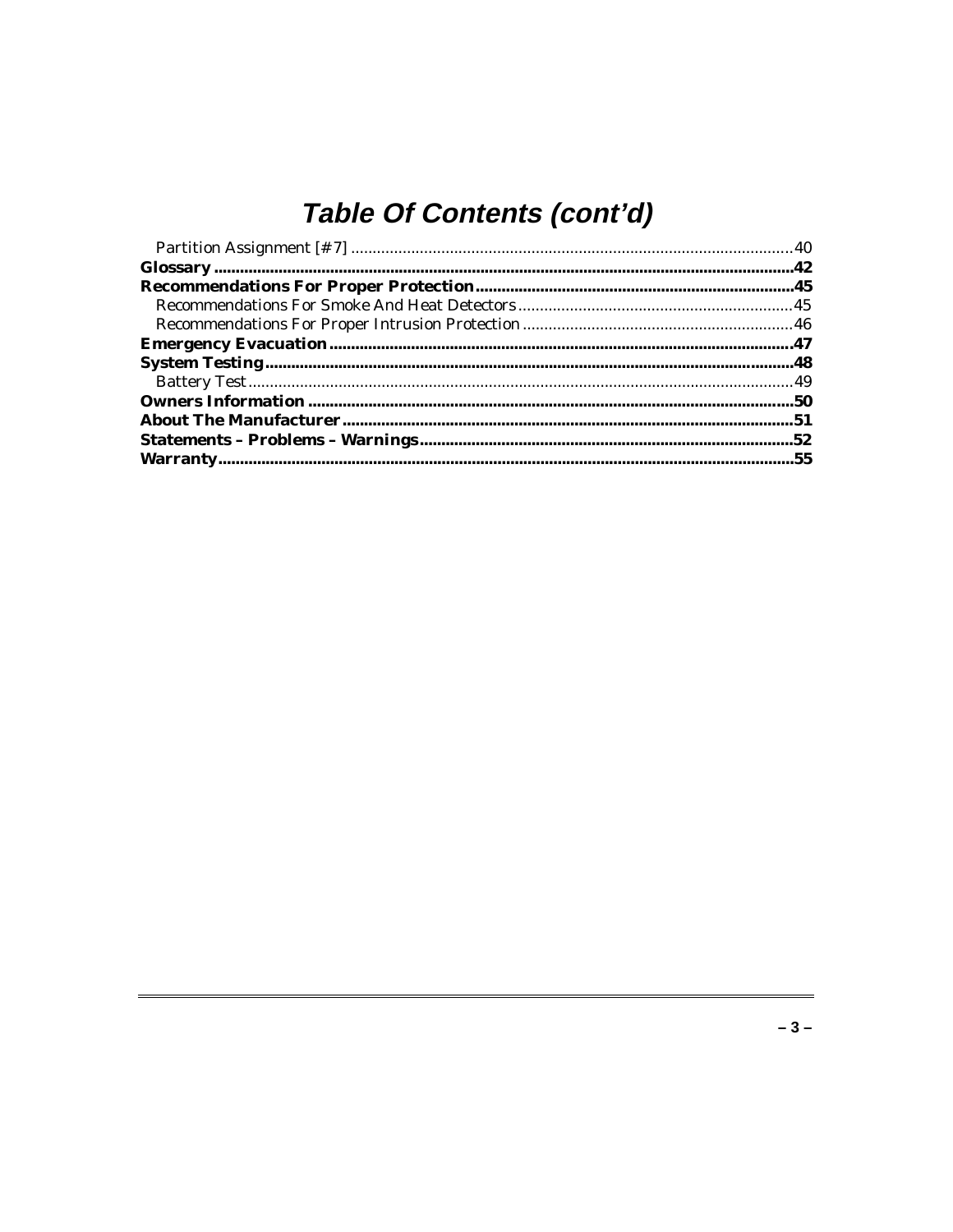### **Introduction**

Congratulations on your decision to protect your home or business with this Security System. The system has been designed with reliability and ease of operation in mind.

Please take a few minutes to review the contents of this manual. In order to realize the full potential of this system it is important that you feel comfortable with its operation. The following pages will familiarize you with the procedures for operating the Security System.

The system can be operated from different styles of keypads: model XK-716 and XK-516 LED keypads containing indicator lights or model XK-7LC and XK-5LC LCD keypads containing a two-line readout. Please determine the type of keypads present within your system.

This manual covers the XL-4, XL-4B, XL-4C and XL-5 systems. The systems differ with the following Underwriters applications:

- XL-4 Household Burglary and Fire
- XL-4B Commercial Burglary
- XL-4C Commercial Fire and Burglary

Thank You, FIRE BURGLARY INSTRUMENTS

NOTE: This owner's manual contains important information and is not to be removed by anyone but the occupant of the premise.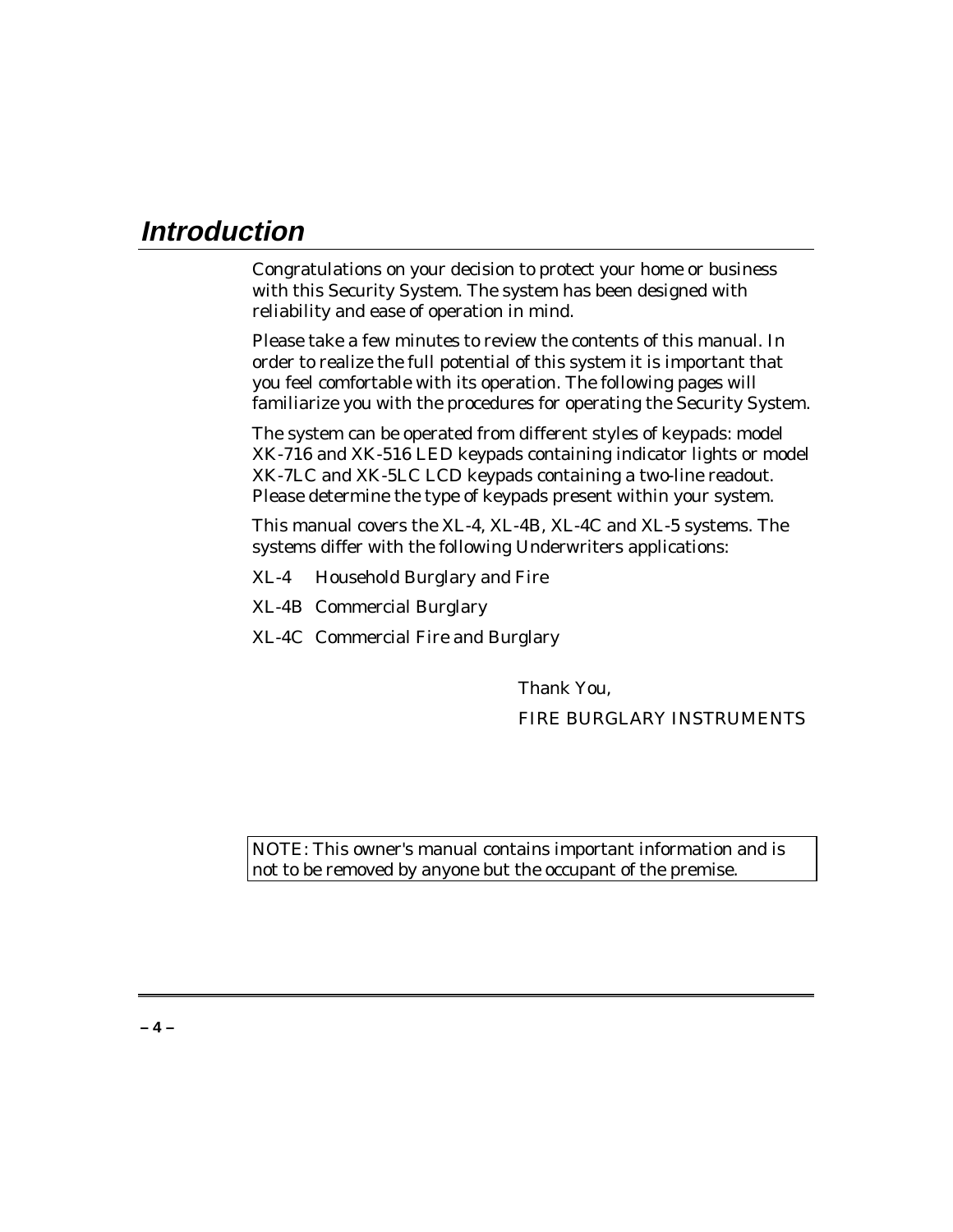## **LCD Keypad Layout**

The XK-7LC or XK-5LC keypad contains everything necessary to operate the Security System. The LCD (liquid crystal display) provides a two line by sixteen-character English readout display to show the current system status. The keypads appear as follows:



**LCD KEYPAD LAYOUT**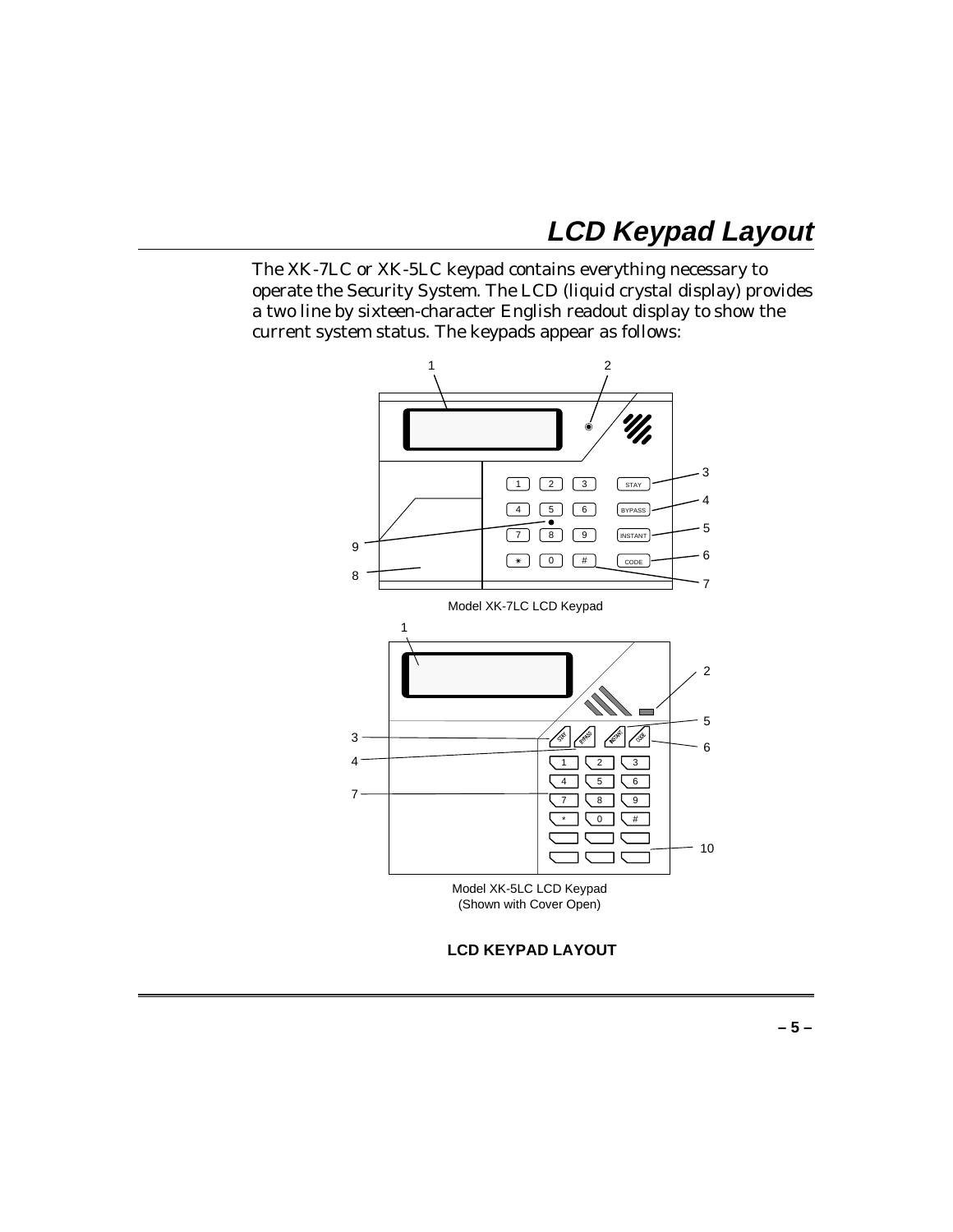# **LCD Keypad Layout (cont'd)**

### **1 – DISPLAY AREA**

Two line by sixteen-character liquid crystal display. This area contains the current system status using easy to read English language descriptions programmed by your installer.

### **2 – ARM/DISARM INDICATOR**

This light indicates whether the system is currently armed (activated) or disarmed (deactivated). In addition to this constant visual indication, the display area will provide additional information concerning the current system status. This indicator will blink when an alarm has occurred.

### **3 – STAY**

The STAY key is used to activate (arm) the system with the exception of interior protection. This will provide exterior protection of your location while allowing full access through the premise. This mode would be used when arming the system and you might be walking through protected interior zones.

### **4 – BYPASS**

The BYPASS key will be used to temporarily turn off protection to a portion of your Security System. This could be performed, for example, to ignore an open window that would prevent the arming of your system. Certain zones such as FIRE detection zones are always active and cannot be bypassed.

### **5 – INSTANT**

The INSTANT key is used to activate (arm) the system and eliminates the entry time delay. This would cause an immediate alarm if someone came through an exit/entry zone.

### **6 – CODE**

Function key used when entering or changing the User access codes of your Security System.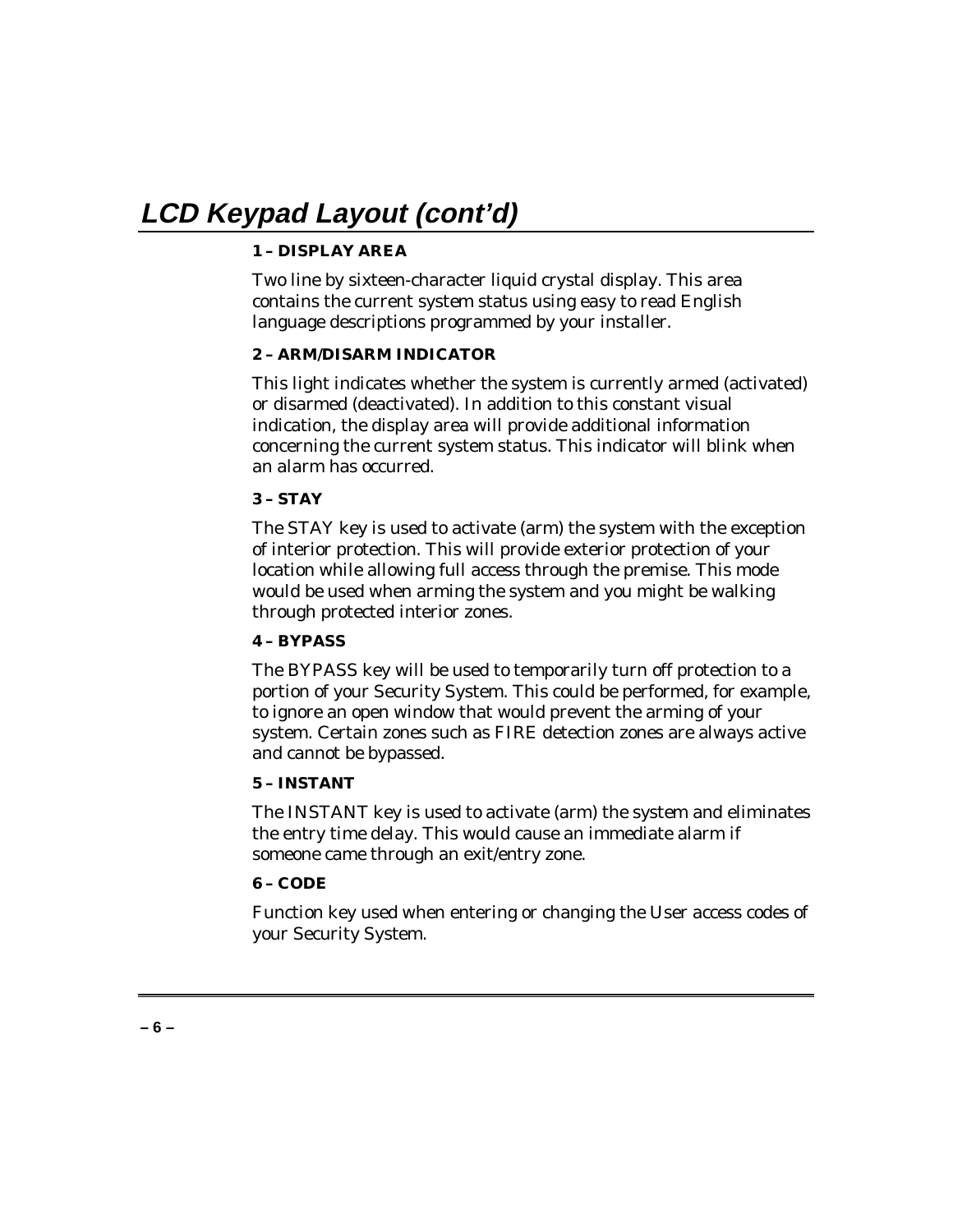### **7 – NUMERICAL SECTION**

The numerical section of the keypad operates similar to a telephone or calculator. The digits  $0 - 9$ , # and  $*$  are clearly marked and are used to operate the system.

### **8 – PULL OPEN DOOR**

The front of the XK-7LC keypad contains a door that pulls open. Behind this door is a card which can be filled out to describe the areas protected (zones) by your Security System.

### **9 – AC INDICATOR**

This light indicates that AC power is connected to the Security System. The system also contains battery backup to operate the system in the event of a power failure.

### **10 – EMERGENCY KEYS**

These keys generate Fire, Medical, or Panic signals when certain key combinations are entered.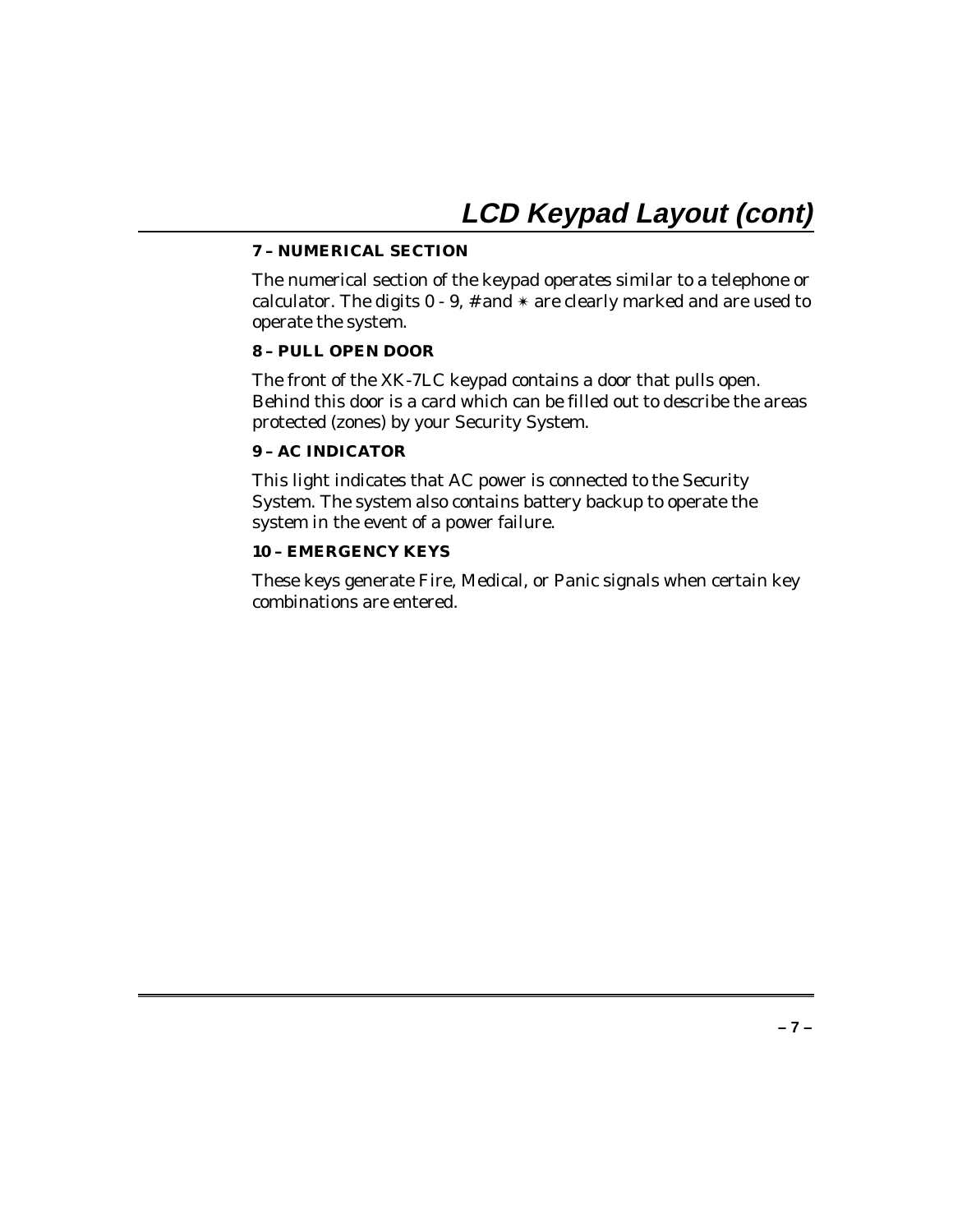## **LED Keypad Layout**

The LED based system contains indicator lights to display the current status of your Security System. NOTE: The LED keypads can only be used to display the status of the first sixteen zones. NOTE: This style of keypad cannot be used with the XL-4C control panel. The keypad has the following appearance:



**LED KEYPAD LAYOUT**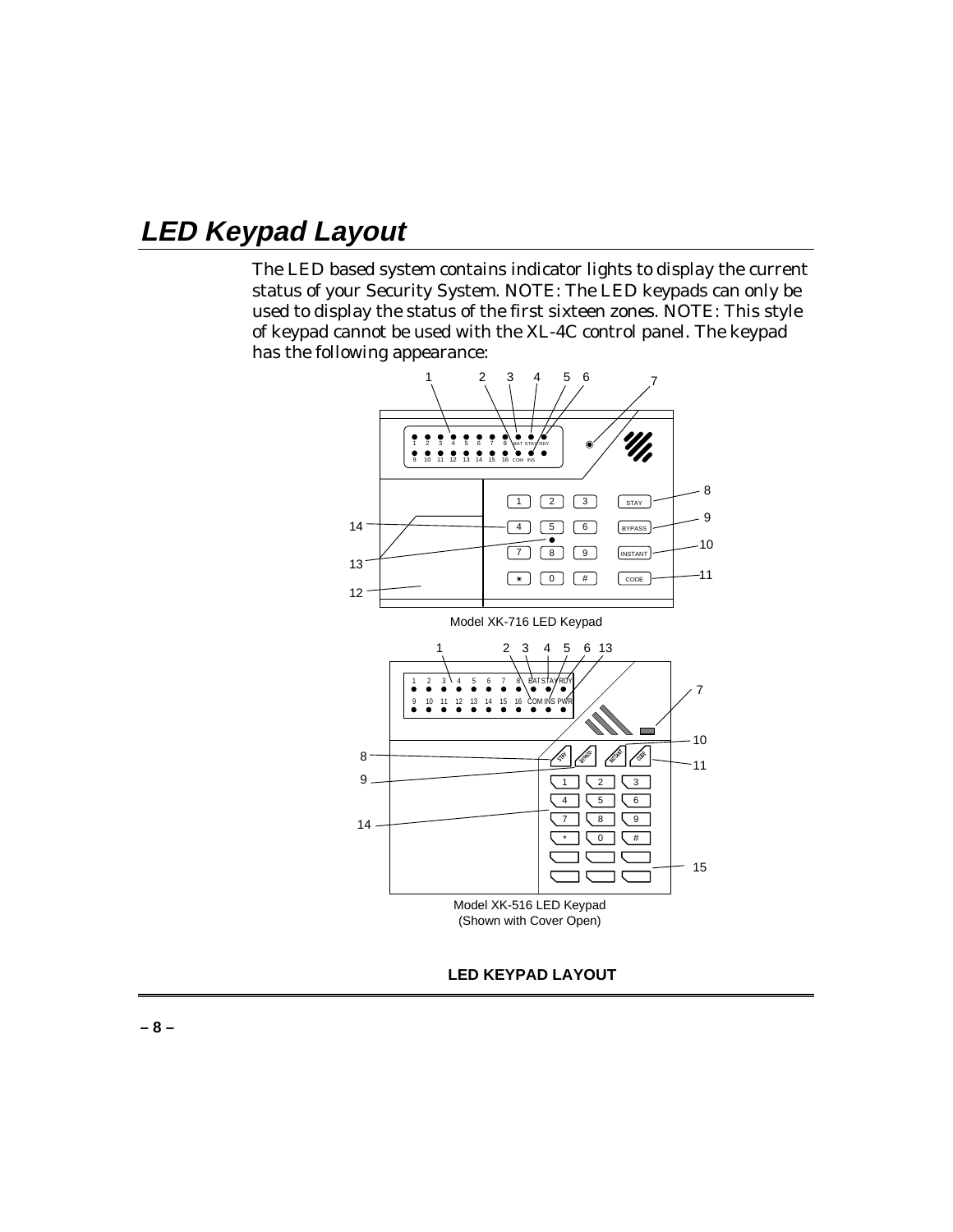# **LED Keypad Layout (cont'd)**

### **1 – ZONE STATUS**

The indicator lights marked 1-16 display the current status of the first sixteen zones connected to your Security System. The lights show whether any zones are currently in alarm, bypassed, in trouble, or faulted (not ready) status. The status of each zone is represented as follows:

| <b>ALARM</b>              | <b>Fast Blinking</b>                        |
|---------------------------|---------------------------------------------|
| <b>TROUBLE</b> Slow Pulse |                                             |
|                           | <b>BYPASSED</b> Slow Low Intensity Blinking |
| <b>NOT READY Solid ON</b> |                                             |

Each light will only reflect one condition at a time. If a zone contains multiple conditions at the same time the highest priority status from the above list will appear.

### **2 – COMMUNICATIONS FAILURE**

If the COM light BLINKS then there has been a communications error with the Central Station.

### **3 – LOW BATTERY**

If the BAT indicator BLINKS then the backup battery within the system is low.

### **4 – STAY**

The STAY light will be ON when the system has been armed in the stay mode, which means that the system has been activated with the exception of interior zones.

### **5 – INSTANT**

The INS indicator will be ON when the system has been armed in the INSTANT mode. This means that the system has been activated and the entry delay has been eliminated.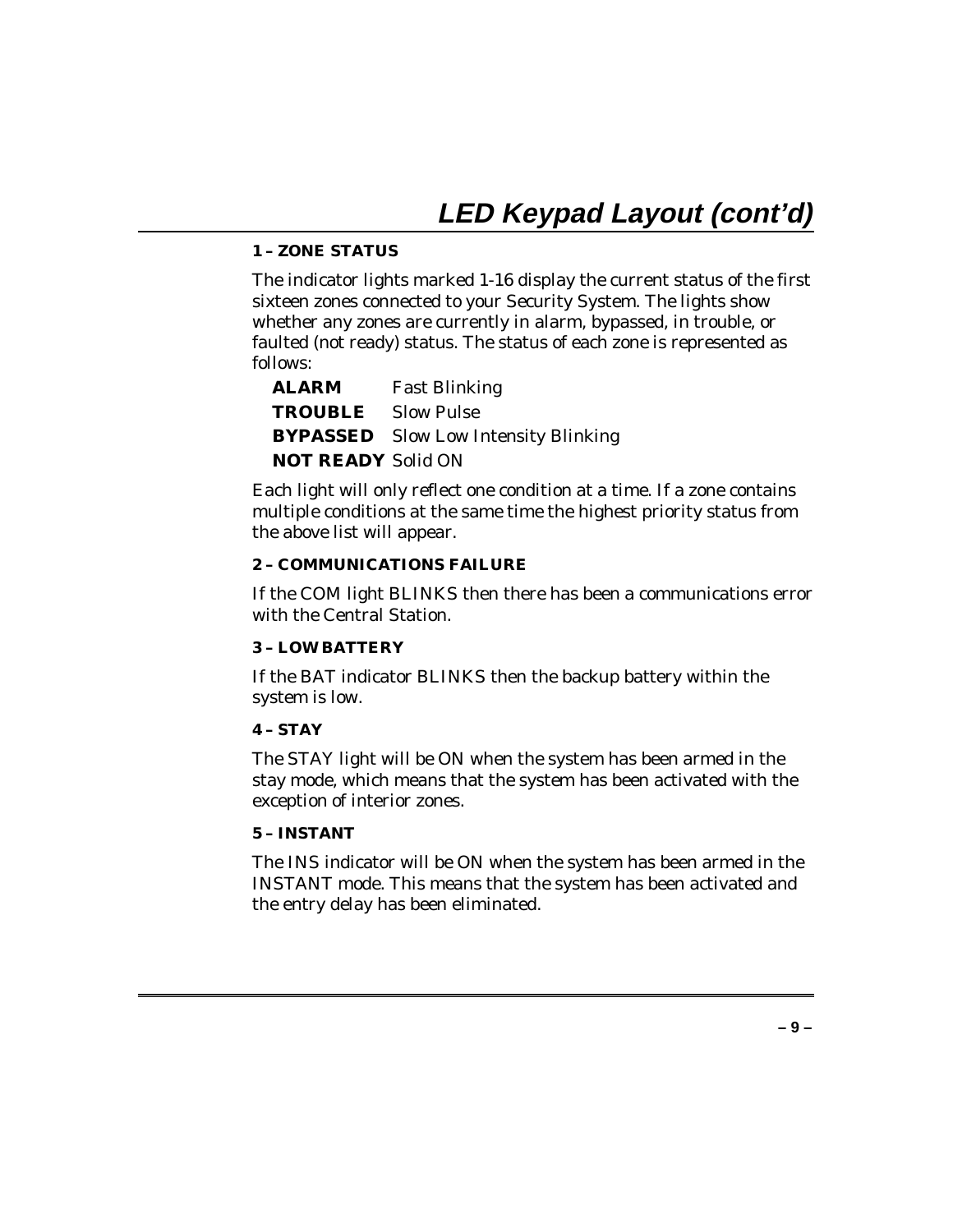# **LED Keypad Layout (cont'd)**

### **6 – READY INDICATOR**

The light marked RDY shows whether the system is ready to be armed. If the light is off then a condition exists within at least one of the zones preventing system arming.

### **7 – ARM/DISARM INDICATOR**

This light indicates whether the system is currently ARMED (ON) or DISARMED (OFF). In addition to this constant visual indication, the zone indicator lights will provide additional information concerning the current zone status. This light will also blink if there is an alarm condition present.

### **8 – STAY**

The STAY key is used to activate (arm) the system with the exception of interior protection. This will provide exterior protection of your location while allowing full access through the location. This mode would be used when arming the system and you might be walking through protected interior zones.

### **9 – BYPASS**

The BYPASS key will be used to temporarily turn off protection of a portion of your burglary protection. This could be performed, for example, to ignore an open window that would prevent the arming of your system.

### **10 – INSTANT**

The INSTANT key is used to activate (arm) the system and eliminates the entry delay. This would cause an immediate alarm if someone came through an exit/entry zone.

### **11 – CODE**

Function key used when entering or changing the User access codes of your system.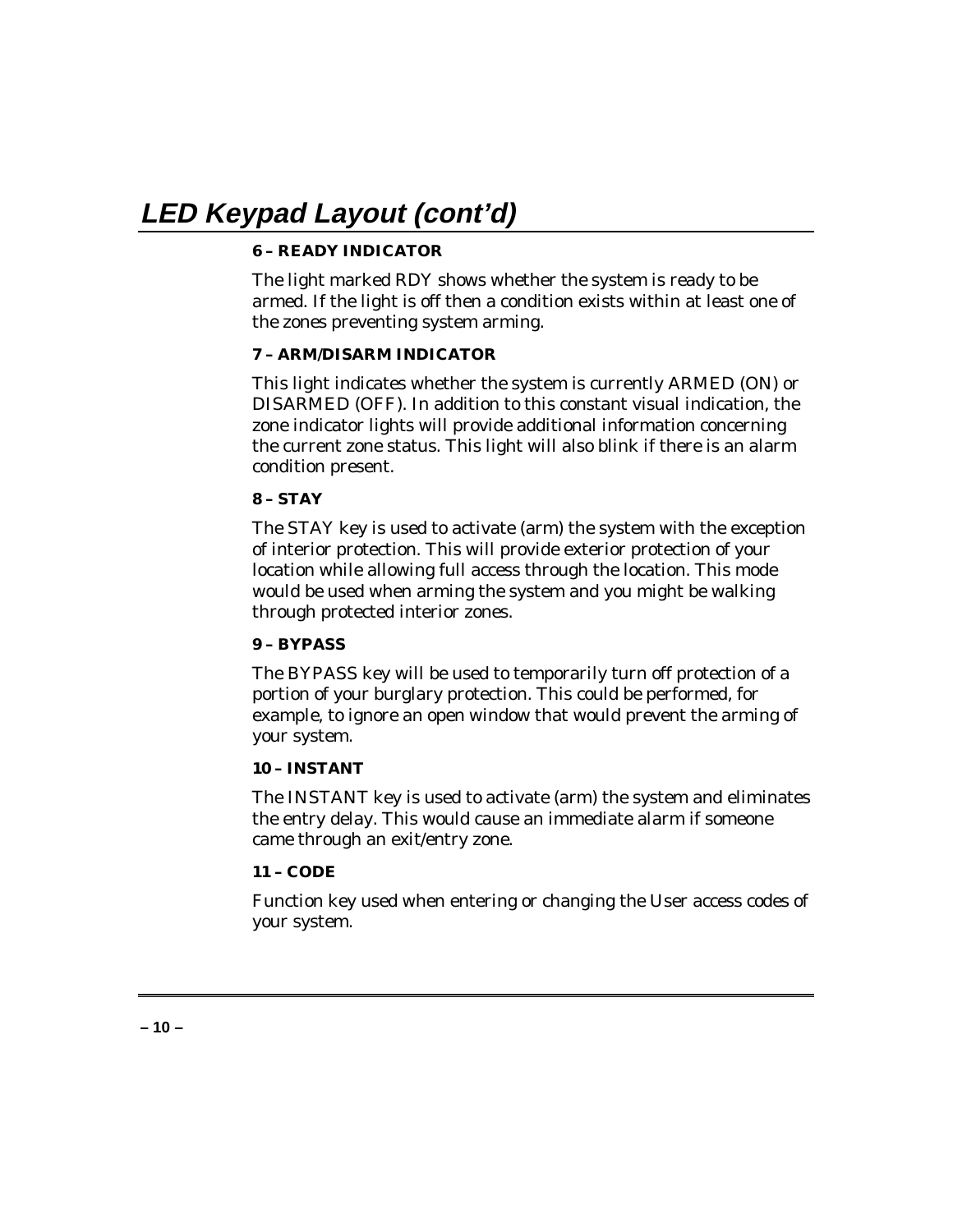# **LED Keypad Layout (cont'd)**

### **12 – PULL OPEN DOOR**

The front of the XK-716 keypad contains a door that pulls open. Behind this door is a card which can be filled out to describe the areas protected (zones) of your Security System.

### **13 – AC INDICATOR**

This light indicates that AC power is connected to the Security System. Battery backup exists to operate the system in the event of a power failure.

### **14 – NUMERICAL SECTION**

The numerical section of the keypad operates similar to a telephone or calculator. The digits  $0 - 9$ , # and  $*$  are clearly marked and are used to enter commands to the Security System.

### **15 – EMERGENCY KEYS**

These keys generate Fire, Medical, or Panic signals when certain key combinations are entered.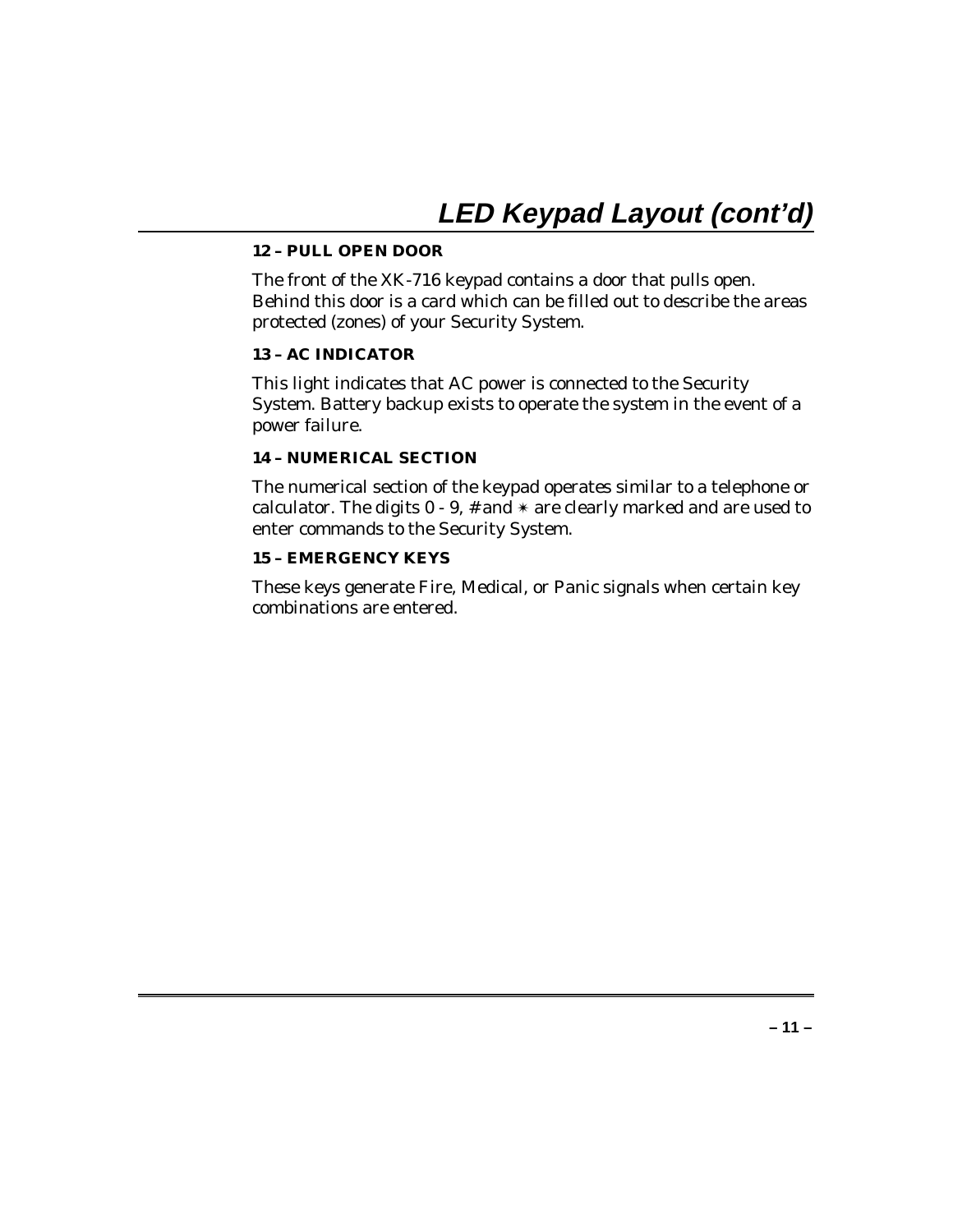## **System Operation**

Throughout this manual the following notation will be used to describe action taken at the keypads:

| <b>BYPASS</b>  | Depression of the Function Key labeled BYPASS                                                                                                       |
|----------------|-----------------------------------------------------------------------------------------------------------------------------------------------------|
| <b>INSTANT</b> | Depression of the Function Key labeled INSTANT                                                                                                      |
| <b>STAY</b>    | Depression of the Function Key labeled STAY                                                                                                         |
| <b>CODE</b>    | Depression of the Function Key labeled CODE                                                                                                         |
| [USER]         | Entry of your user code (see note below)                                                                                                            |
| ∗              | Key labeled $*$ (located to the left of 0)                                                                                                          |
| #              | Key labeled $#$ (located to the right of 0)                                                                                                         |
|                | Indicates the simultaneous depression of two keys.<br>For example, $# + 3$ indicates that the $#$ and 3 keys<br>should be pressed at the same time. |

☞ **USER CODE NOTE**: The [USER] code can be selected by your installer to be either a four or seven digit code. If a seven-digit user code is selected then the user code will be the three-digit user number followed by the four-digit user code. For example, if user number 3 has a code of 6429 then the seven digit user code would be 0036429.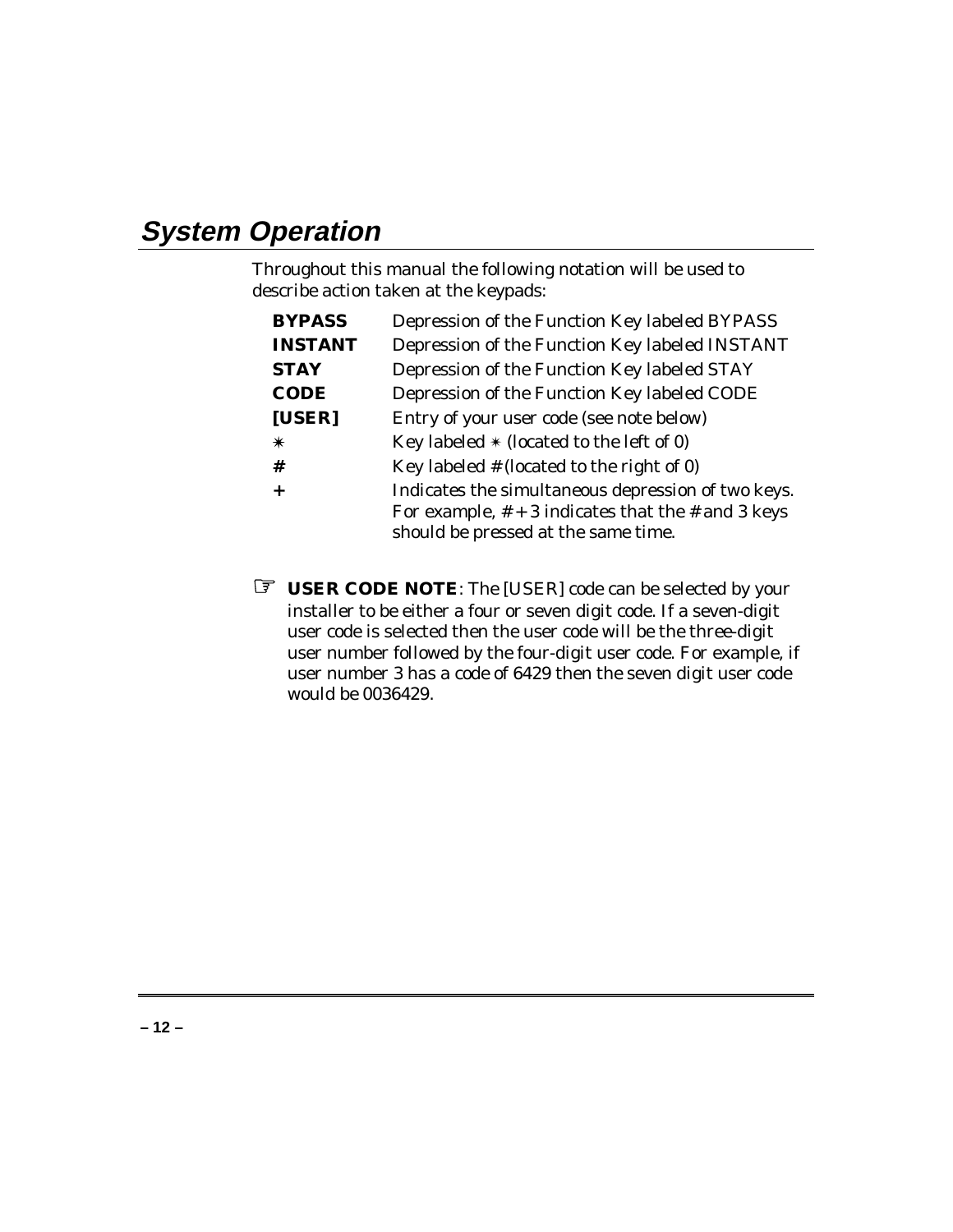## **Arming The System**

ARMING the system will activate all portions of your Security System. Arming can only be performed if all zones are READY. For example, if a protected door is open the system cannot be armed.

☞ Note: Your installer can program your system to be armed if certain zones are not ready. Contact your installer to determine whether this applies to your system.

### **System Ready**

### **Ready Indications**

### **LCD Based Keypads**

If the system is ready to be armed the following message will appear in the display area of the LCD keypad:

SYSTEM READY

The second line of the display can display a system wide descriptor (example SMITH RESIDENCE) and may scroll through other system conditions that are present.

### **LED Based Keypads**

On LED keypads the READY indicator must be ON.

### **Arming Procedure**

Enter your user code into the keypad:

### **[USER]**

On LCD keypads the following display appears:

ON:AWAY ……

... Exit Now .....

The ARMED indicator light will now be lit (LED and LCD keypads) and you may exit through a door designated by your installer as an exit/entry zone for a fixed time period known as the exit delay. Once the exit time period has expired the EXIT NOW indication will disappear.

Your exit time is

Your entry time is \_\_\_\_\_\_\_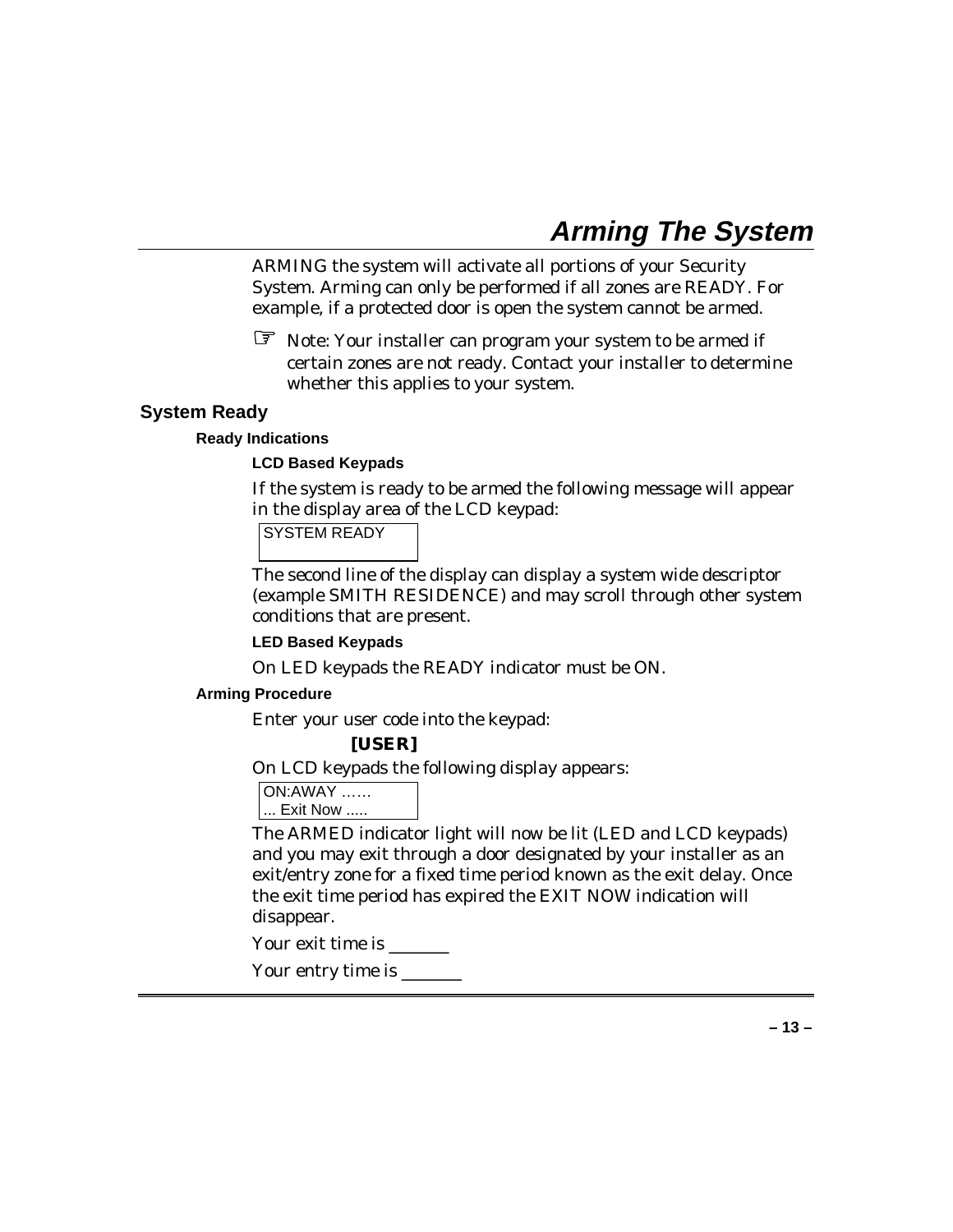## **Arming The System (cont'd)**

### **System Not Ready**

### **Ready Indications**

### **LCD Based Keypads**

If the system is not ready to be armed the LCD display will display the zone or zones not ready as follows. For example:

NOT READY Zne 012 Master Bedroom

This display indicates that zone number 12 is not ready. This might mean that a window or door remains open. When the problem with zone 12 has been resolved, the READY display will appear. The zones correspond to the areas of protection set up by your installer.

☞ Note: If more than one zone is not ready then the display will scroll through the zones approximately every 2 seconds.

### **LED Based Keypads**

On the LED keypads the individual zone lights display the zones which are not ready as follows:

| <b>ALARM</b>       | <b>Fast Blinking</b>        |
|--------------------|-----------------------------|
| <b>BYPASS</b>      | Slow blinking low intensity |
| TROUBLE            | <b>Slow Pulse</b>           |
| NOT READY Solid ON |                             |

### **Action Required**

If the system is NOT READY, one of the following actions is required if you want to ARM the system:

- Make the zone(s) ready. Determine which zones are not ready by looking at the keypad and perform what is necessary to ready the zone(s). For example if zone 12 represents the Bedroom Window, then closing the window should make that zone ready.

or

- Bypass the zone(s) not ready. Bypassing should only be performed if the zone cannot be made ready or intentionally will remain not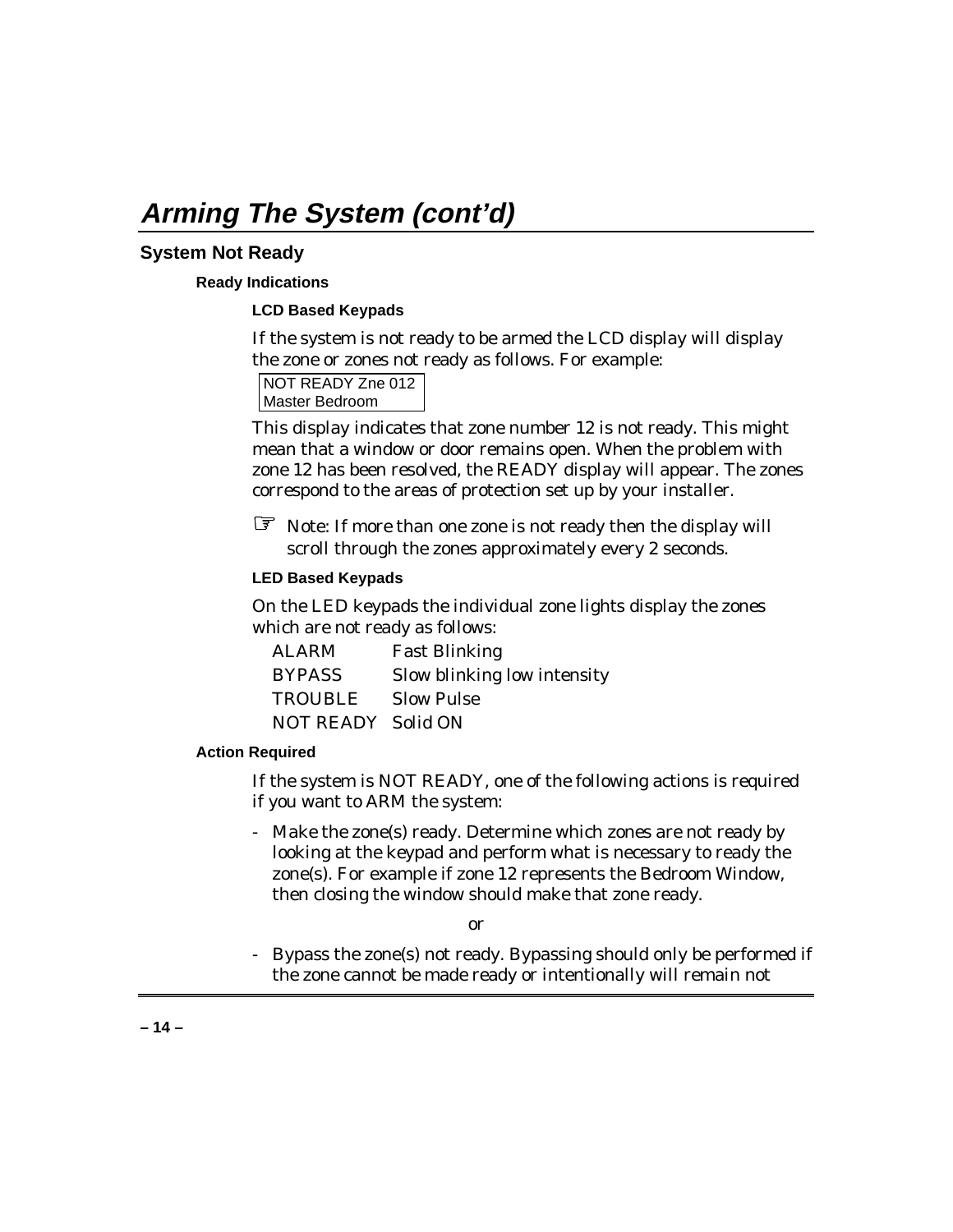ready. Zones that are bypassed are **not** protected when the system is armed.

NOTE: It is possible to arm the system without the back-up battery connected.

NOTE: In a commercial burglary alarm installation (model XL-4B or XL-4C) a brief pulsing audible output is provided by the keypad to indicate successful receipt of the closing signal at the Central Station. If not heard, CALL FOR SERVICE.

In a commercial burglary installation (model XL-4B) the bell will energize briefly after entry of the user code during arming. If not heard, CALL FOR SERVICE.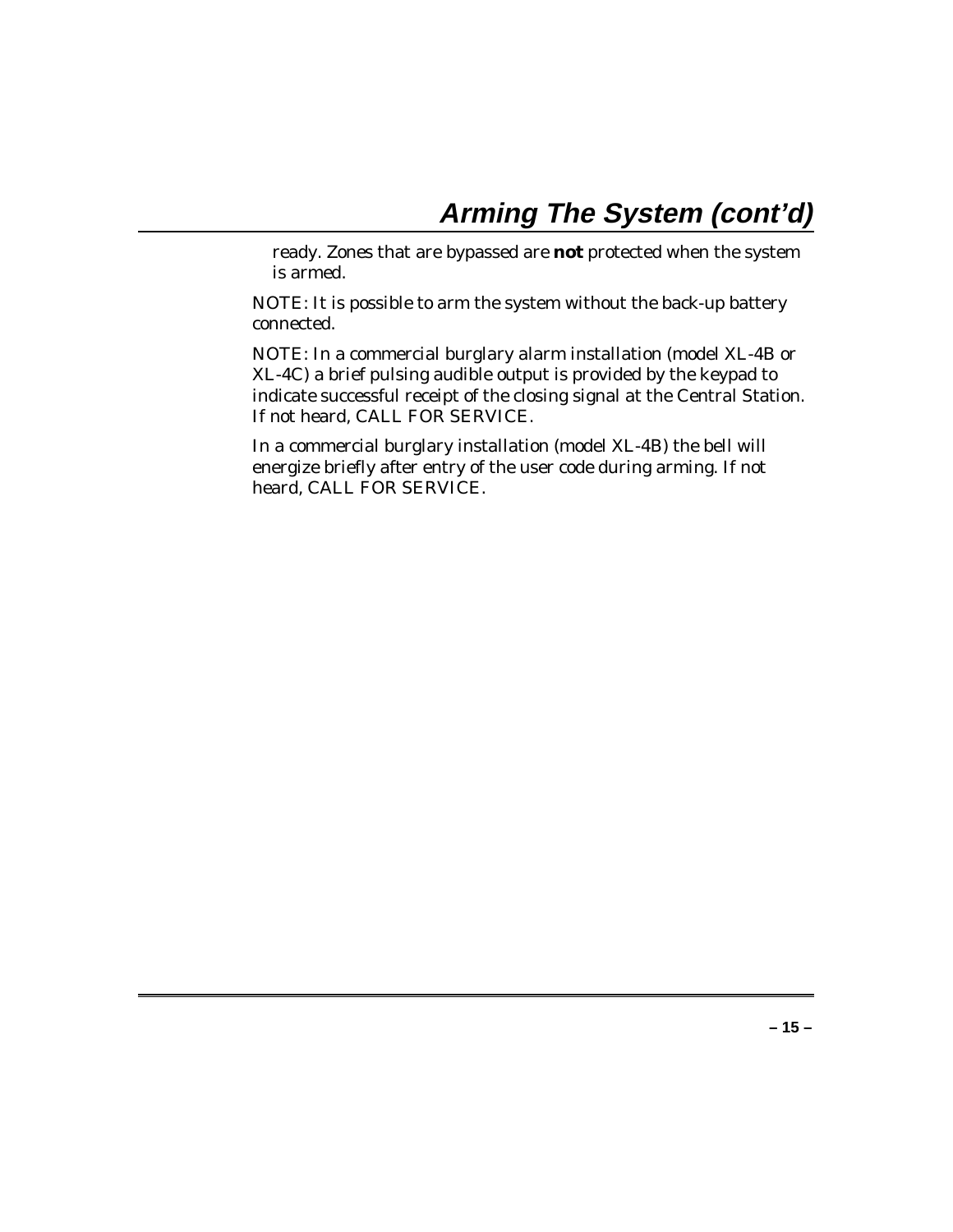### **Stay**

The STAY mode is another way to ARM your system while you remain in the location. The STAY mode will deactivate any interior protection zones, which means that you will be free to walk throughout your location without activating the alarm system.

In order to enter the STAY mode, the system must be ready. (See previous description).

### **Stay Procedure**

### **Stay [USER]**

Depress the STAY key followed by your user code.

☞ Remember that you must **DISARM** the system to leave the

premise.

Note: The STAY option will automatically be reset after the system is disarmed.

### **Indications**

LCD Keypads

After a successful STAY arming the following display will appear:

```
ON: STAY . . . . . . .
```
In addition, the ARMED indicator will be lit. In the STAY mode only the external or perimeter burglary protection is active. You are free to walk around the location without activating any of the interior protection zones.

LED Keypads

On LED keypads both the ARMED and STAY lights will be lit.

### **Auto-Stay Mode (optional)**

Another option that can be programmed by your installer is the Auto-Stay mode. This feature will arm the system and will bypass *only those interior zones preselected by your installer*. For example, you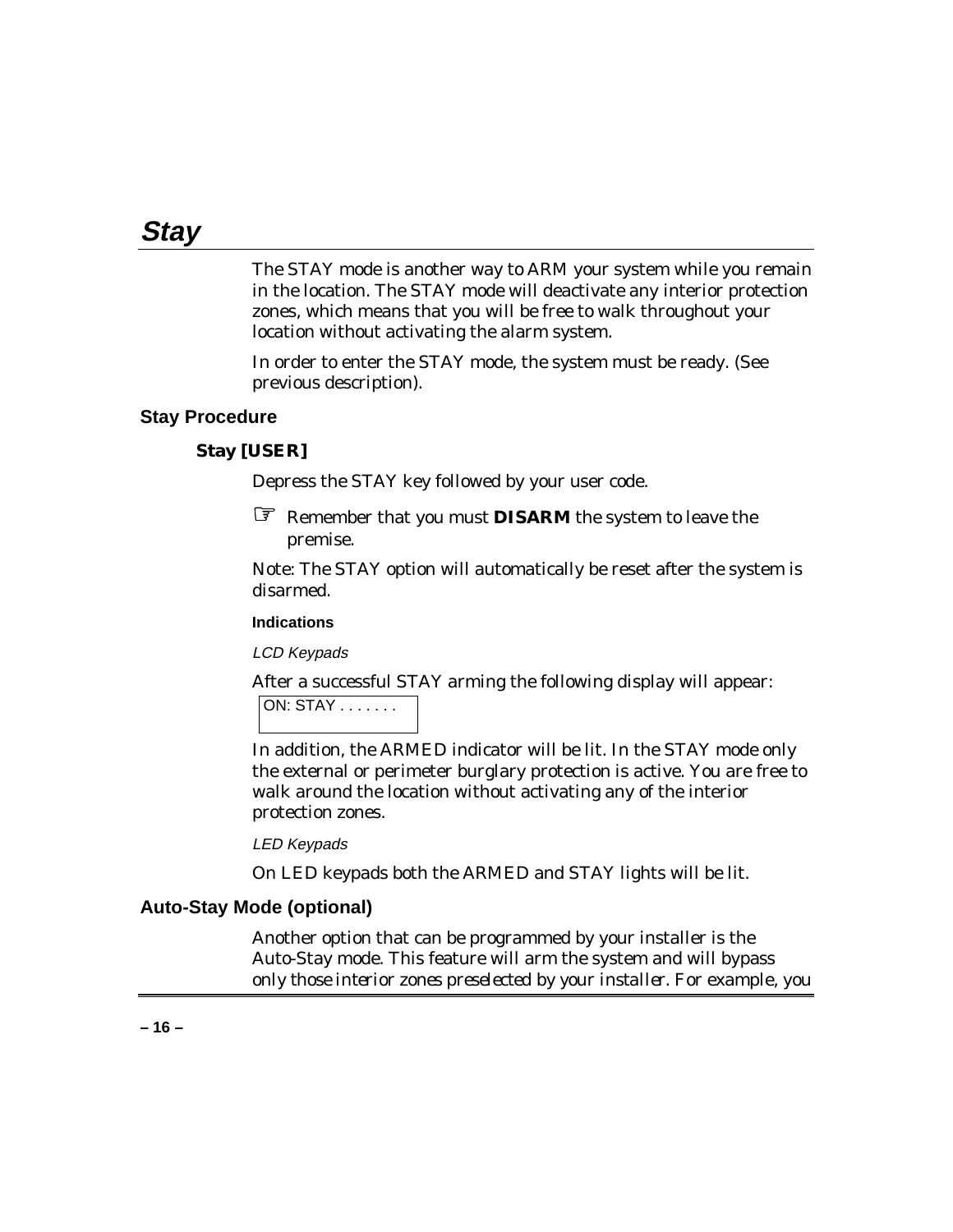can stay in your location and walk freely through the living section of your location and have certain portions of the interior protection active in the rest of your home.

To auto stay arm simply enter your user code **[USER]** and remain within the location (do not leave through the exit/entry door). This will arm the system and only bypass those interior zones selected by your installer. LCD keypads will contain the following display:

ON: AUTO STAY . . . .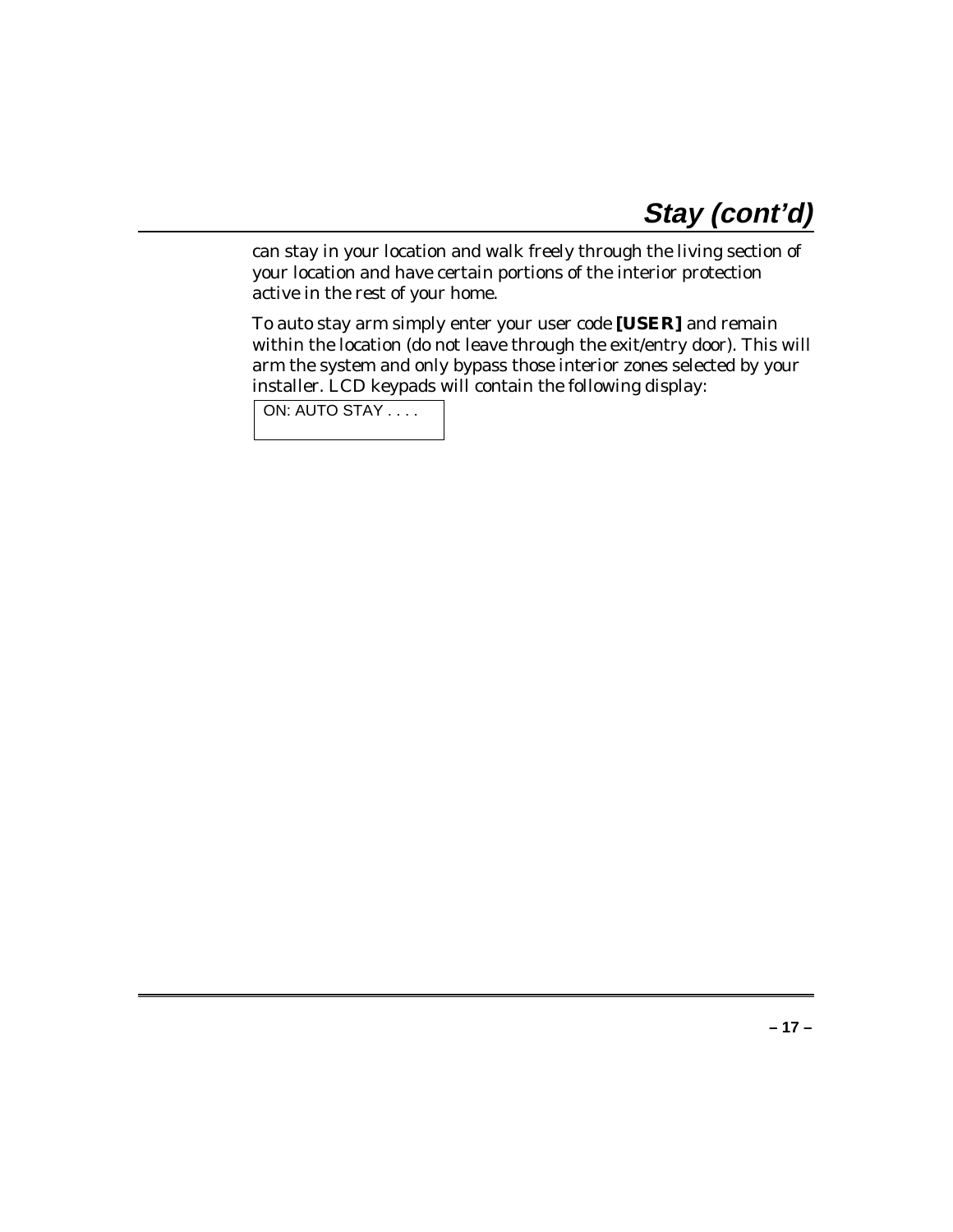### **Instant**

The INSTANT mode arms the system and eliminates the entry and exit time delay intervals. If anyone enters or exits through an entry/exit zone the alarm system will instantly activate.

The system must be READY to select the INSTANT option.

### **Instant Procedure**

### **Instant [USER]**

Depress the INSTANT key followed by your user code.

Note: The INSTANT option will automatically be reset after the system is disarmed.

### **Indications**

LCD Keypads

Upon successful INSTANT ARMING of the system the ARMED indicator will be lit and the following display appears:

ON: AWAY INSTANT

LED Keypads

Upon successful INSTANT arming of the system the ARMED and INSTANT indicators will be lit.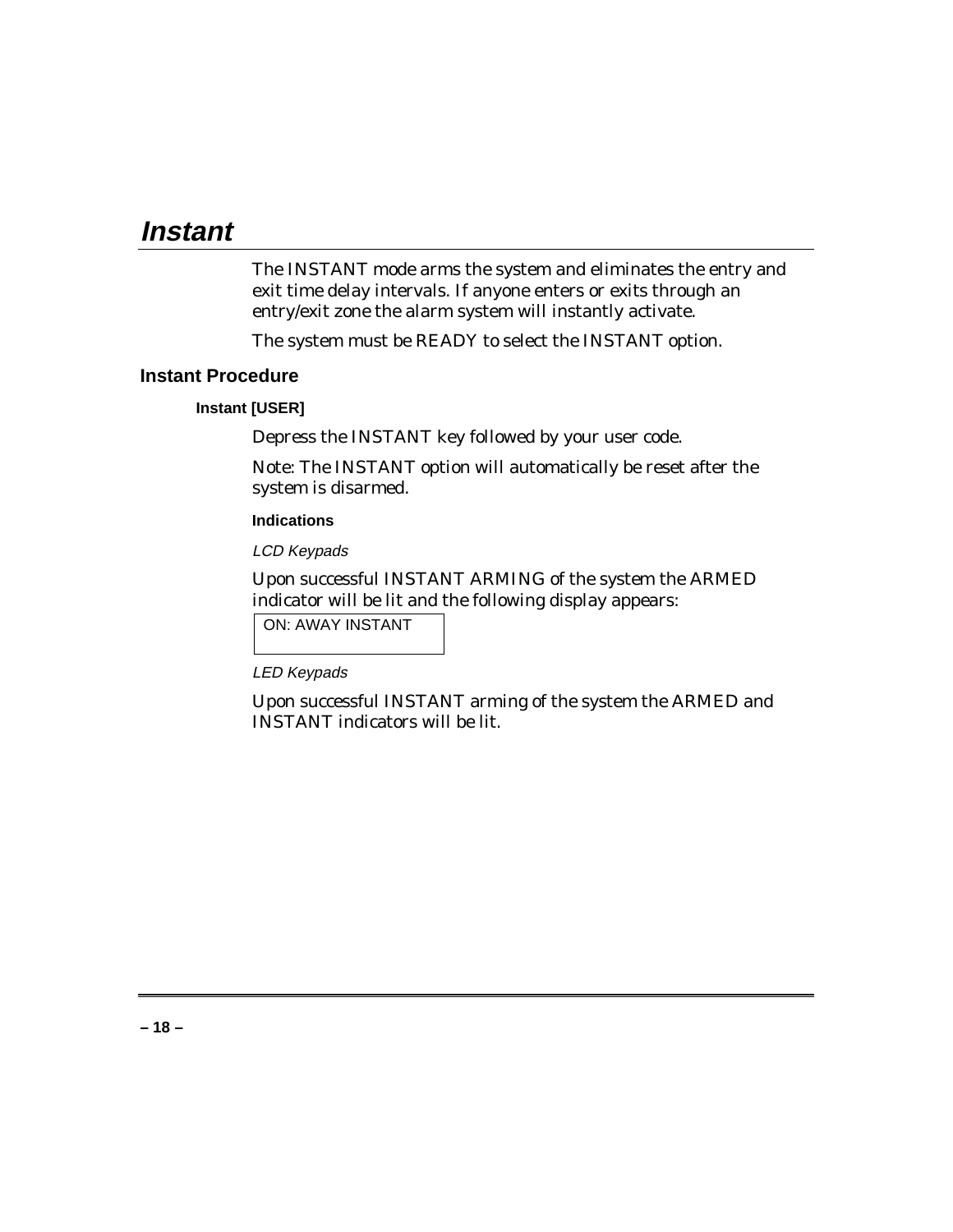The INSTANT STAY mode will arm the system with the characteristics of both the INSTANT and STAY modes. The system will be armed with the interior portions bypassed and the entry delay will be suspended.

The system must be READY in order to enter this mode.

### **Instant – Stay Procedure**

### **INSTANT STAY [USER]**

or

### **STAY INSTANT [USER]**

Depress the INSTANT and STAY keys in any order followed by your user code.

### **Indications**

**LCD Keypads**

ON: STAY INSTANT

### **LED Keypads**

After a successful INSTANT STAY arming the ARMED, STAY and INSTANT indicators will be lit.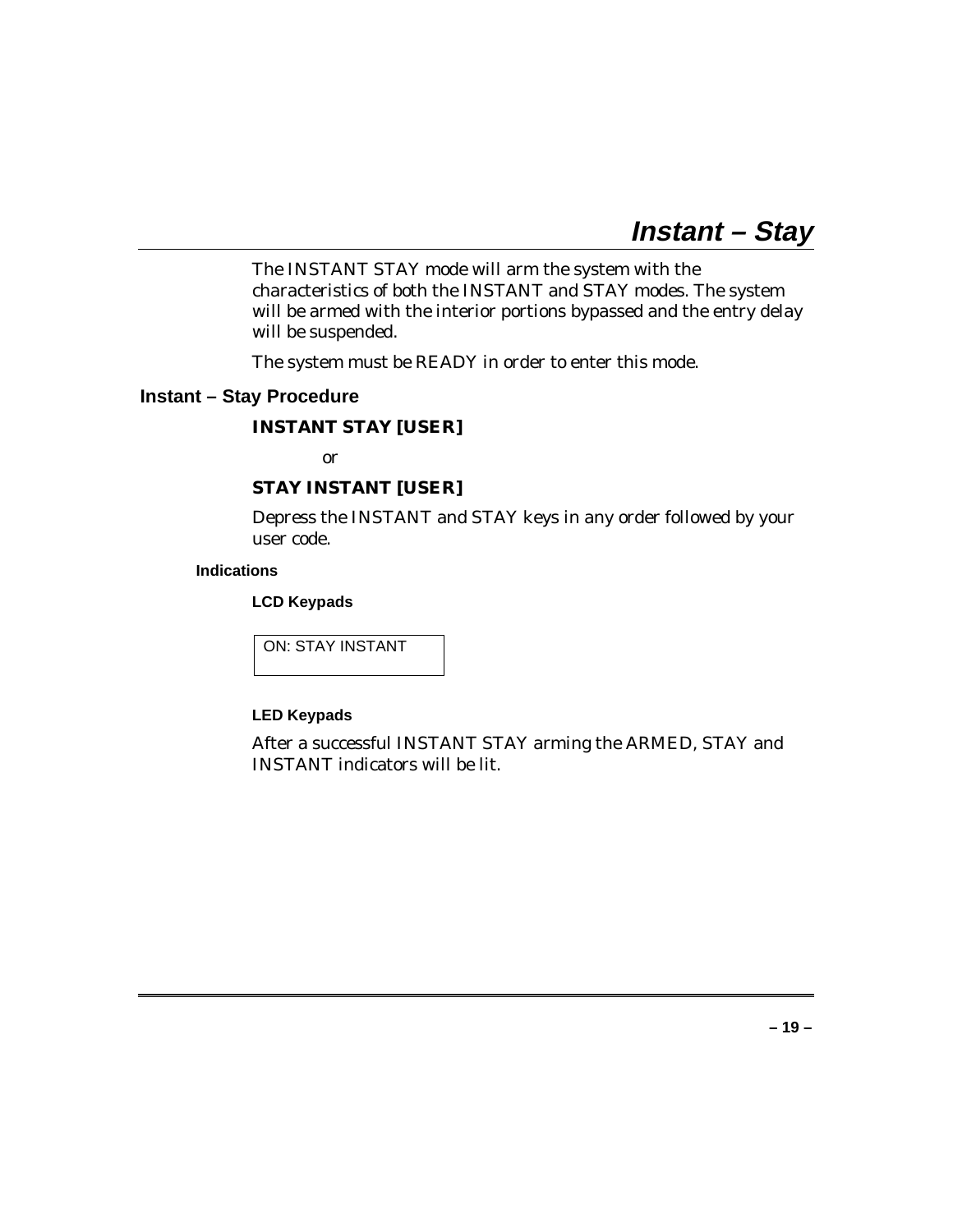### **Bypass**

Bypasses are performed to eliminate burglary zones that are not ready or faulty from activating the Security System.

### **Bypass Procedure**

### **BYPASS [USER] ZN**

Depress the BYPASS key followed by your user code and the **three** digit zone number (000 - 072) to be bypassed.

The zone number to be bypassed is shown as ZN. For example, if your user code is 7356 and you want to bypass zone 16 enter:

### **BYPASS 7 3 5 6 0 1 6**

Press the bypass key followed by 7 3 5 6 (your user code), and 0 1 6 (desired zone to be bypassed).

Multiple zones may be bypassed by repeating the sequence for the desired zones within a fifteen-second time period as follows:

### EXAMPLE:

BYPASS [USER] 002 BYPASS 056 BYPASS 071

The sequence displayed above would have bypassed zones 2, 56 and 71.

Zones can be bypassed if the user performing the bypass is authorized to perform bypasses and the zone has been defined by your installer as bypassable.

If the zone has already been bypassed, the sequence will unbypass the zone except if the system is armed and the unbypassed zone is still not ready. Unbypass means that the zone returns as an active burglary zone.

After the bypass (or unbypass) command has been accepted the unit will emit a continuous beep and keypads will display the bypassed zones as follows: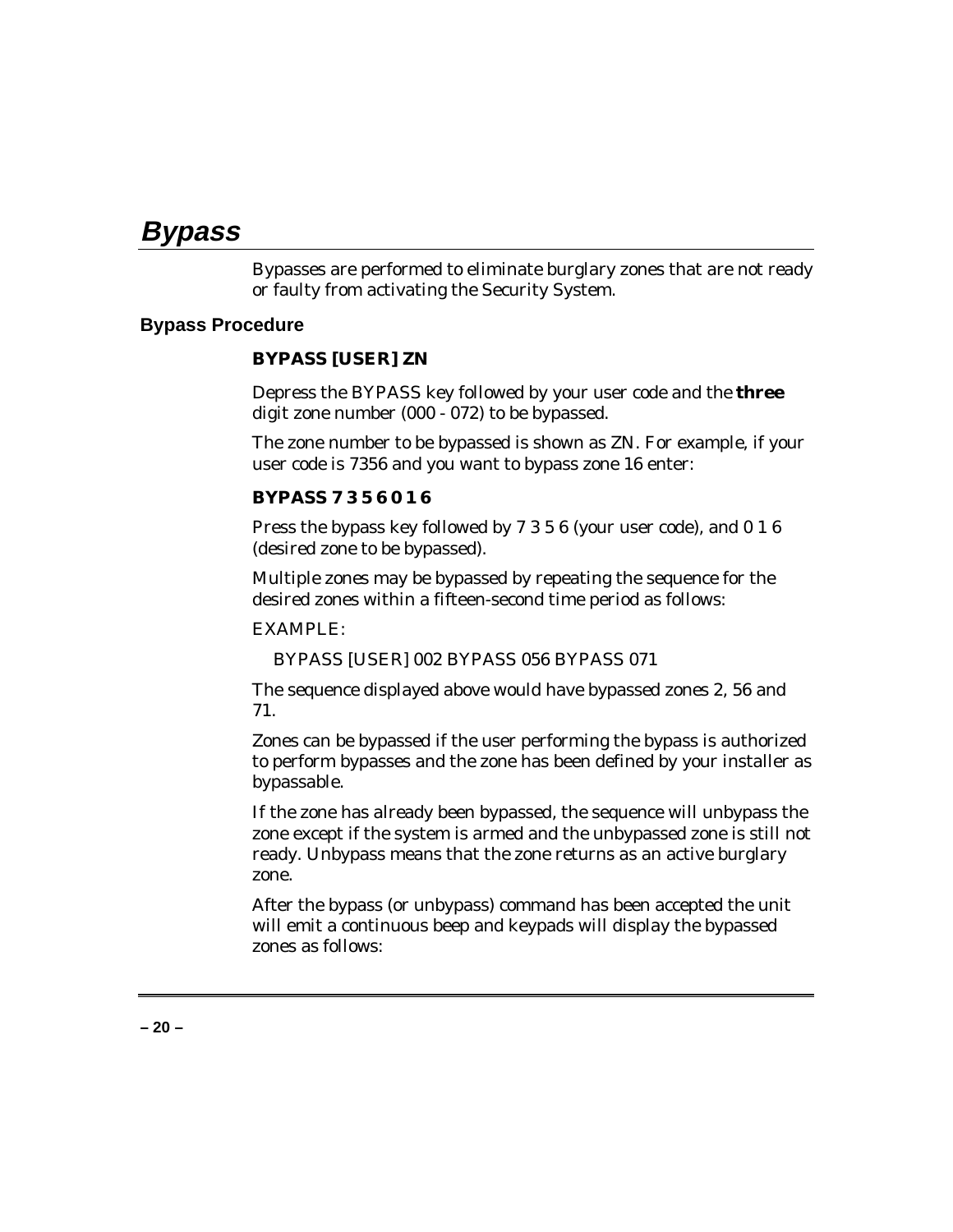# **Bypass (cont'd)**

LCD Keypads BYPASSED Zne 002 Upstairs Bedroom

or

UNBYPASS Zne 002 Upstairs Bedroom

LED Keypads

On LED keypads the zone number bypassed will blink slowly in a low intensity. Note: This only applies to the first 16 zones on LED keypads.

**Immediately Arm**

To immediately ARM the system enter **[USER]** after the last zone bypass.

NOTE: Zones that are bypassed are not protected when the system is armed.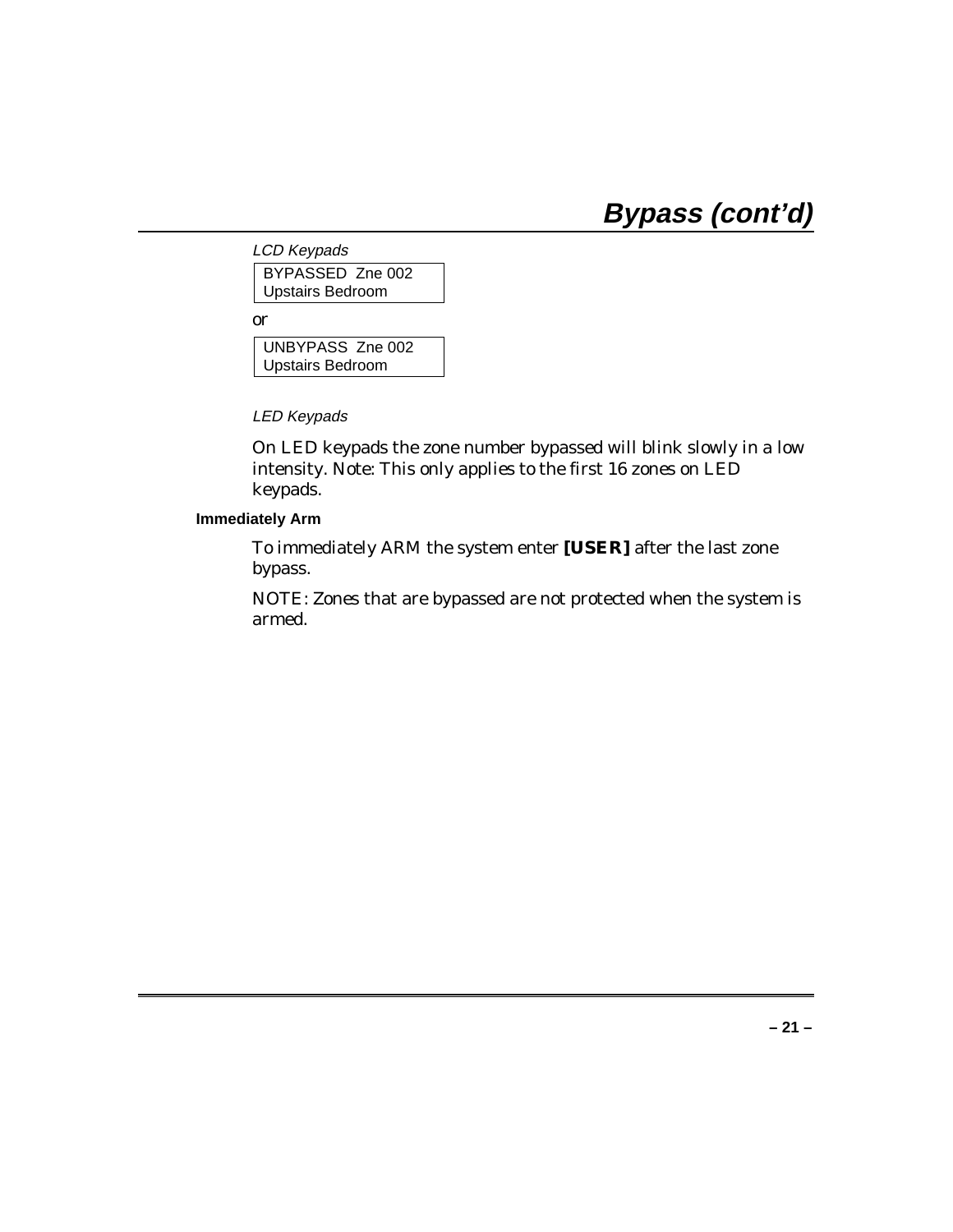## **Forced Arming**

Forced Arming is a method that will automatically bypass all faulted zones and ARM the system. NOTE: This capability must be selected by your installer at the time of system installation.

### **Forced Arming Procedure**

### **BYPASS [USER] BYPASS**

Depress the BYPASS key followed by your user code and the BYPASS key.

If any of the zones currently faulted are not bypassable, then the command will not succeed, and a long interrupted beep will follow.

Following a successful forced arming the ARMED indicator will be lit and the ON:AWAY display will appear on LCD keypads.

NOTE: This feature is NOT enabled for UL applications.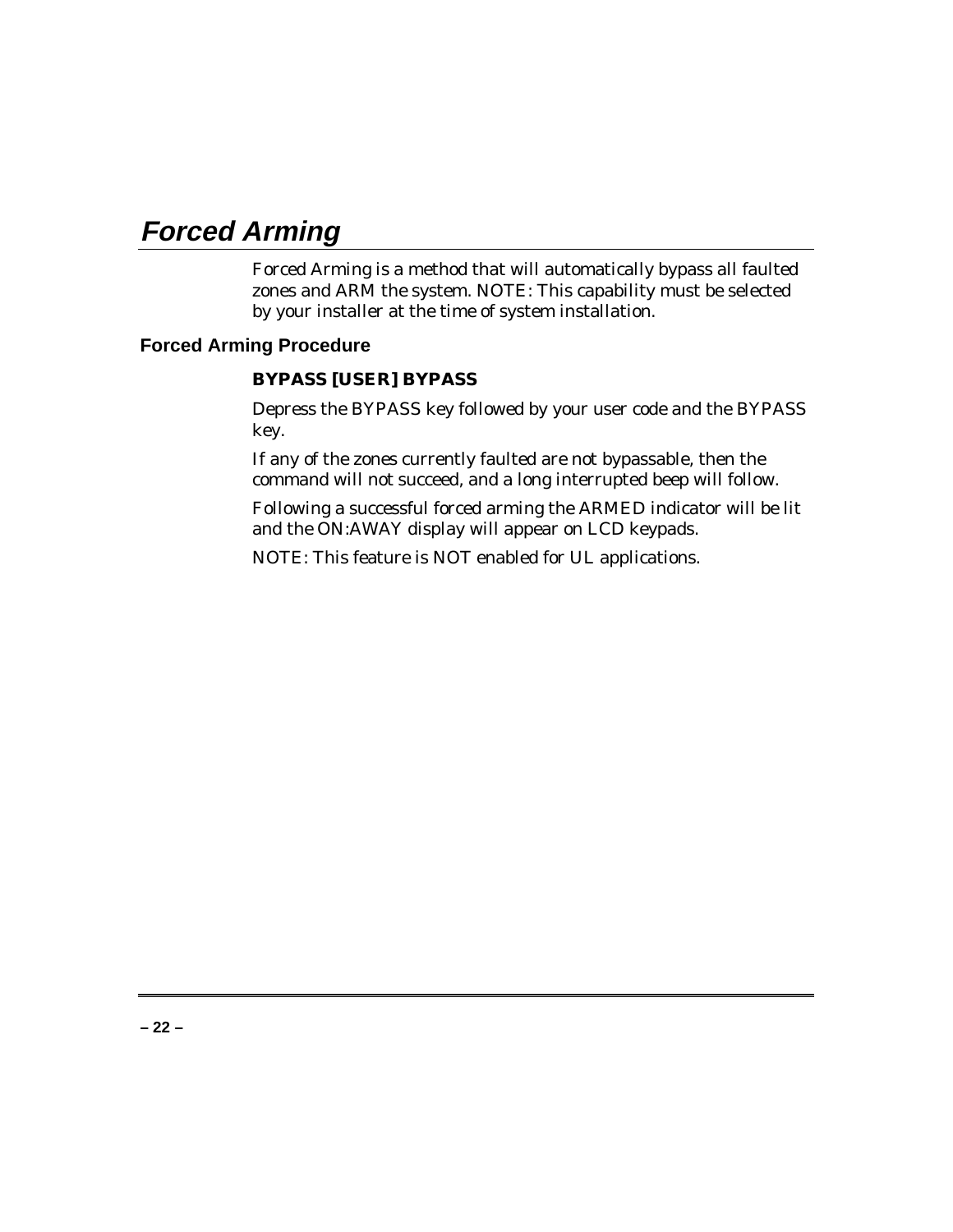## **Unbypass**

The UNBYPASS function removes an existing bypass from a currently bypassed zone.

The procedure is similar to a bypass.

### **Unbypass Procedure**

### **BYPASS [USER] ZN**

To remove a bypass from a zone already bypassed press the BYPASS key, followed by your user code and the three digit zone number.

See bypass description.

NOTE: In UL Listed systems, bypasses are automatically removed upon disarming.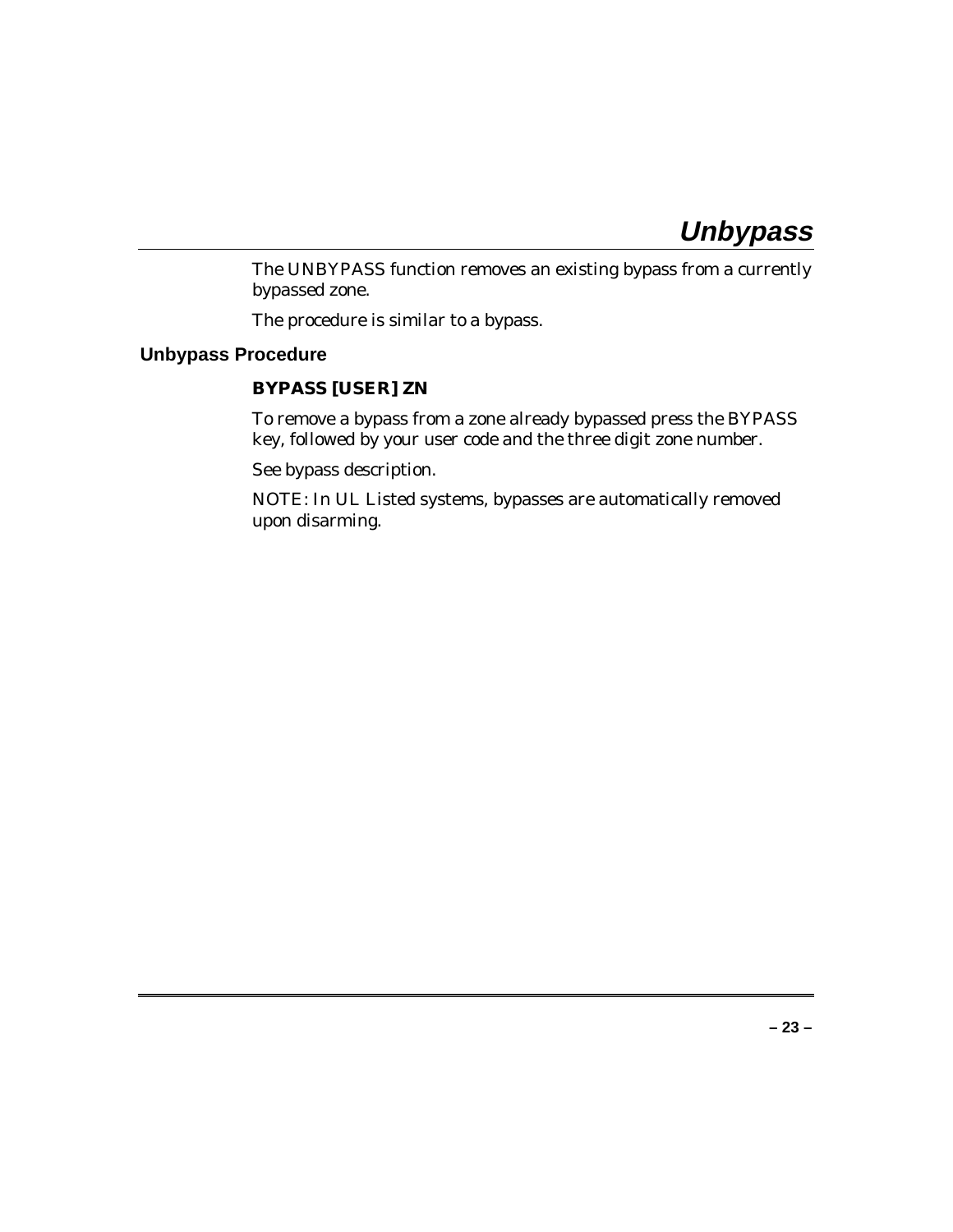## **Group Bypass (Optional)**

Your installer can designate multiple zones within your location to be known as a group. For example, if your location has two floors, the zones on the upper level can be a separate group from the lower level. Each zone within the group will display an individual zone identification on the keypad, however there are commands to bypass the entire group at once. Consult with your installer to determine whether groups exist within your location.

### **Group Bypass Procedure**

### **BYPASS [USER]** ✴ **1 Group**

Press the BYPASS key, followed by your user code, the digits  $*$  1, and the group number (01 - 24) as designated by your installer.

Example: Perform a group bypass on group 3 (assume a user code of 2468)

BYPASS 2 4 6 8 ✴ 1 0 3

The system will bypass all of the zones within that group, and the keypad will display the bypassed zones as described in the BYPASS section.

Remember that zones bypassed are not protected when the system is armed.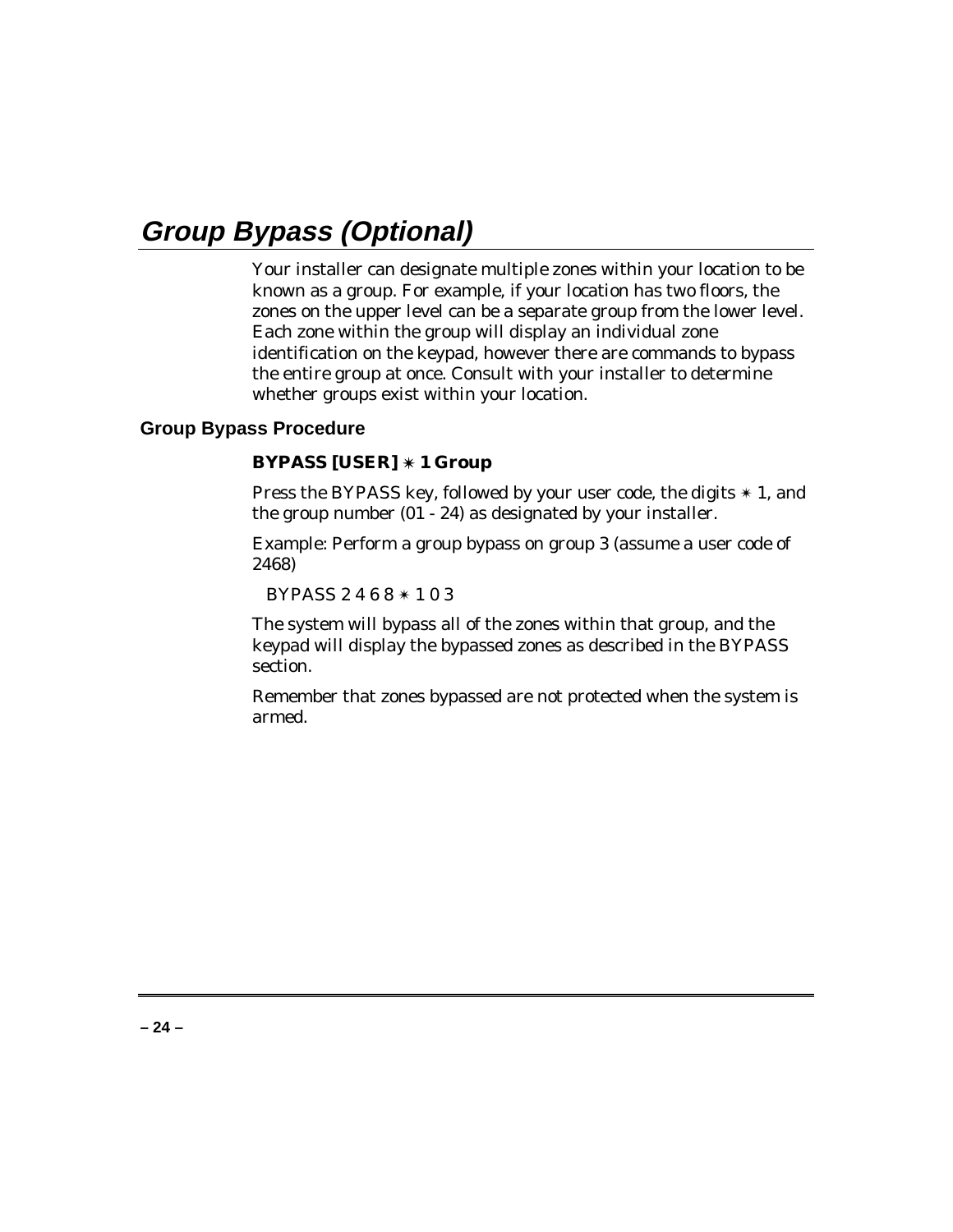## **Group Unbypass**

To remove bypasses from all of the zones within a group, the group unbypass command can be performed. This will remove the bypasses from all of the zones within a group. See group bypass section for more details.

### **Group Unbypass Procedure**

### **BYPASS [USER]** ✴ **2 Group**

Press the BYPASS key, followed by your user code, the digits ✴ 2, and the group number (01 - 24) as designated by your installer.

Example: Perform a group unbypass on group 3 (assume a user code of 2468):

BYPASS 2 4 6 8 ✴ 2 0 3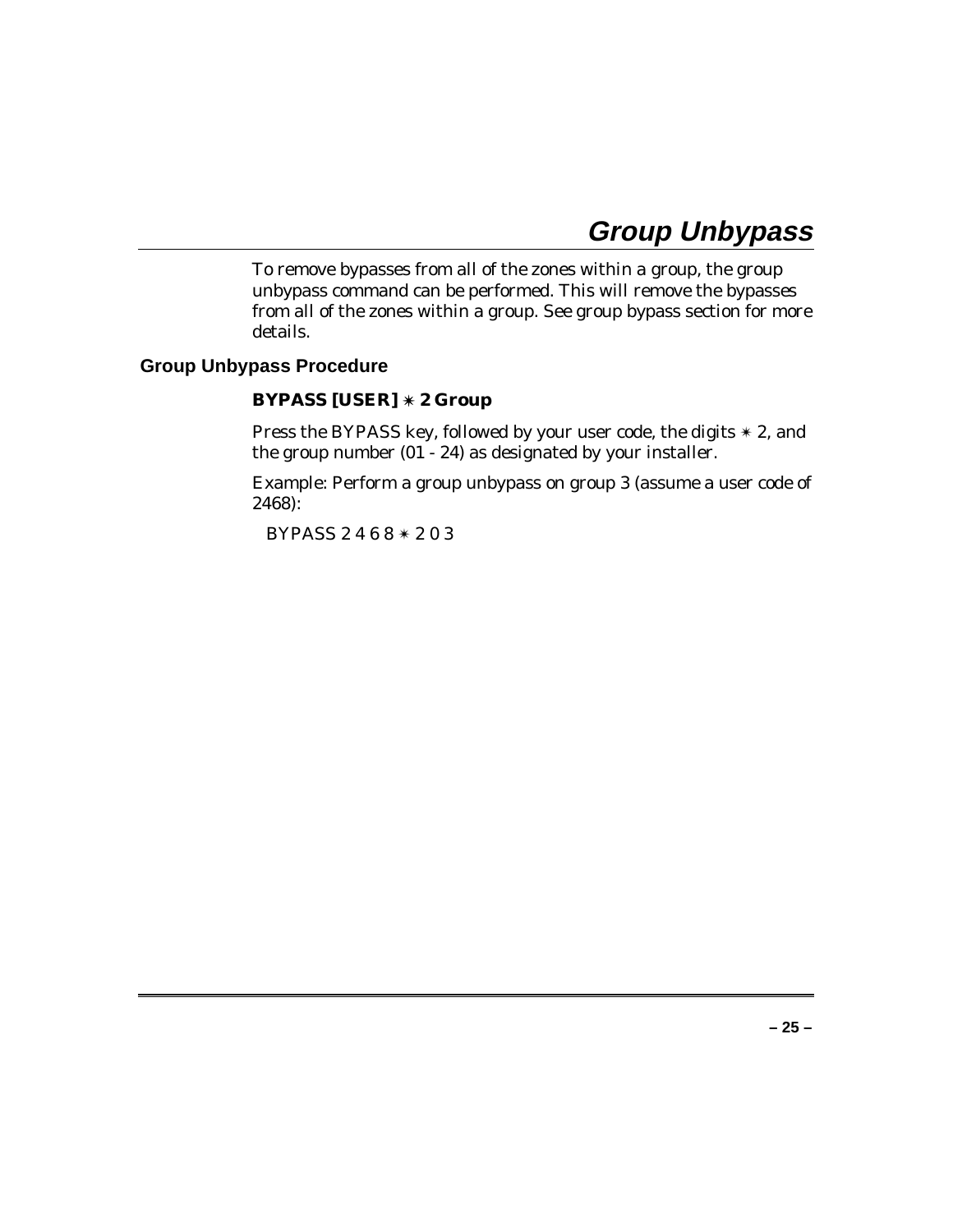### **User Code Definition**

User codes are required to operate your Security System. Users can be entered or modified directly through the keypad. The Security System contains up to 64 (XL-4) or 128 (XL-5) separate user codes. Authorized users can modify user codes directly through the keypad. Each of the User codes have the following characteristics:

**USER ID-** This is the code entered at the keypad to operate the Security System. Each separate user must be assigned a **unique** user code. The user ID has been displayed as **[USER]** throughout this manual.

**USER NUMBER-** Sequence number identifying the user being modified or entered. The user numbers range from 001 to 064 (XL-4) or from 001 to 128 (XL-5).

**AUTHORIZATION LEVEL-** The control panel contains authorization levels to control the users permitted to perform various system functions. This allows users to be restricted to certain functions. The levels are shown below:

**LEVEL 1 -** ARM, DISARM, BYPASS, PROGRAM USERS, CHANGE PARTITION ASSIGNMENTS IN ALL PARTITIONS

This would be the **highest** level user and would be able to perform all functions within all partitions (subsystems).

☞ User Code 1 should always be set to a Level 1.

**LEVEL 2 -** ARM, DISARM, BYPASS, PROGRAM USERS, CHANGE PARTITION ASSIGNMENTS IN OWN PARTITION

This level of user would be able to perform all functions and would be able to change user partition access only within the partitions (subsystems) where the user is assigned.

**LEVEL 3 -** ARM, DISARM, BYPASS, PROGRAM USERS

**LEVEL 4 -** ARM, DISARM, BYPASS

**LEVEL 5 -** ARM, DISARM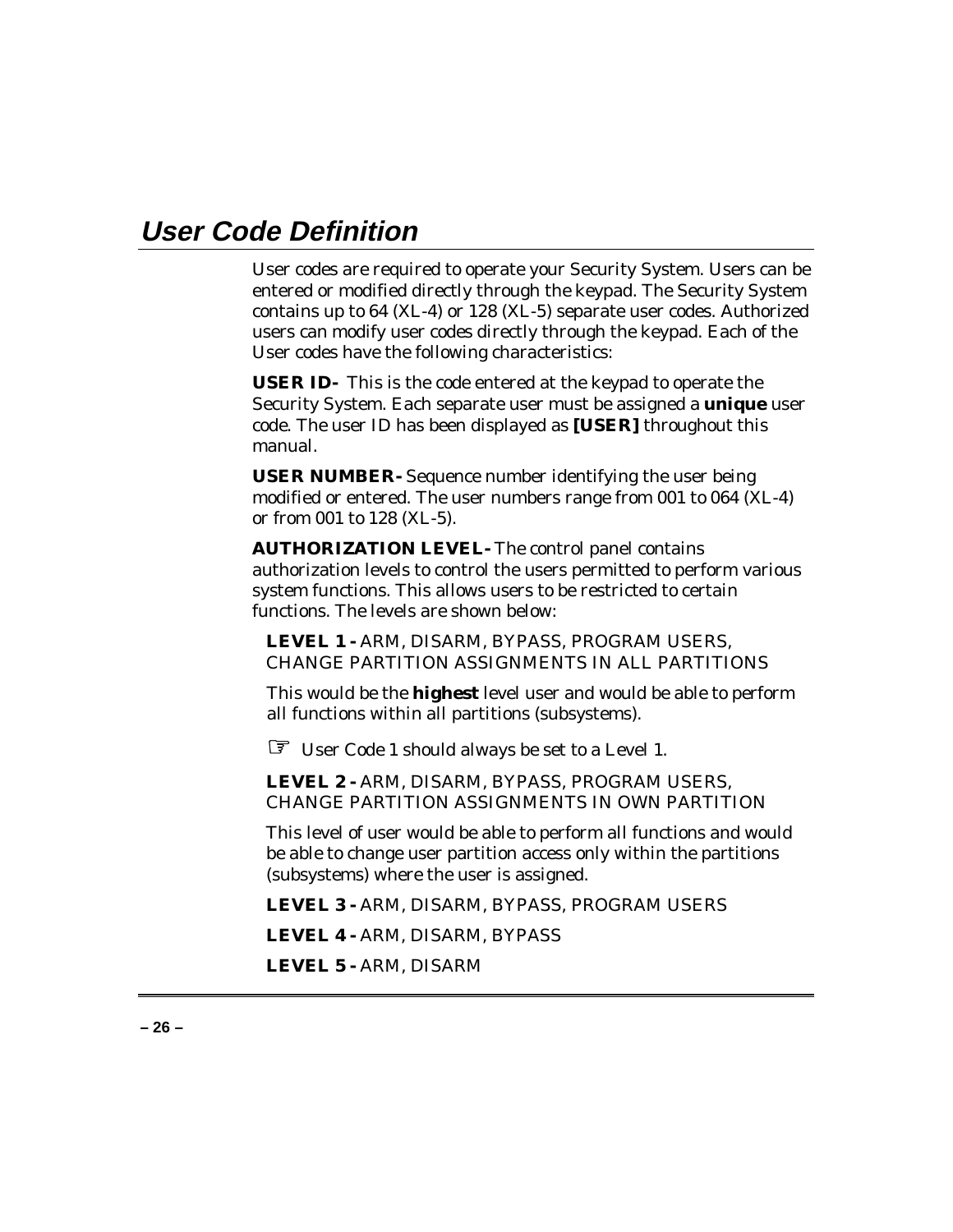### **LEVEL 6 -** DURESS CODE

A DURESS code is a special user code that will ARM the system and transmit a special emergency signal.

### **LEVEL 7 -** ARM ONLY

This level of user code could be assigned to a maid, babysitter, or maintenance worker and would only be able to ARM the system.

### **User Definition Procedure**

### **Code [USER]**

Depress the CODE key followed by your user access code. Assuming that the user is valid for user definition the following displays will appear on LCD keypads:

| $XI. -4$             | $XI - 5$                 |
|----------------------|--------------------------|
| ENTER USER#          | $\parallel$ ENTER USER # |
| 001-064, $*$ to Exit | 001-128, * to Exit       |

Enter the user number to be entered or modified. The user number must be entered as a three-digit value: for example user #3 will be entered as 003.

```
ENTER User CODE
✴ exit, # erase
```
Enter the desired four-digit user code. The user code entered (0001 - 9999) must be unique and cannot be duplicated with another user code within the system. If an invalid code is entered, the keypad will beep four times and the keypad will repeat the question. NOTE: If a seven digit user code has been selected by your installer then the user code will be the user number followed by this four digit user code. For example, user number 015 with a code of 9876 would require entry of 0159876 when operating the Security System.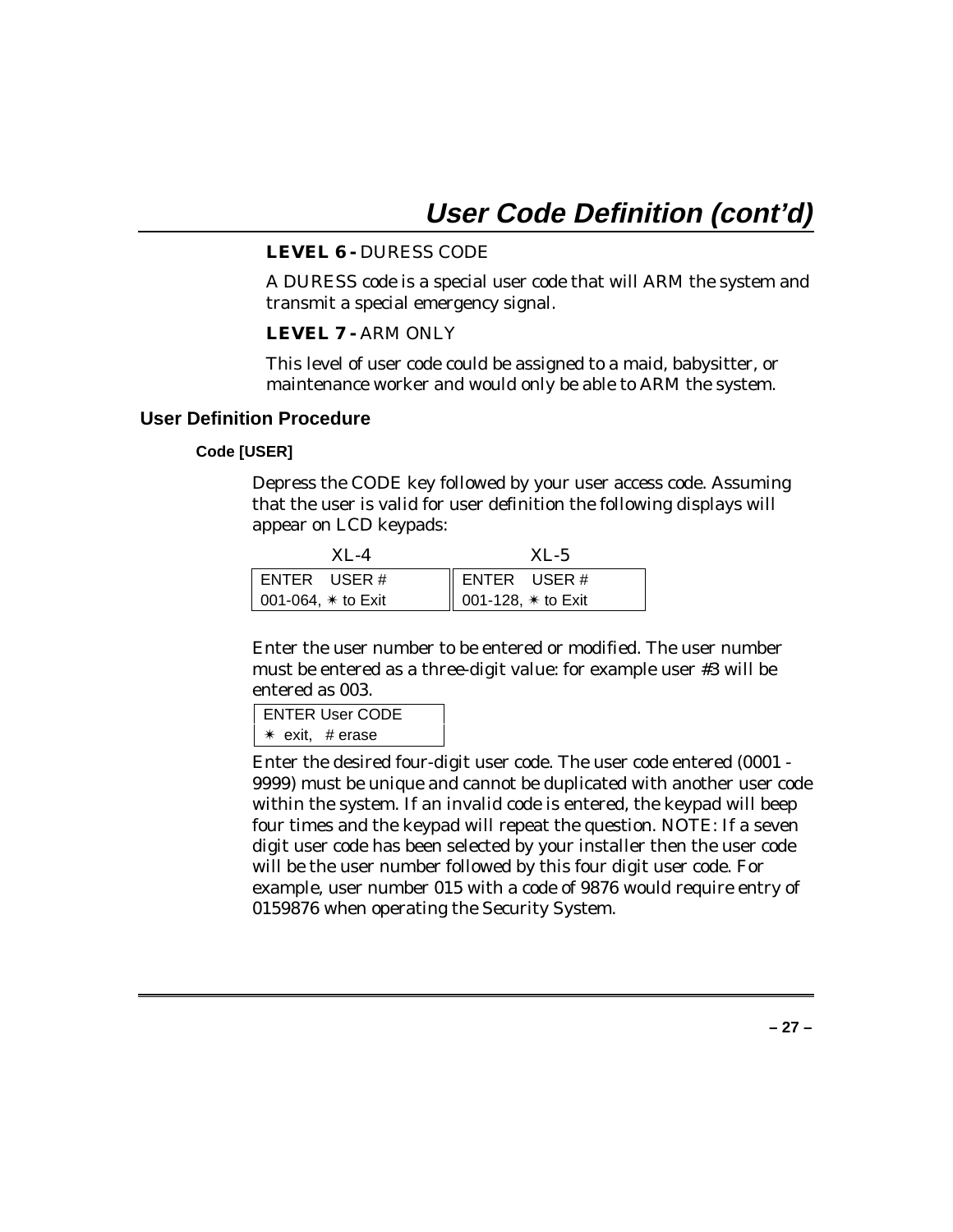## **User Code Definition (cont'd)**

```
ENTER Authority
1 - 7, ✴ to Exit
```
Enter the authorization level of the user being defined from the list provided above.

If an error is detected after any of the user questions the keypad will beep rapidly four times and repeat the question.

☞ NOTE: To exit from the User definition displays press the ✴ key.

The procedure for defining users from an LED keypad is identical except that the display prompts will not appear.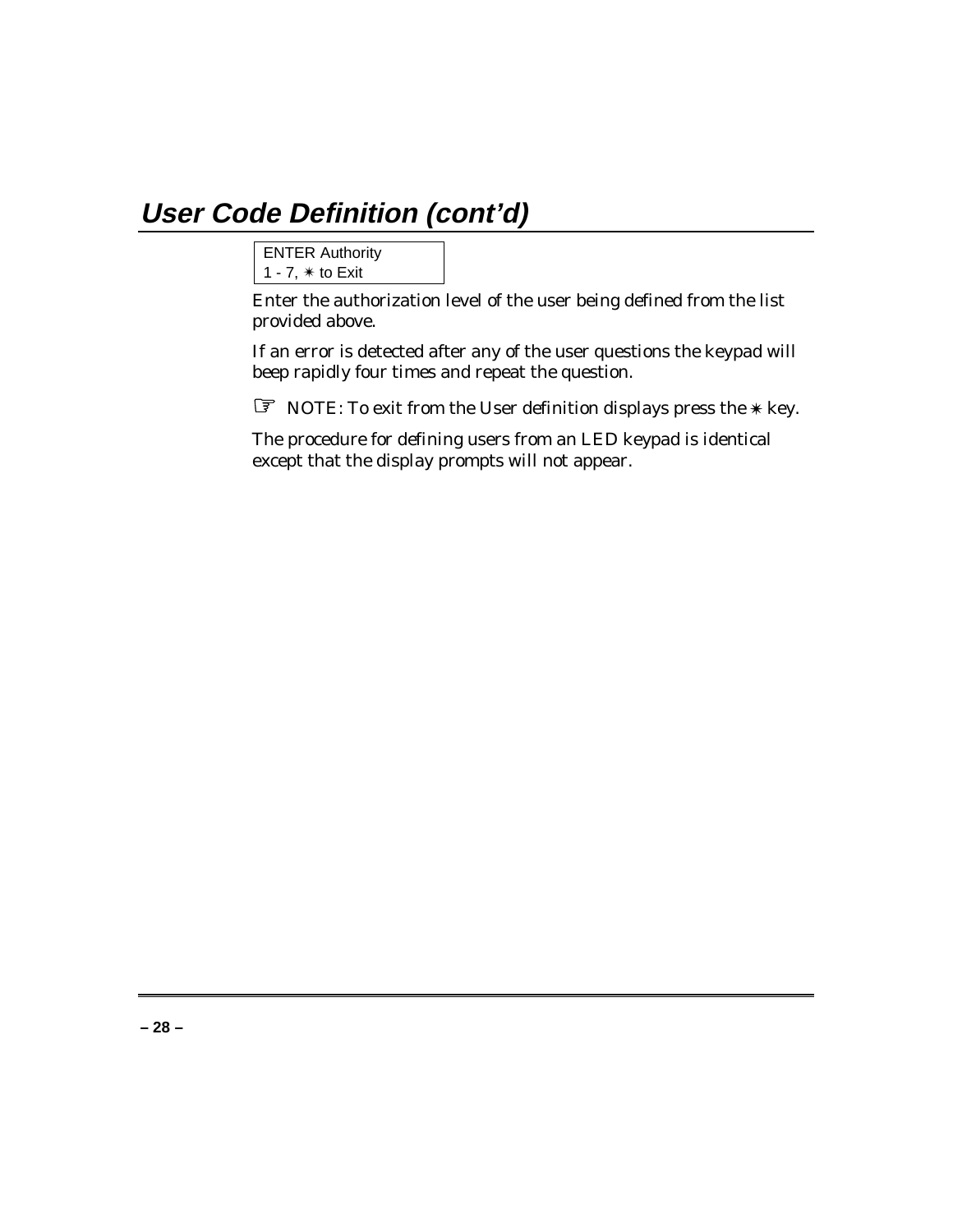Removal of users from the panel can be performed as follows:

### **User Deletion Procedure**

### **CODE [USER] [User #] #**

Where:

[USER] User code (must be level 1 or 2 authorization level)

[User #] Represents the user number being deleted. [000 - 064]

User deletion can only be performed by a level 1 or level 2 authorization user.

Example: Delete user number 4. (Assume a level 1 user code of 2468)

CODE 2468 004 #

The deletion procedure should be used only when the user being removed is not being replaced with another user code.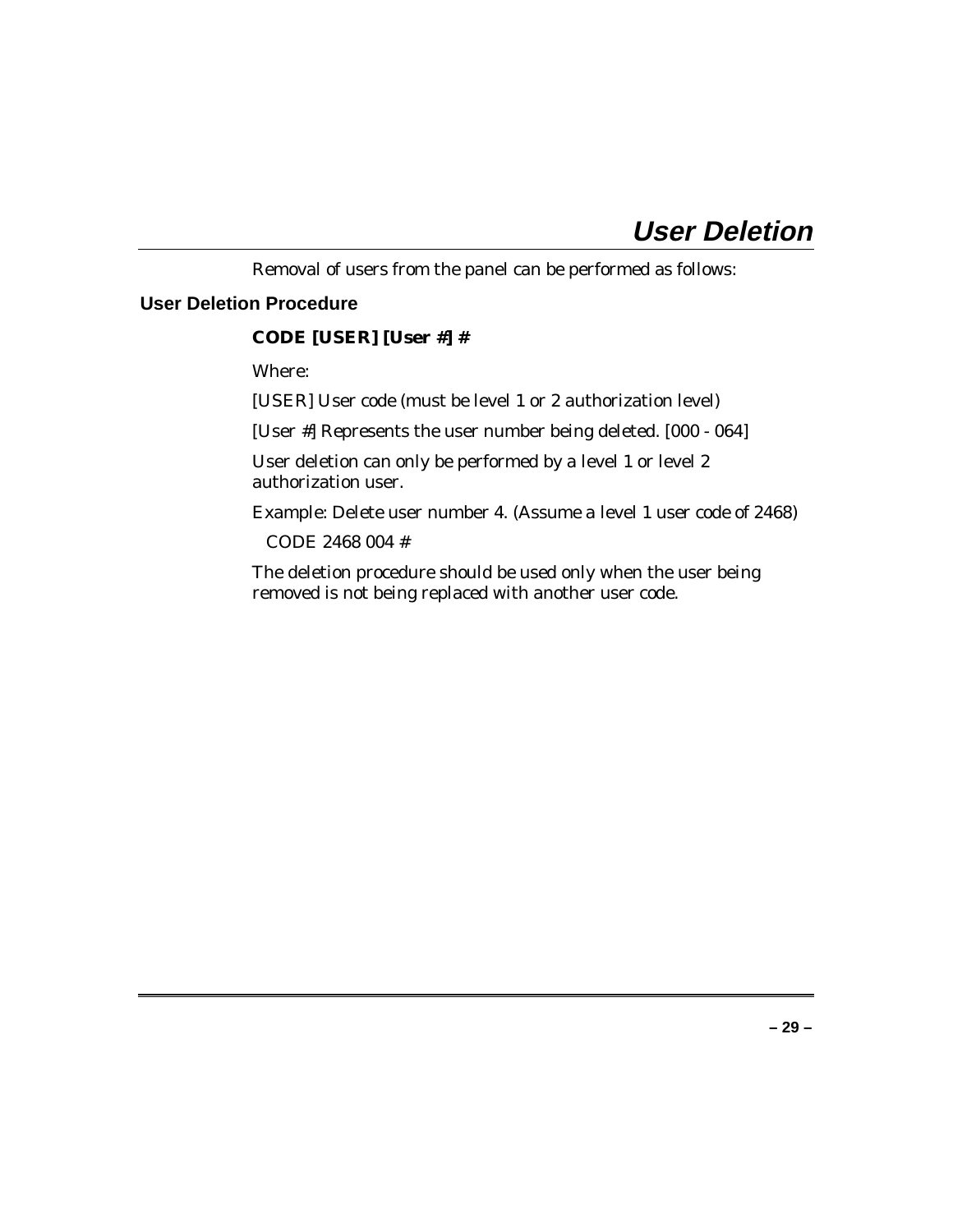### **Disarming**

Disarming the Security System will deactivate the burglary portions of the system.

### **Disarm Procedure**

### **[USER]**

Enter your user code.

### **If No Alarms Have Taken Place**

The system will be disarmed and the ARMING indicator will go off.

The system display will reflect the current status.

### **If Alarms Have Taken Place**

If alarms or other conditions such as system troubles have taken place since the initial system arming, they will appear on the keypad as follows:

### **LCD Keypads**

If more than one condition has occurred then they will scroll on the display approximately every two seconds. For example,

| <b>BURGLARY</b>       | zn 012 |
|-----------------------|--------|
| <b>MASTER BEDROOM</b> |        |

| <b>BURGLARY</b> | zn 005 |
|-----------------|--------|
| LIVING ROOM     |        |

FIRE zn 064 Basement Smoke

To silence the keypad enter your USER code. You can also use the reset command (depression of the 3 and 1 keys together, or the  $*$  key) if your installer has enabled the function.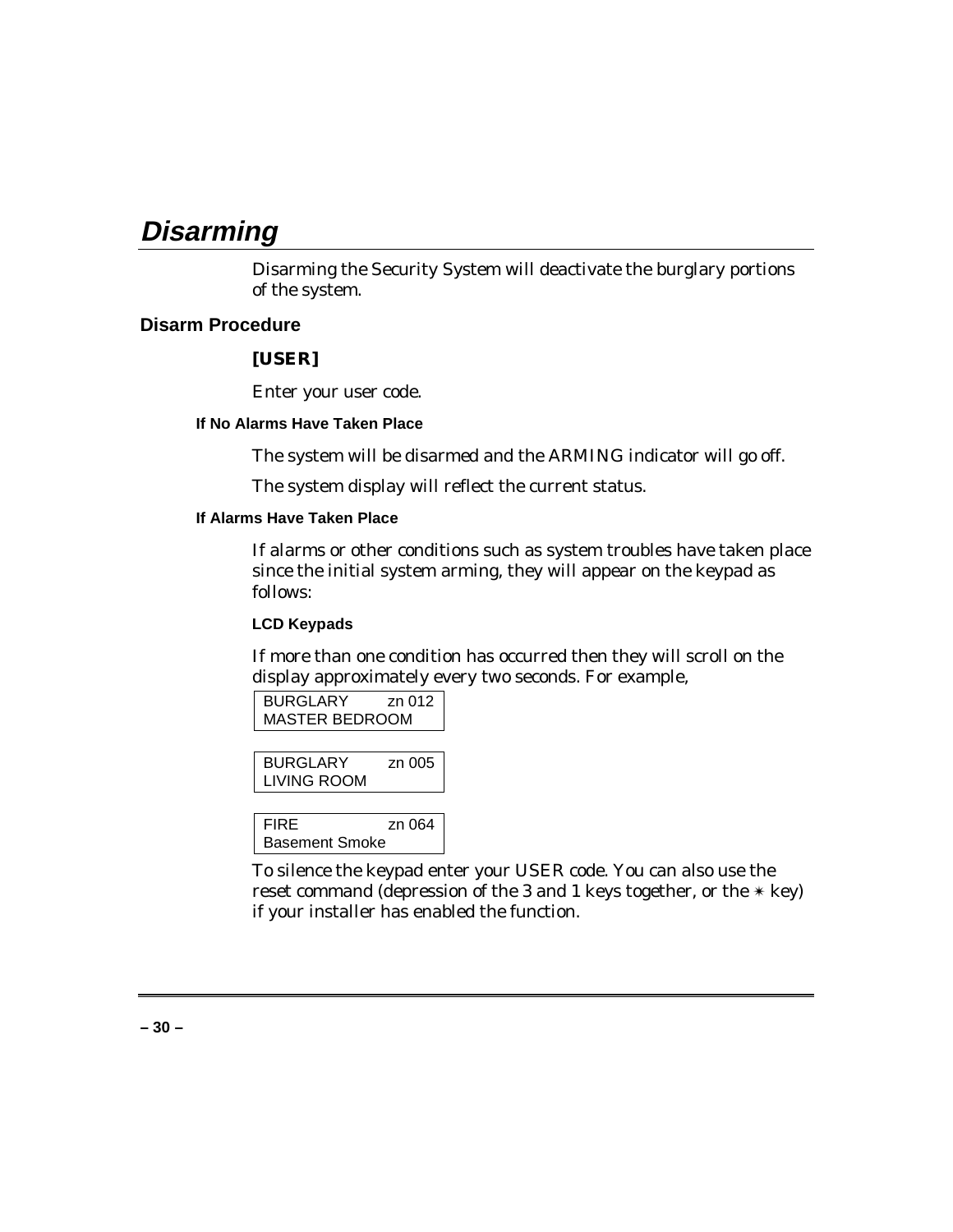After scrolling through the alarms or troubles, the display will contain the first alarm and repeat the sequence of condition signals until the display has been cleared.

To clear the display of the conditions enter your **user code** again.

**EF IMPORTANT:** If there have been alarms DO NOT ENTER THE PREMISE, call for help from a neighbor's telephone.

### **LED Keypads**

If alarms or other system conditions such as troubles have occurred since the initial system arming, they will appear in the zone display portion of the keypad as follows:

| <b>ALARM</b>              | <b>Fast Blinking</b>        |
|---------------------------|-----------------------------|
| <b>TROUBLE</b> Slow pulse |                             |
| <b>BYPASS</b>             | Slow Low intensity blinking |
| <b>NOT READY Solid ON</b> |                             |

To silence the keypad sounder enter your user code.

To clear the keypad of the alarm conditions enter your user code a second time.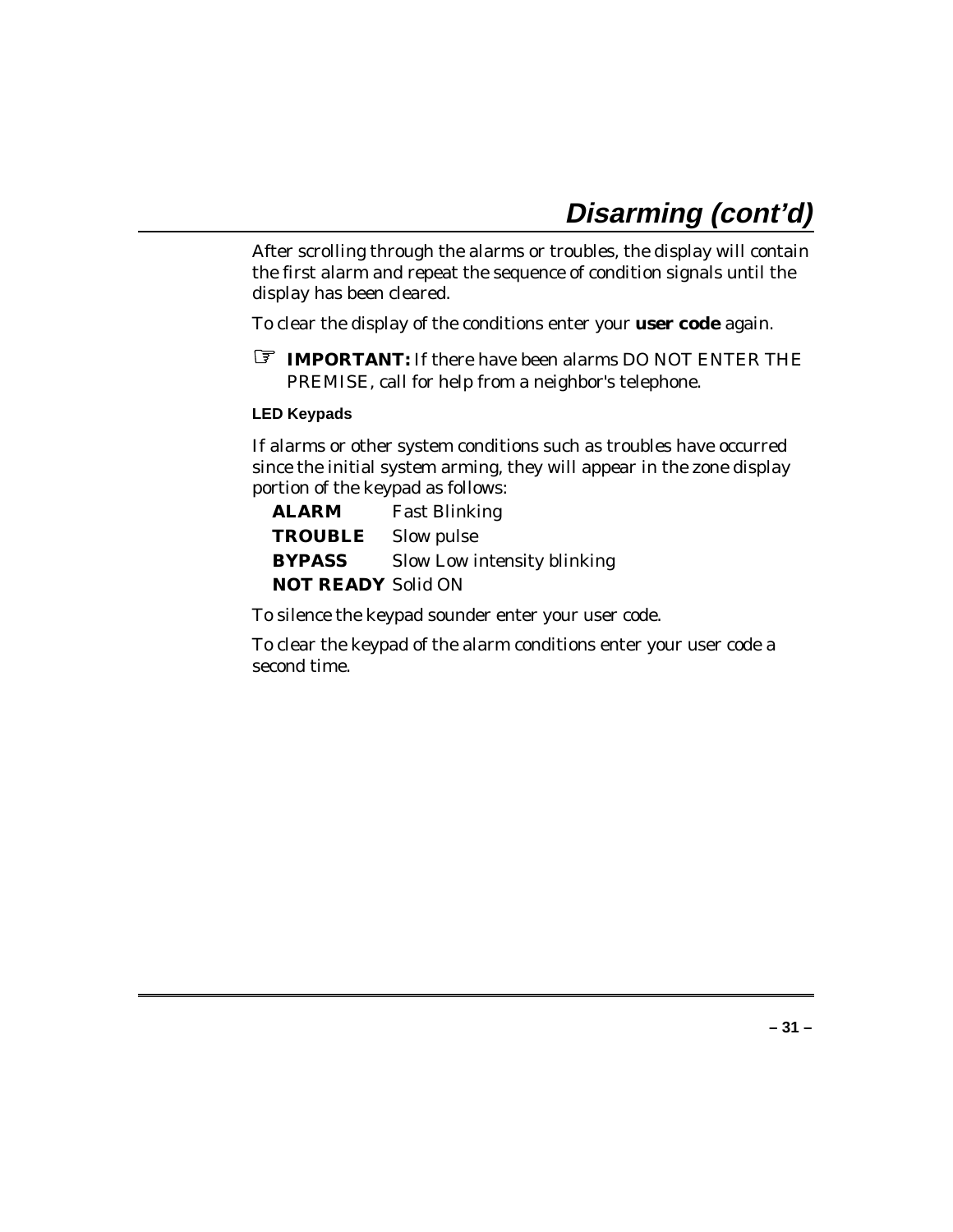## **Keypad Auxiliary Conditions**

In addition to individual zone alarms various conditions can be transmitted directly through the keypad. These conditions are initiated through the simultaneous depression of two keys, as listed below:

☞ NOTE: The keypad conditions are active 24 hours a day, whether the system is armed or disarmed.



For example,  $7 + 9$  indicates pressing the 7 and 9 keys at the same time.

The keypad functions can be defined as silent or audible response.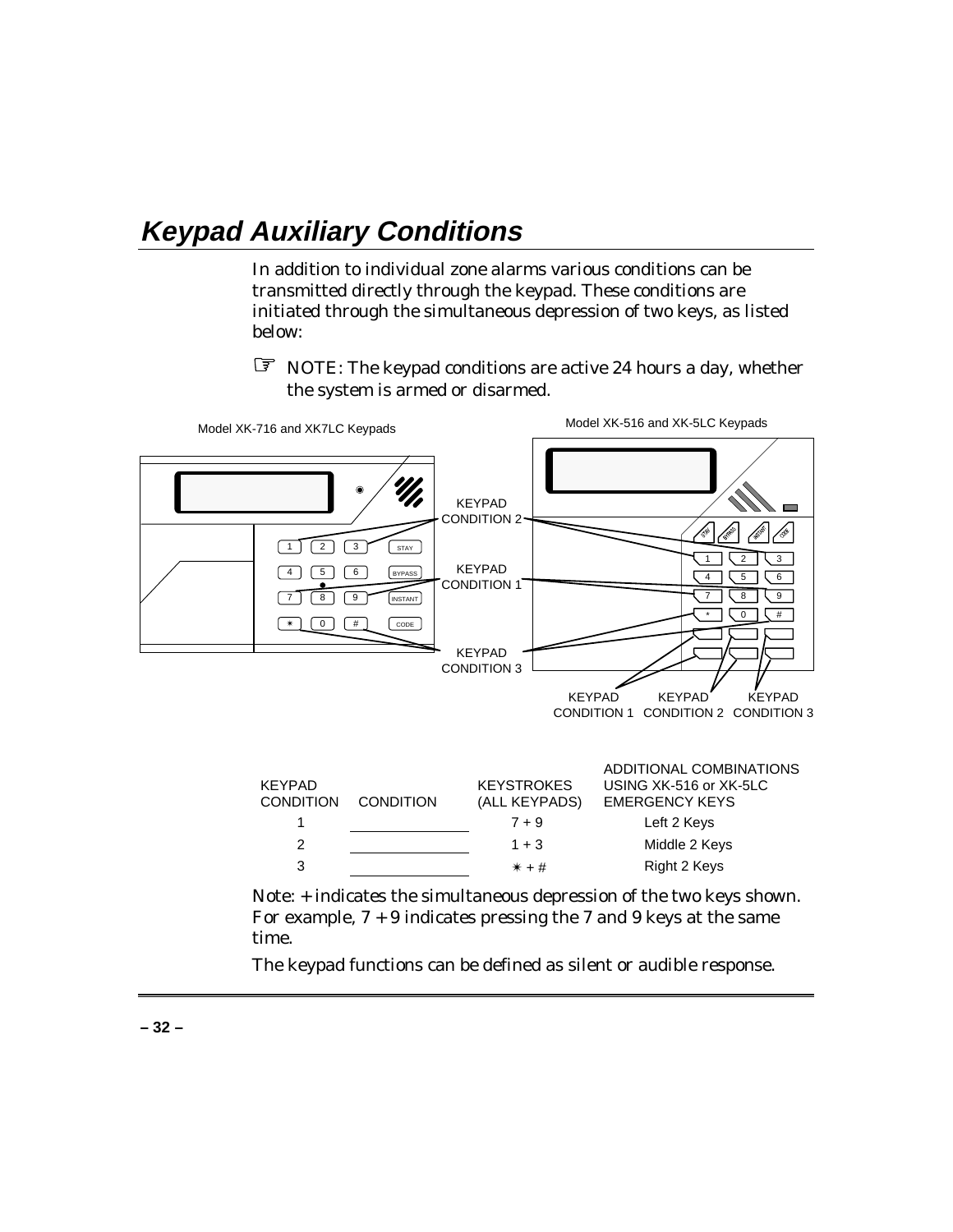The Security System contains capability to transmit a DURESS (or AMBUSH) signal to the Central Station. The DURESS capability is meant to be used as an emergency condition if you are forced to disarm the system. When used, the DURESS capability will transmit a special emergency signal to the Central Station.

Upon entry of the duress code, the system will disarm in a normal fashion and optionally transmit the duress signal to the Central Station.

NOTE: The DURESS capability is **only** available if activated by your installer. Please contact your installer to determine whether duress has been activated and the method used.

The DURESS capability must be enabled by your installer and can be defined by creating a user code with an authorization level of 6. Special care should be exercised when defining a user code as ambush since use of this code to arm/disarm the system will transmit a special code to the Central Station.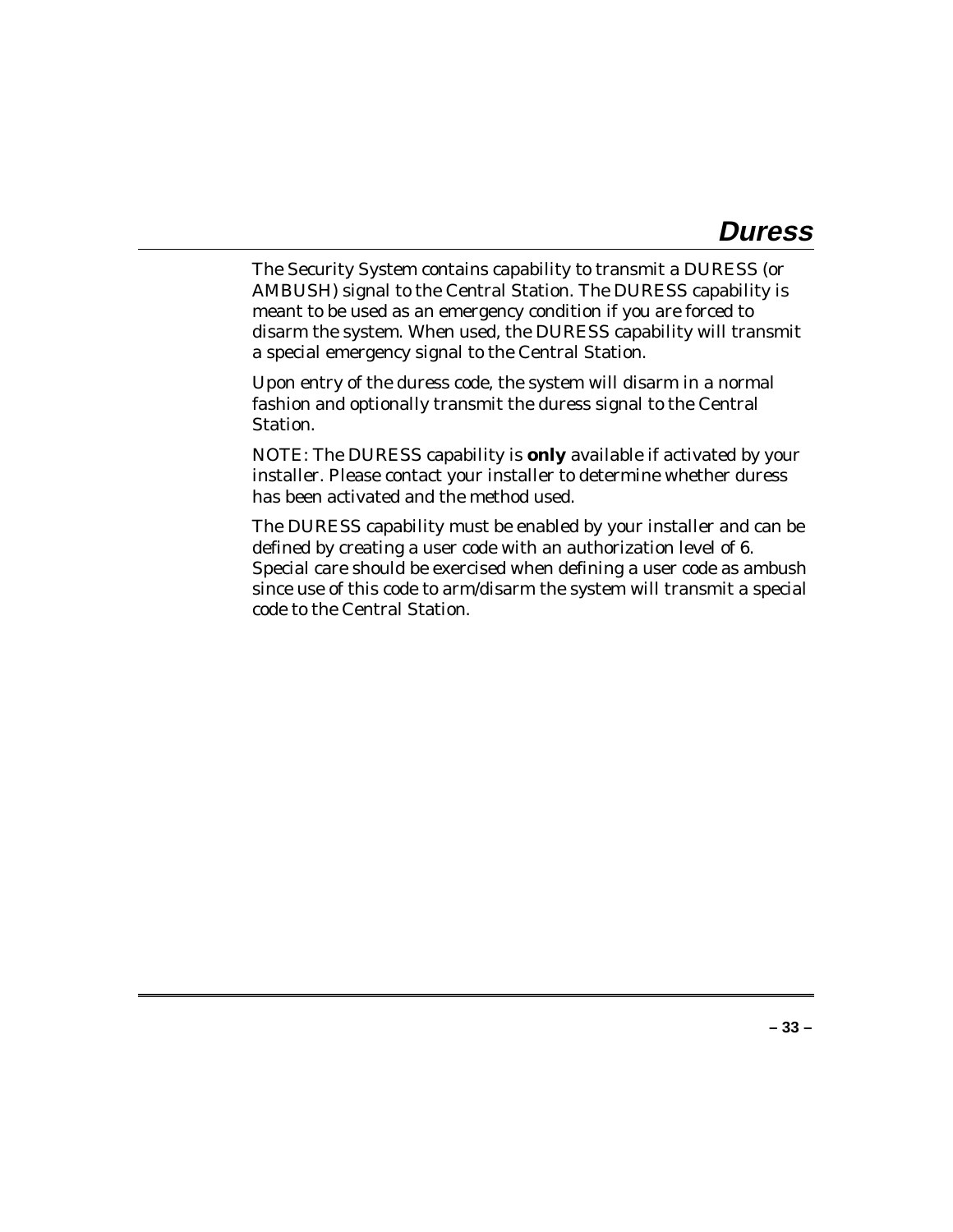### **Quick Commands**

In addition to the functions already described, the Security System also contains some quick commands which can be initiated through depression of the # key followed by the numbers 0 through 7.

Please ask your installer to explain which of the QUICK commands are applicable to your system.

The QUICK Commands are summarized below:

### **COMMAND DESCRIPTION**

- # 0 Common Partition Display
- # 1 Quick Arming
- # 2 Quick Forced Arm
- # 3 Time Set
- # 4 Zone Directory ✴
- # 5 Quick Bypassing
- # 6 Chime Mode
- # 7 User Partition Assignment ✴
	- ✴ LCD Keypads Only

### **Common Partition Display [# 0]**

The Security System can be configured to appear as multiple separate security systems. Each subgroup is known as a **partition** and authorized users can be valid in different partitions. For example, your home may be partitioned into one partition for the main living area and another partition for an apartment. Each partition would contain its own zones and keypads and would normally be operated independently.

The Common Partition Display mode allows **authorized users** to perform functions from any keypad within the entire system.

To enter the Common Partition Display mode enter # 0 and a valid User code. The user code must be valid and will only be able to perform the functions authorized for that user. LCD keypads will display: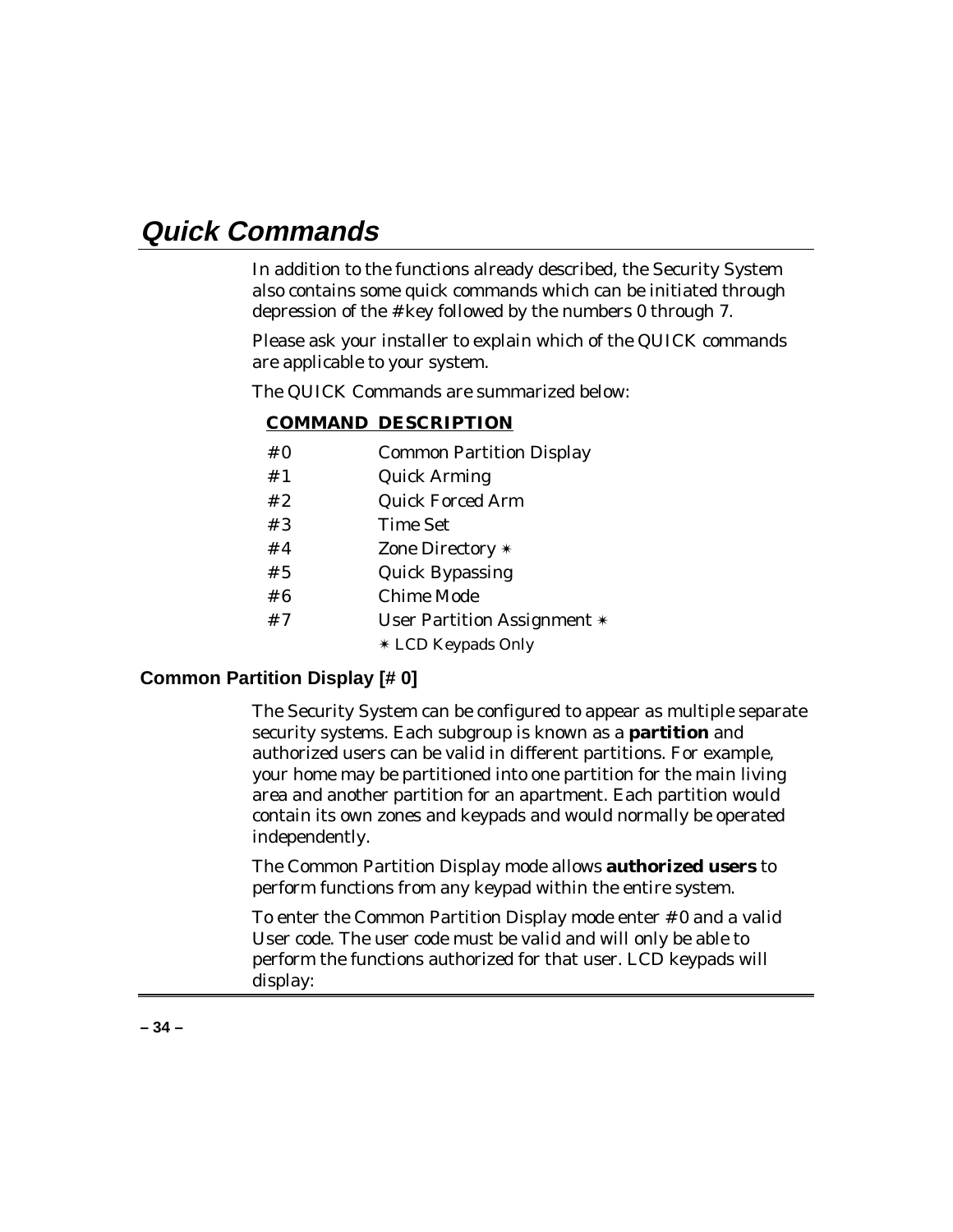```
ENTER Part (0 - 9)
# View, ✴ Exit
```
Next enter the partition that you wish to operate. Entry of 1 - 8 will return with the keypad displaying the status of the requested partition. At this point you can perform any of the regular keypad functions, within your authorization level, for the requested partition.

In addition to the normal partition requests (1 - 8) the following special functions are available:

### **Arm All Partitions (0)**

To arm all of the partitions that you are authorized enter a 0 into the partition request. This function will arm all of the partitions in the AWAY mode from the single keypad. A message "ALL SYSTEMS ARMED AND SECURED" will appear to confirm the arming. If any of the partitions are NOT READY, then the partitions that are NOT READY will display one at a time on the keypad. Upon viewing the partitions, which are not ready, you may take the appropriate action to make the zones ready (or force arm the partition).

### **View Mode (#)**

The View mode allows an authorized user to view the armed status of all partitions through the keypad. Simply enter a # from the partition selection display and the keypad will display the armed status for all active partitions that the user has been authorized. A typical LCD keypad display may appear as:

```
SYSTEM STATUS
ARMED 12 8
```
On LED keypads, the partitions that are disarmed illuminate LEDs 9- 16 and partitions that are armed illuminate LEDs 1-8. The Bat, Stay, Rdy, Com, and Ins LEDs perform their normal function.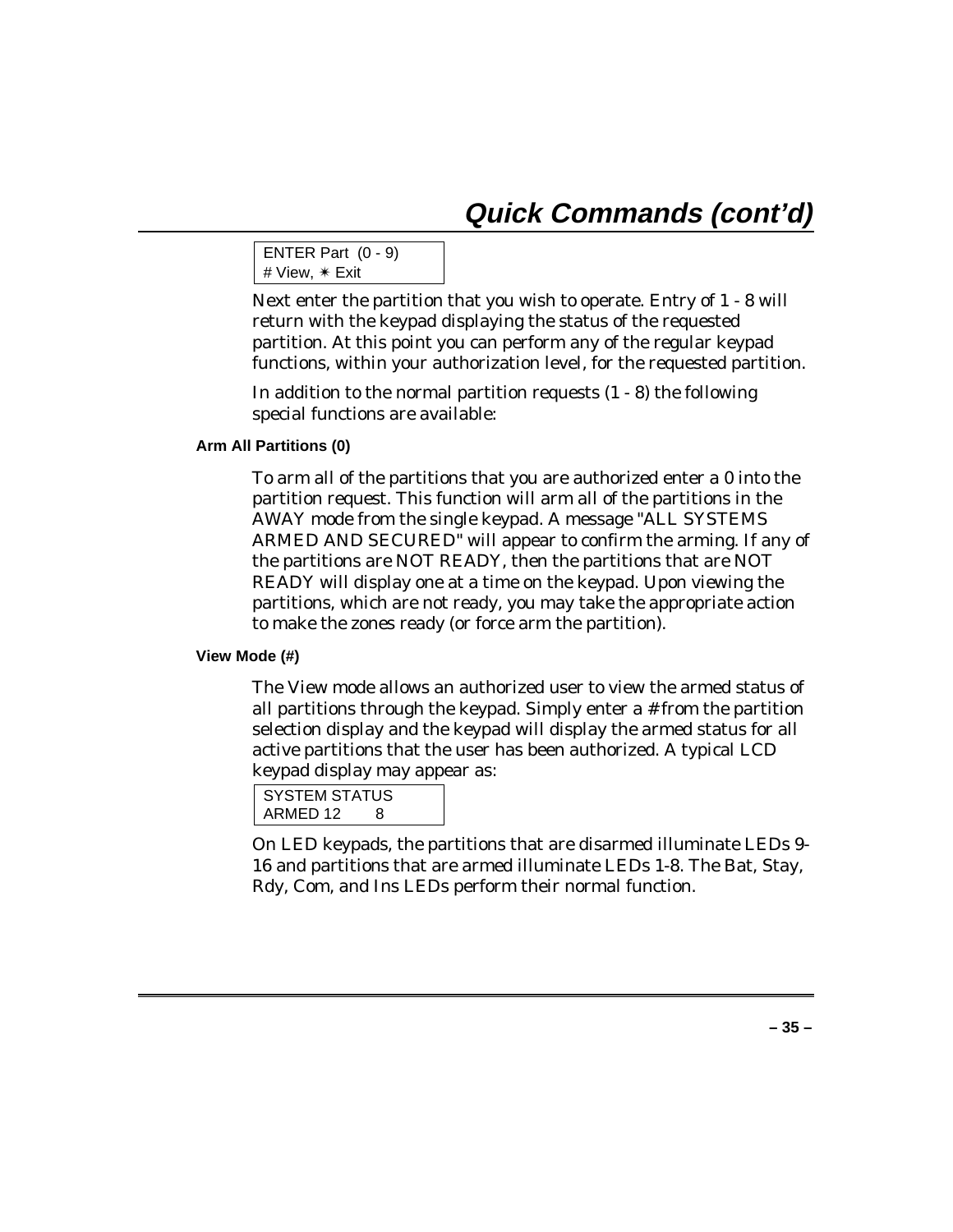### **Disarm All Partitions (9)**

To disarm all partitions from a single keypad enter 9 into the partition selection display. This command will disarm all partitions where that user is authorized that are currently armed.

NOTE: The keypad will return to the original partition after approximately 20 seconds.

### **Quick Arming [# 1]**

Depression of the # key followed by the digit 1 will ARM the system without the need for entry of a user code. This is known as QUICK ARMING and will arm the system in the AWAY mode. This is identical to the ARMING command previously described. NOTE: You will still be required to enter a user code to disarm the system.

### **Quick Forced Arming [# 2]**

You may also FORCE ARM the system, which will arm the system and bypass any burglary zones which are not ready, without entry of a user code. Simply press the # key followed by the digit 2.

### **Time Set [# 3]**

The Security System contains a built in system time clock. The clock can be set as follows:

- 1) Press # 3
	- Enter # 3

If partition auto arming is enabled, the system will display the following message. If auto arming is not enabled, advance to step 2).

| $(1)$ clock $(2)$ arm |  |
|-----------------------|--|
|                       |  |

To set the system clock, enter 1 on the keypad.

2) The system will display the current time as follows: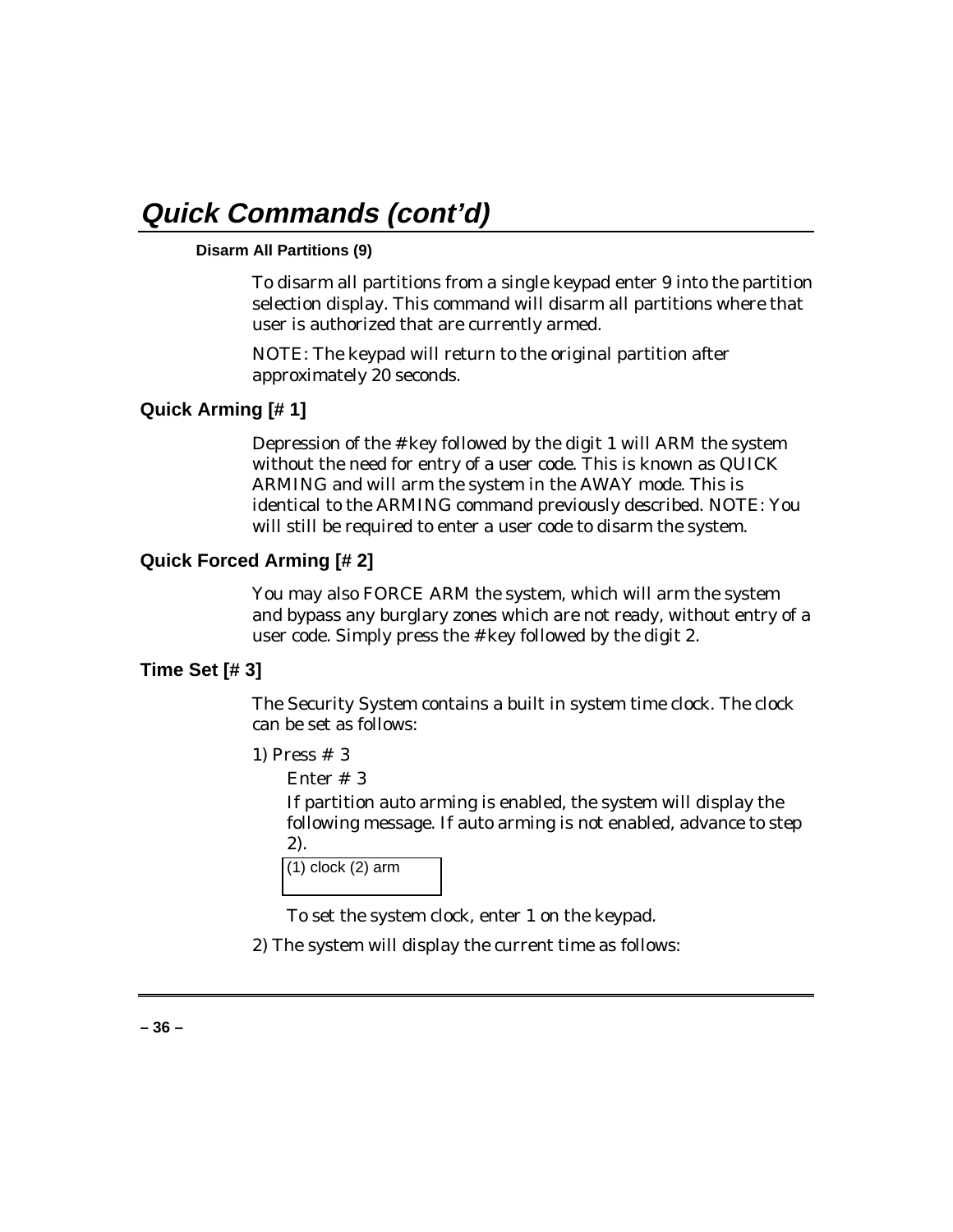

SET TIME/DATE

The top line shows the current time and the field being defined. The *INSTANT* key will be used to move between the fields and the *CODE* key is used to change between AM/PM.

- 3) Enter the current hour (00 12)
- 4) Press the INSTANT key and enter minutes (00 59). To change AM/PM, press the CODE key if necessary.
	- ☞ NOTE: The CODE key must be depressed at least once during this procedure so that you may exit in step 8. If AM/PM is correct without depressing the CODE key, simply depress it twice.
- 5) Press the INSTANT key and enter the month (01 12)
- 6) Press the INSTANT key and enter the date (01 29)
- 7) Press the INSTANT key and enter the year (00 99)
- 8) Press ✴ to exit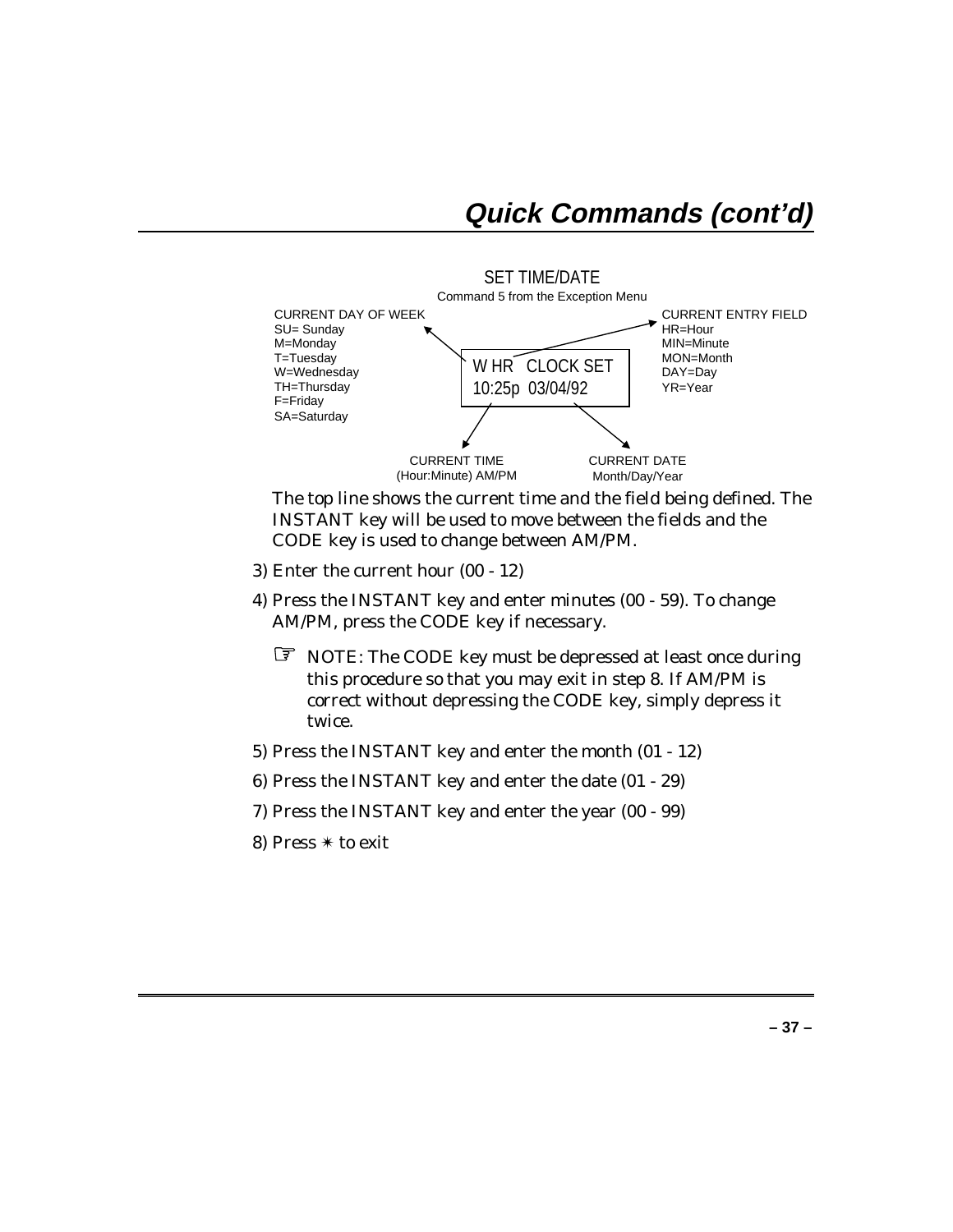### **TIME SET EXAMPLE:**

Example: Set clock to 11:21 PM, December 21,1992.

# 3 11 INSTANT 21 CODE INSTANT 12 INSTANT 21 INSTANT 92 ✴

The system will automatically determine the day of the week and will adjust for leap year and daylight savings time if applicable. The system time must be reset if the AC power and battery have been removed for a long period of time.

### **Partition Auto Arming By Day**

An auto-arming schedule must be entered into the system when this function is enabled. To enter an auto arming schedule proceed as follows:

1) Enter # 3 from the keypad. The keypad will display:

 $(1)$  clock  $(2)$  arm

☞ NOTE: The clock must be set prior to entering an auto-arming schedule.

2) Enter 2. The keypad will display:

| Su Autoarm HR  |  |  |
|----------------|--|--|
| 12:00 a Part 1 |  |  |
|                |  |  |

- ☞ NOTE: The Part number will be the partition number the keypad is enabled in.
- 3) Set the hour by entering a number from 1 to 12 for the desired hour (HR).
- 4) Press the INSTANT key. The HR portion of the display will change to MIN.
- 5. Set the minute by entering a number from 0 to 59 for the desired minute (MIN).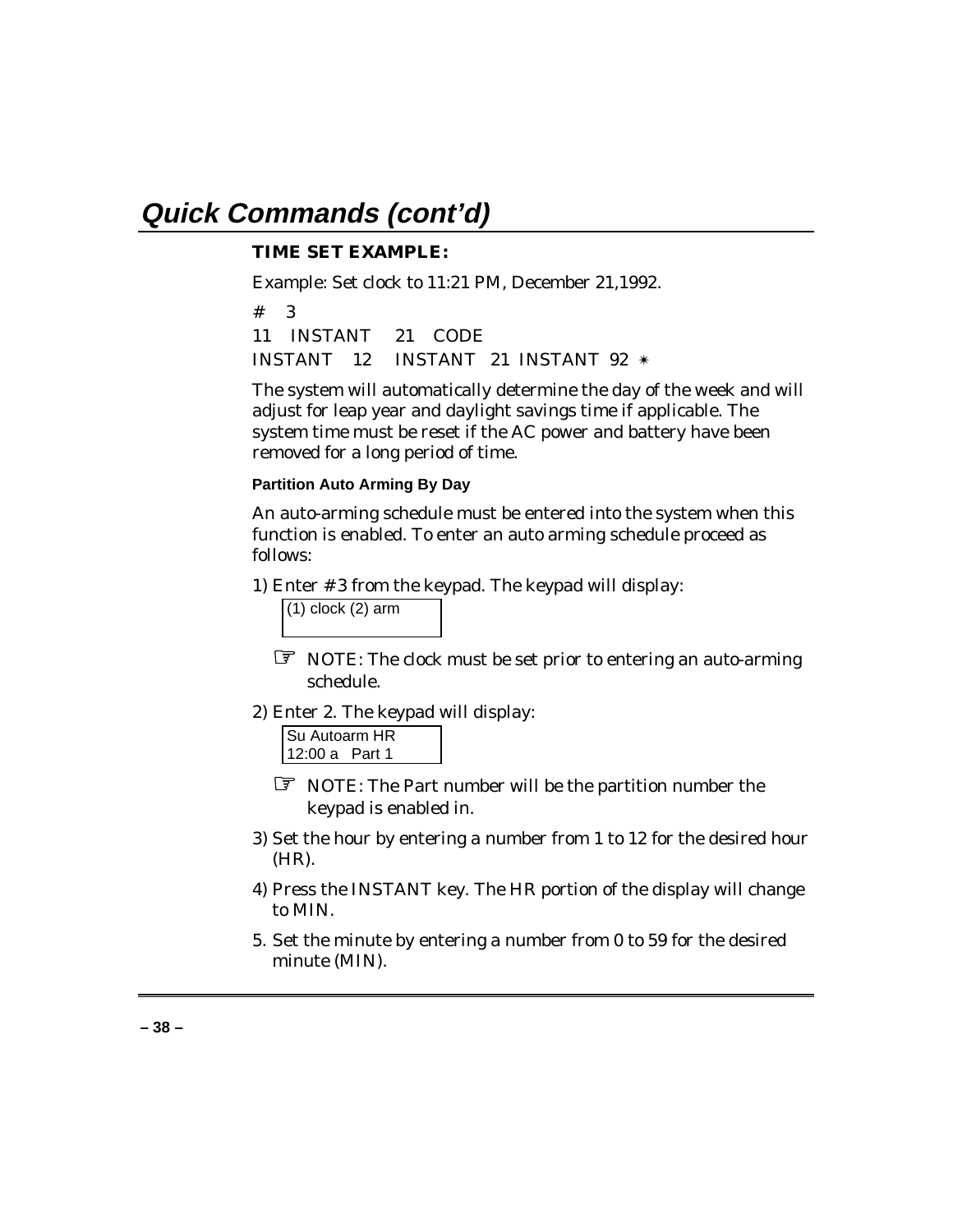- 6) Press the CODE key to change from AM (a) to PM (p).
	- ☞ NOTE: The CODE key must be depressed at least once during this procedure so that you may exit in step 8. If AM/PM is correct without depressing the CODE key, simply depress it twice.
- 7) Press the STAY key to advance to the desired day of the week. Note that if the # key is pressed while in the auto arm mode, the display will show --:-- meaning that the time is disabled and there will be no auto arm for that day.
- 8) Press ✴ to exit

### **Zone Directory [# 4]**

The LCD keypad can display descriptors of the zones connected to the Security System. To view the zone descriptors for your system simply press # 4 and the system will scroll the descriptors on the keypad. This command will display the descriptors for the zones associated with your partition only. To exit from the zone directory function press any key from the keypad.

### **Quick Bypassing [# 5]**

Bypassing can also be performed without entry of a user code through entry of # 5 followed by the three digit zone number (001 - 072 for XL-4 or 001-128 for XL-5). For example to bypass zone 13 enter # 5 0 1 3. This function must be enabled by your installer and is only applicable for certain zones.

NOTE: The quick bypass option must be enabled by your installer.

### **Chime Mode [# 6]**

The Security System contains an optional chime mode which causes the keypad sounder to activate for one second every time selected zones such as an entrance door are opened while the system is disarmed. For example, this could inform you each time that the front door was opened while you were home. To activate the chime feature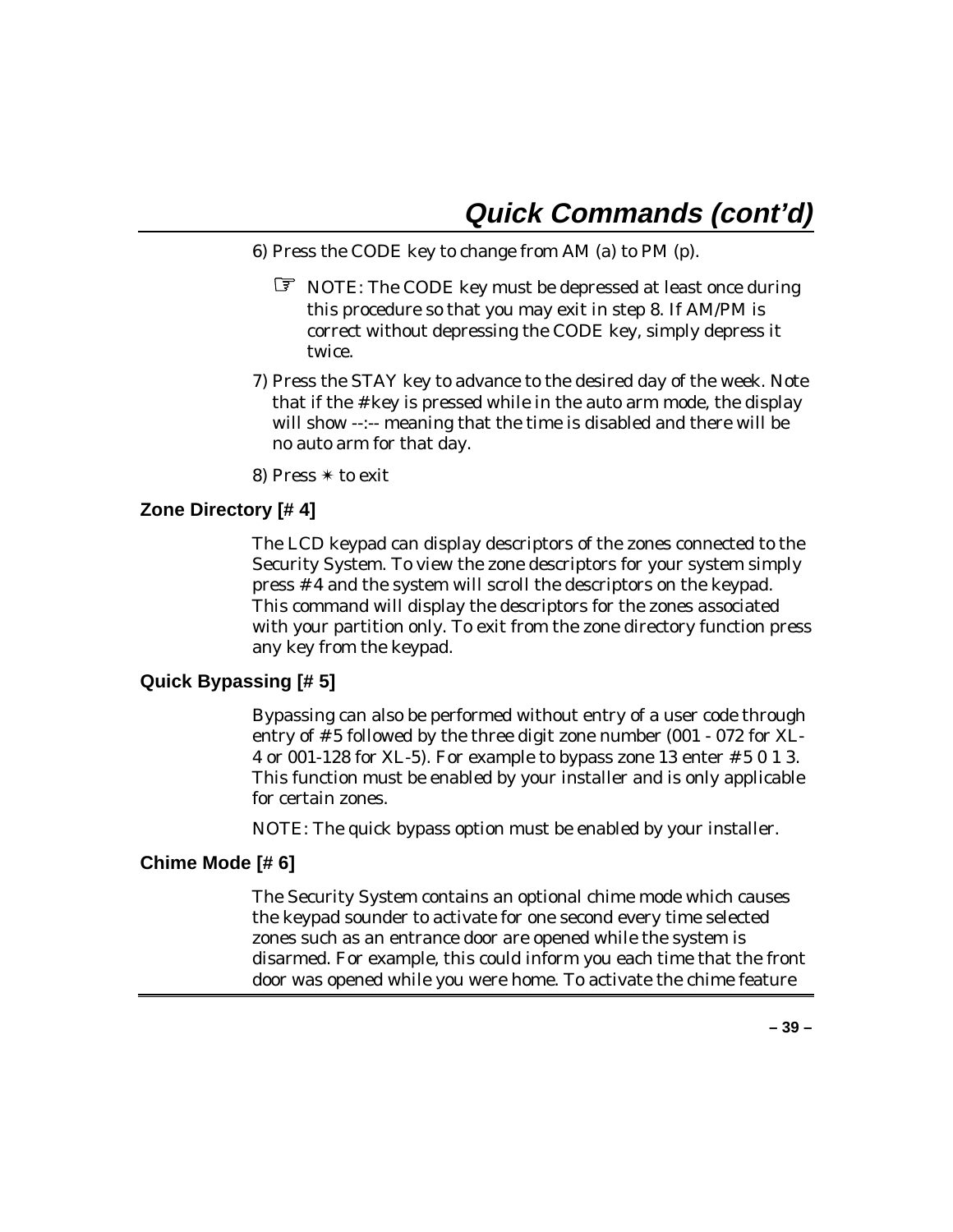Press # 6 then 0 to turn the chime mode on or off. The LCD display shows the current CHIME status as follows:

```
CHIME is now ON
0 = OFF, * = exit
```
In this example entry of a 0 will turn the system chime mode off, or the ✴ key will exit from the function.

### **Partition Assignment [# 7]**

The Security System has the ability to be broken into separate independent subsystems known as partitions. Each user code can be valid in more than one partition. For example, an apartment manager may have access to all of the apartments.

The partition assignment function allows authorized users (level 1 & 2) to change the partition access of the various user codes. Note: A level 1 user will be able to change the partition assignment for users within all partitions, while a level 2 user can only change partition assignments within the partitions that they are permitted access.

To enter the partition access section enter # 7 and your user code. Note: The user must have an authorization level of 1 or 2 in order to access this function.

| $XI. -4$                     | $XL-5$                       |
|------------------------------|------------------------------|
| ENTER US# to MAP             | ENTER US# to MAP             |
| $\vert$ 001-064, $*$ to exit | $\  001 - 128$ , $*$ to exit |

Enter the user number (001 - 064; XL-4 or 001-128; XL-5) to be mapped to various partitions.

```
Set 1-8 * = ex xxx
PART 12345678
```
This display allows assignment or removal of users from each of the 8 partitions. The first line displays the user being modified (displayed as xxx). The second line shows the partitions where the user is currently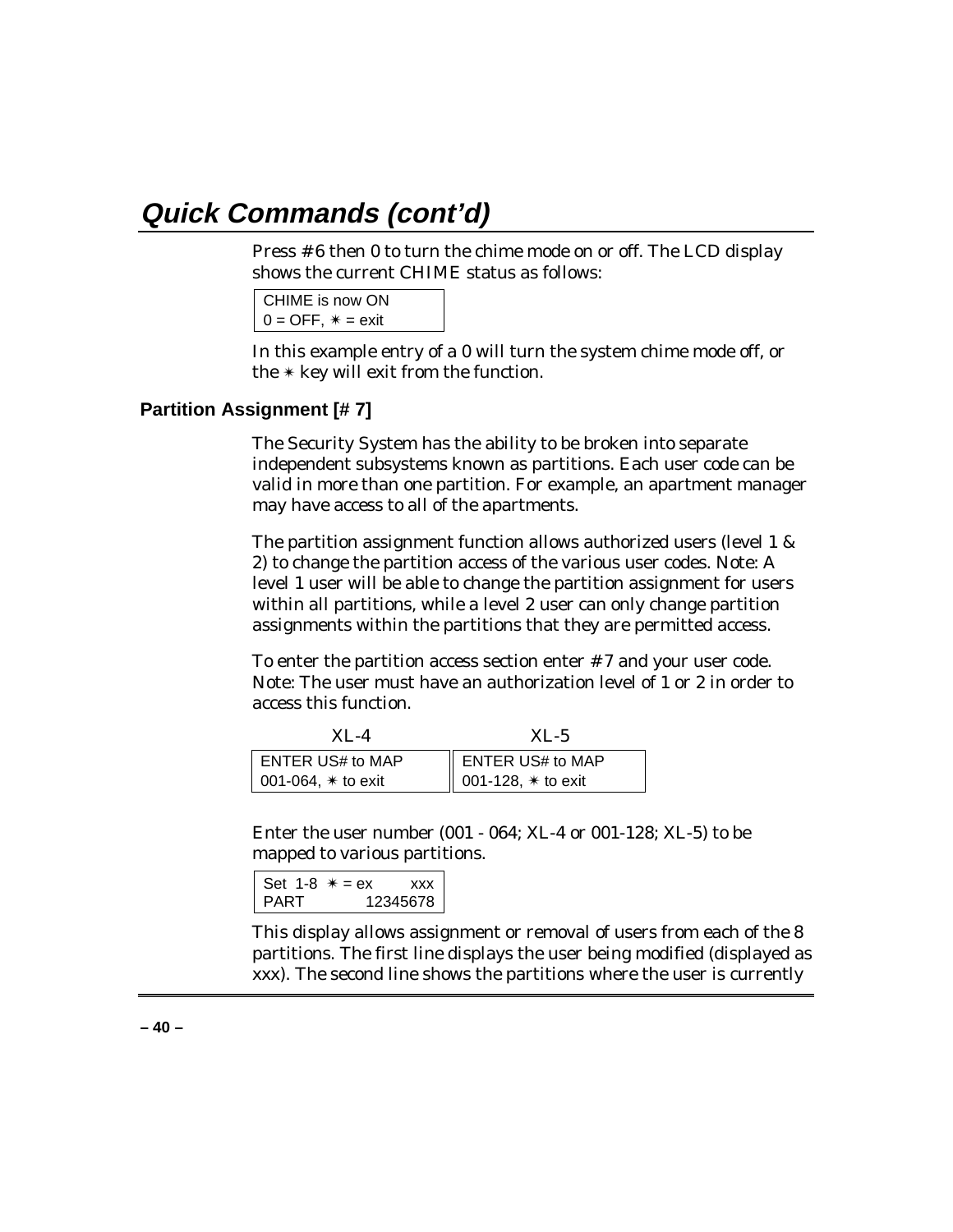active. For example, if the keypad shows 1 345 then the user is active in partitions 1 3 4 and 5. To add (or remove) partitions from the user profile simply enter the partition number. The display will reflect the entered value. Upon completion press the  $*$  key.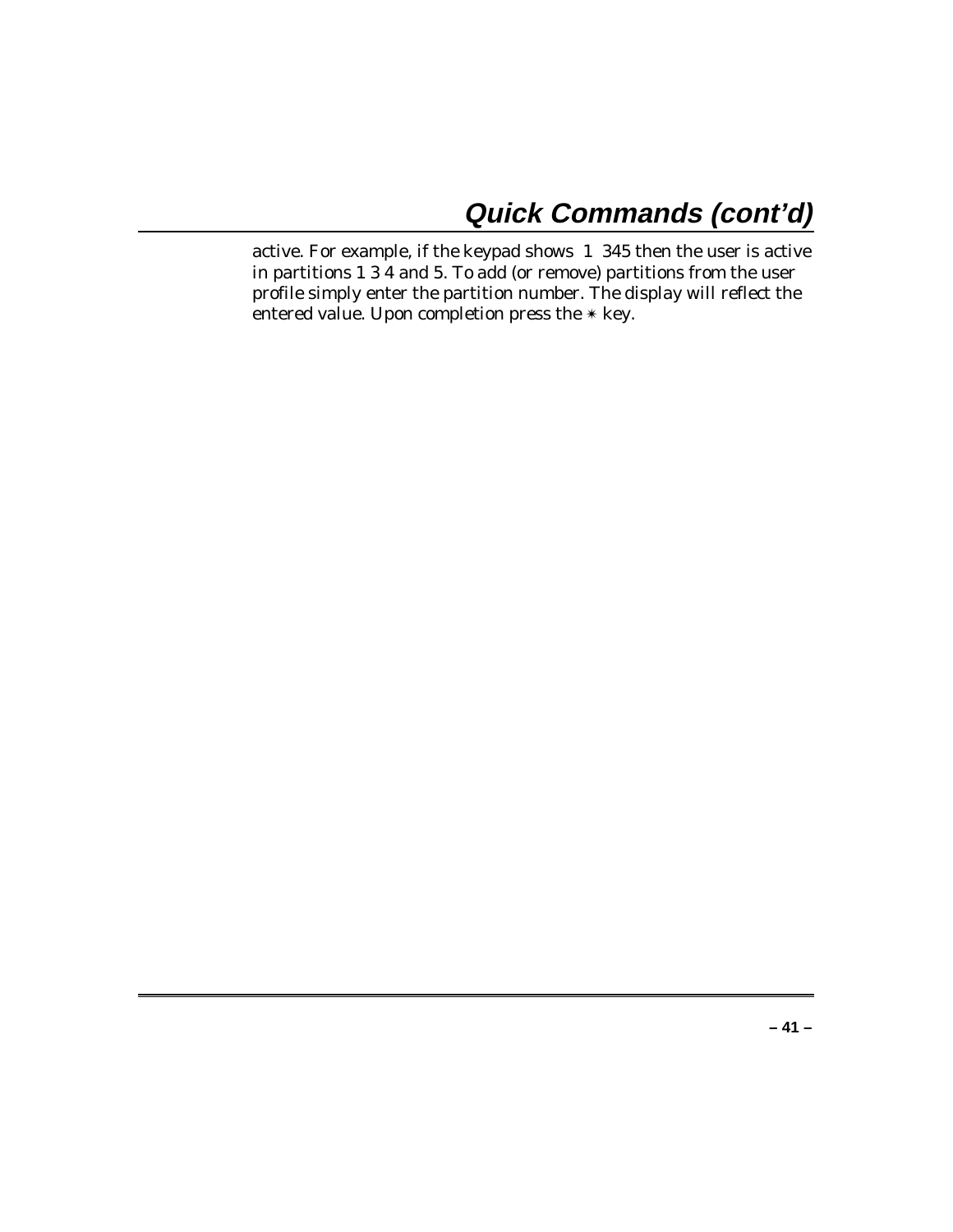### **Glossary**

The following terminology will be helpful in operating your Security System.

### **Arm/Disarm**

ARMING indicates that the burglary portion of your Security System has been turned on. DISARMED indicates that the burglary portion has been turned off. The FIRE protection and emergency portions, if present in your system, remain active at all times.

### **Bypass**

Allows certain burglary zones to be disarmed while the remainder of the system remains armed. For example, a bypass would allow you to arm your system while a window is still open.

### **Central Station**

Your Security System has built in capability to transmit alarm and emergency signals over your telephone line to a Central Station. The Central Station processes the signals from your system and takes the appropriate action. If your Security System has been connected to a Central Station please contact your Installing Company for further information.

### **Control Panel**

The control panel is the brain of the Security System. All of the protected areas and keypads are connected to the control panel, which is contained in a metal enclosure and generally mounted in a hidden secure location by your installer.

### **Entry/Exit Delay**

Certain protected points of your location can be designated as entry/exit zones. Delay times have been programmed into your system allowing sufficient time to walk through your front door when activating (ARMING) or deactivating (DISARMING) your Security System.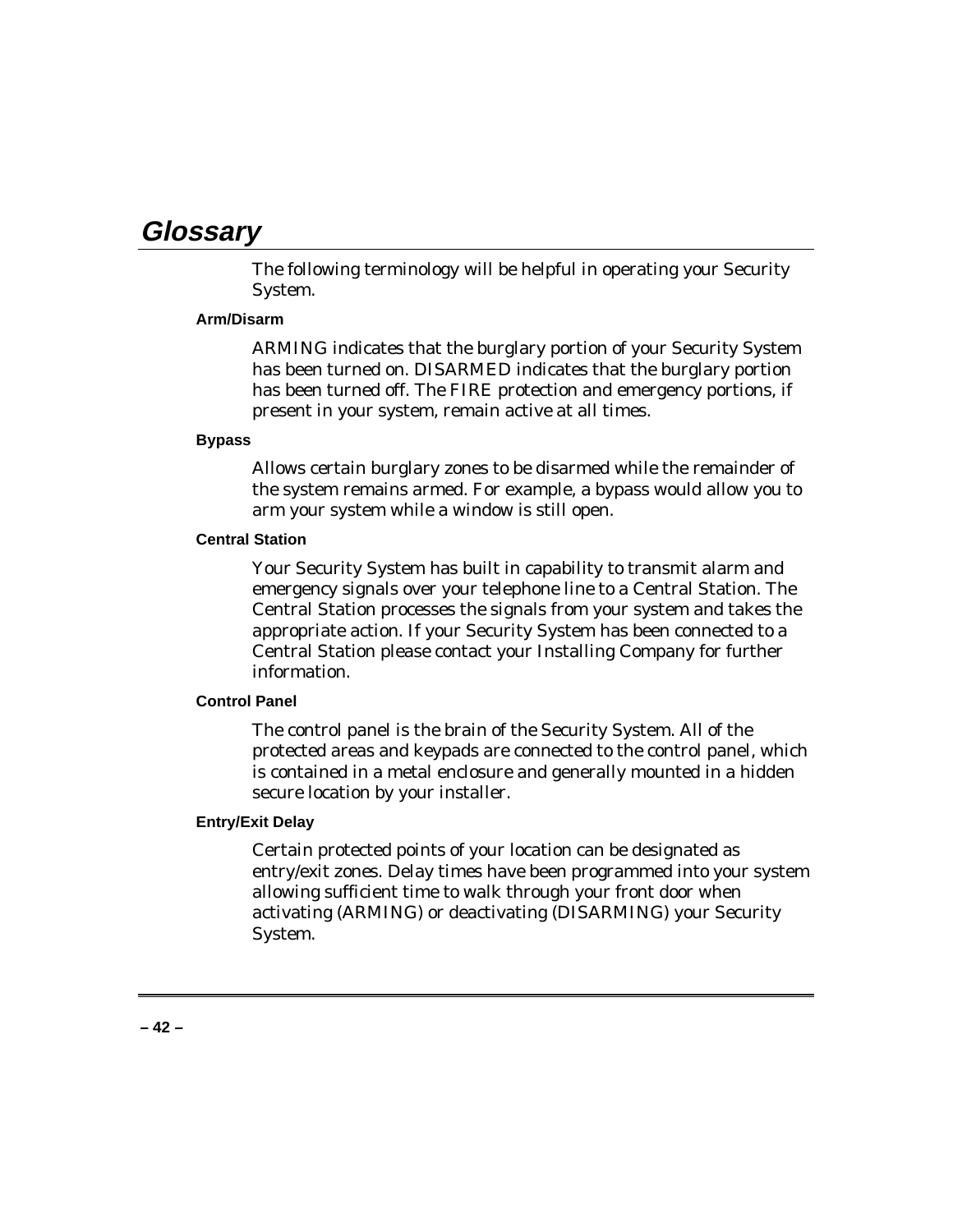#### **Instant**

Method of activating the Security System that eliminates the entry and exit time delays. This arming mode will INSTANTLY activate when any burglary zone is violated. The INSTANT mode will generally be used when the system is activated and all occupants are home.

#### **Interior**

Protection supplied to the interior sections of your home. Generally, interior zones will be equipped with motion sensing devices that detect an intruder as they enter the protected area. Interior zones will be deactivated in the STAY mode, allowing you and your family to walk through your home without activating the Security System.

#### **Keypad**

Station used to perform arming, disarming and other control functions to the Security System. The keypad will display the current system status and appears similar to a touch tone telephone. Your Security System can contain more than one keypad.

#### **Partition**

The Security System can be segmented into independent subsystems known as partitions. Each partition will have specified keypads and zones associated with the subsystems. Certain user codes may be valid in more than one partition.

#### **Stay**

Arms the Security System when you and your family are home. In the STAY mode, any interior protection will be disabled, allowing your family to walk freely throughout your home without activating the Security System.

### **User Code**

User codes are used to identify authorized users of the Security System. The codes are required to perform functions to your system. The user codes can be changed at any time, through the keypad, by an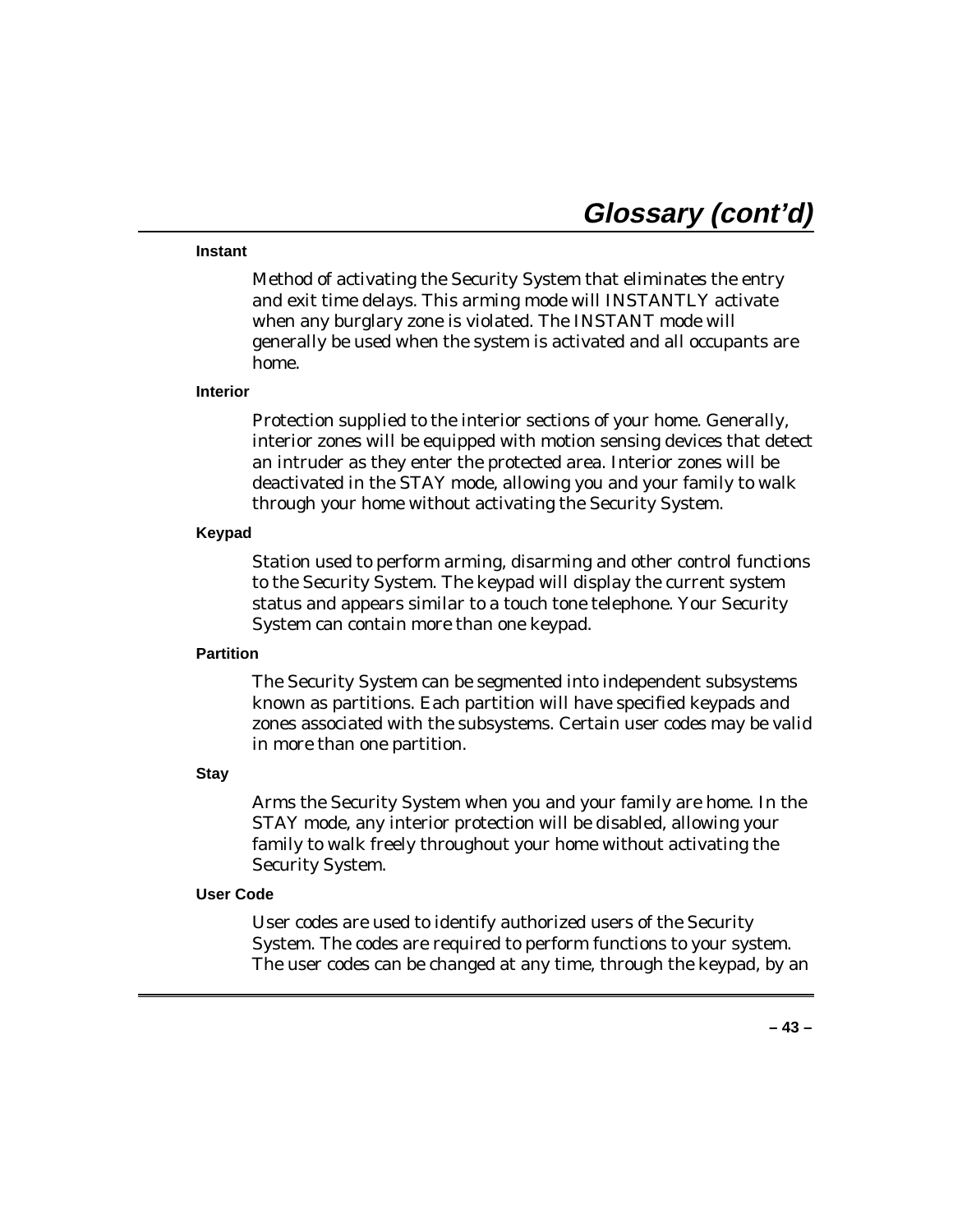# **Glossary (cont'd)**

authorized user. In addition, different levels of users can be defined to restrict functionality within your protected location.

**Zone**

Indicates a protected area of your home.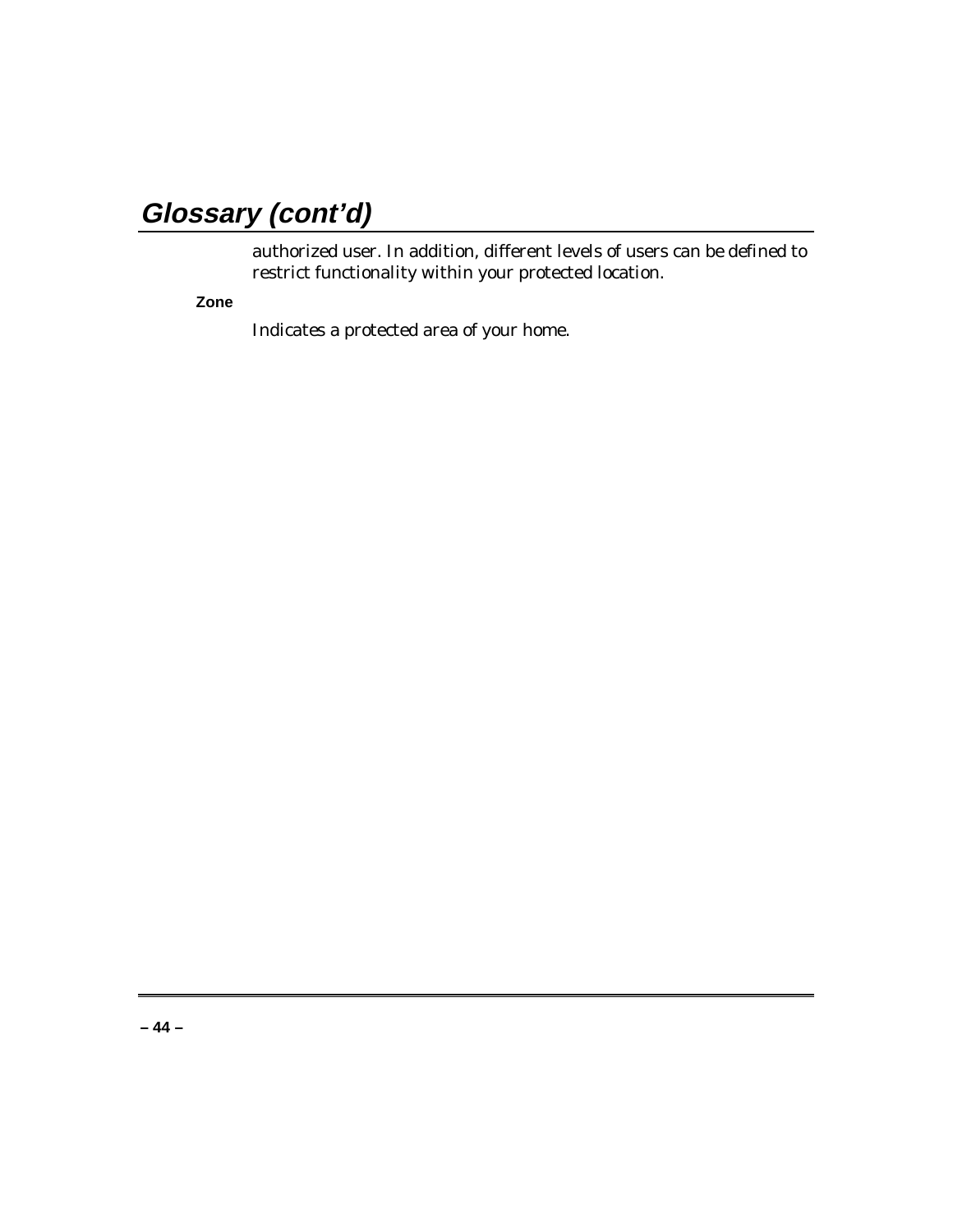## **Recommendations For Proper Protection**

### **THE FOLLOWING RECOMMENDATIONS FOR THE LOCATION OF FIRE AND BURGLARY DETECTION DEVICES HELP PROVIDE PROPER COVERAGE FOR THE PROTECTED PREMISES.**

### **Recommendations For Smoke And Heat Detectors**

With regard to the number and placement of smoke/heat detectors, we subscribe to the recommendations contained in the National Fire Protection Association's (NFPA) Standard #72 noted below.

Early warning fire detection is best achieved by the installation of fire detection equipment in all rooms and areas of the household as follows: For minimum protection a smoke detector should be installed outside of each separate sleeping area, and on each additional floor of a multi-floor family living unit, including basements. The installation of smoke detectors in kitchens, attics (finished or unfinished), or in garages is not normally recommended.

For additional protection the NFPA recommends that you install heat or smoke detectors in the living room, dining room, bedroom(s), kitchen, hallway(s), attic, furnace room, utility and storage rooms, basements and attached garages.

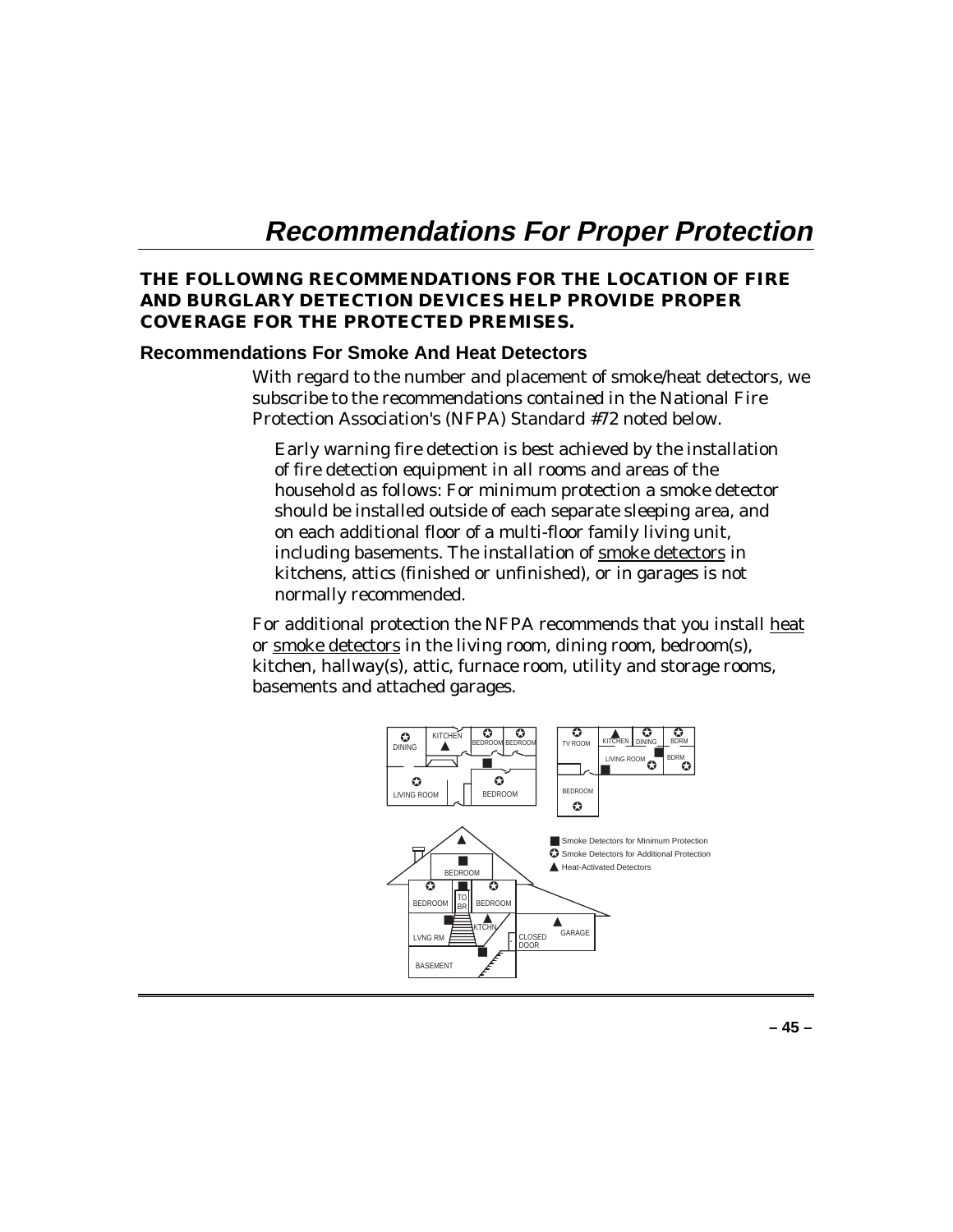### **In addition, we recommend the following:**

- Install a smoke detector inside every bedroom where a smoker sleeps.
- Install a smoke detector inside every bedroom where someone sleeps with the door partly or completely closed. Smoke could be blocked by the closed door. Also, an alarm in the hallway outside may not wake up the sleeper if the door is closed.
- Install a smoke detector inside bedrooms where electrical appliances (such as portable heaters, air conditioners or humidifiers) are used.
- Install a smoke detector at both ends of a hallway if the hallway is more than 40 feet (12 meters) long.
- Install smoke detectors in any room where an alarm control is located, or in any room where alarm control connections to an AC source or phone lines are made. If detectors are not so located, a fire within the room could prevent the control from reporting a fire or an intrusion.

### **Recommendations For Proper Intrusion Protection**

For proper intrusion coverage, sensors should be located at every possible point of entry to a home or commercial premises. This would include any skylights that may be present, and the upper windows in a multi-level building.

In addition, we recommend that radio backup be used in a security system so that alarm signals can still be sent to the alarm monitoring station in the event that the telephone lines are out of order (alarm signals are normally sent over the phone lines, if connected to an alarm monitoring station).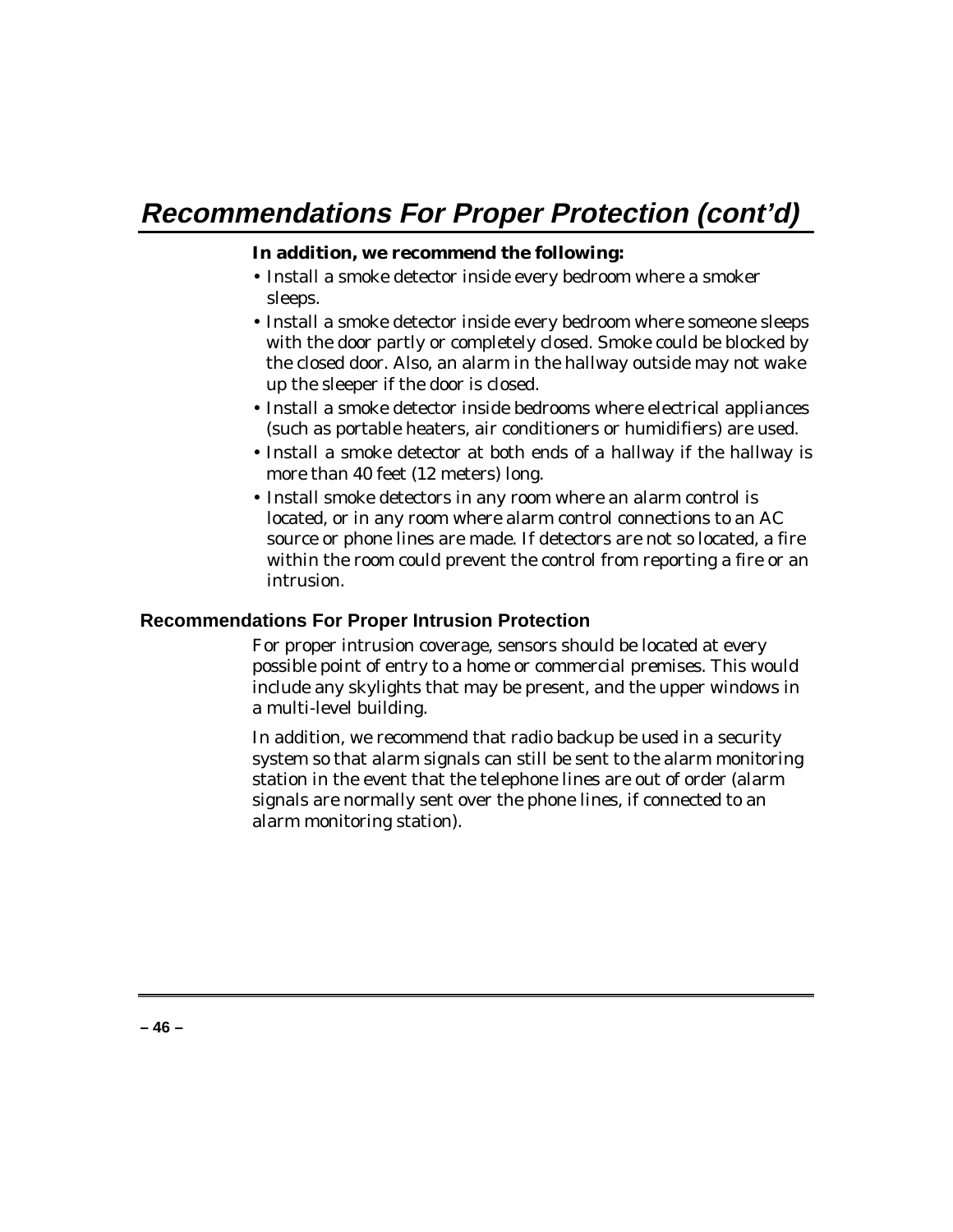## **Emergency Evacuation**

Establish and regularly practice a plan of escape in the event of fire. The following steps are recommended by the National Fire Protection Association:

**BEDROOM CLOSE BEDROOM PORCH BEDROOM BATH D** FLOOR **BEDROOM KITCHEN BACK DOOR BEDROOM BATH 1 FLOOR ST** •  $\mathbb{Q}_{\text{untr}}$ • **BACK** • **FRONT**

1. Position your detector or your interior and/or exterior sounders so that they can be heard by all occupants.

2. Determine two means of escape from each room. One path of escape should lead to the door that permits normal exit from the building. The other may be a window, should your path be impassable. Station an escape ladder at such windows if there is a long drop to the ground.

3. Sketch a floor plan of the building. Show windows, doors, stairs and rooftops that can be used to escape. Indicate escape routes for each room. Keep these routes free from obstruction and post copies of the escape routes in every room.

4. Assure that all bedroom doors are shut while you are asleep. This will prevent deadly smoke from entering while you escape.

5. Try the door. If the door is hot, check your alternate escape route. If the door is cool, open it cautiously. Be prepared to slam the door if smoke or heat rushes in.

6. Where smoke is present, crawl on the ground; do not walk upright. Smoke rises and may overcome you. Clearer air is near the floor.

7. Escape quickly; don't panic.

8. Establish a common meeting place outdoors, away from your house, where everyone can meet and then take steps to contact the authorities and account for those missing. Choose someone to assure that nobody returns to the house — many die going back.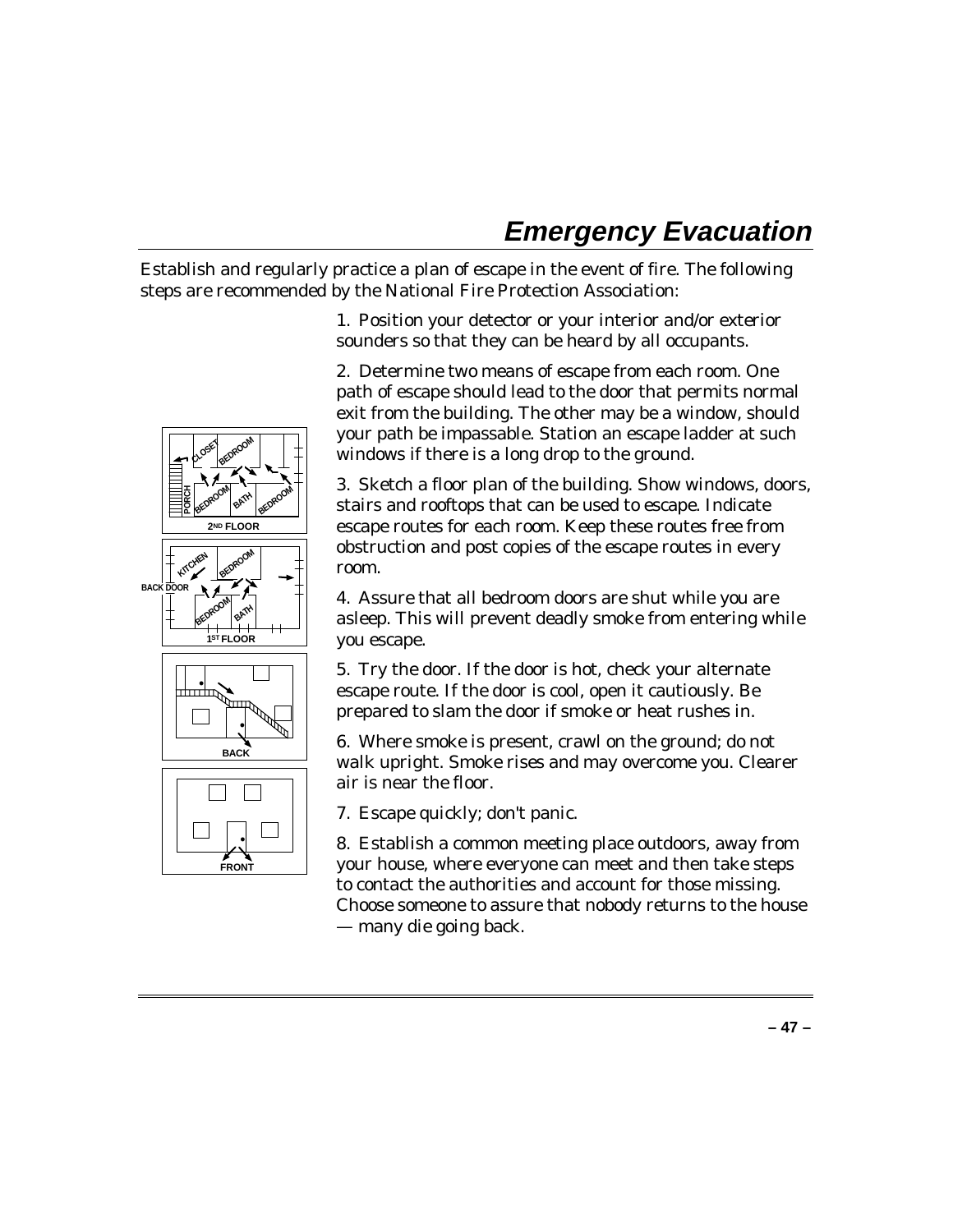## **System Testing**

This control unit was manufactured under rigid quality standards and complies with all UL requirements for its intended use. Maintenance is best performed by your installing company with trained service personnel.

Installing Company: \_\_\_\_\_\_\_\_\_\_\_\_\_\_\_\_\_\_\_\_\_\_\_\_\_\_\_\_\_\_\_\_

Telephone Number: \_\_\_\_\_\_\_\_\_\_\_\_\_\_\_\_\_\_\_\_\_\_\_\_\_\_\_\_\_\_\_\_

It is recommended that you test your system once a week using the following procedure:

Note: If a Central Station monitors your system then contact them **prior** to performing this test.

- 1. Arm your Security System.
- 2. Activate the system by opening a protected zone (example, window, or door).
- 3. Confirm that the alarm sounding device (bell or siren) activates If your system is connected to a Central Station then the keypad will emit a ringback sound to confirm that the signal was received.
- 4. Disarm the system to silence the system and return to normal status.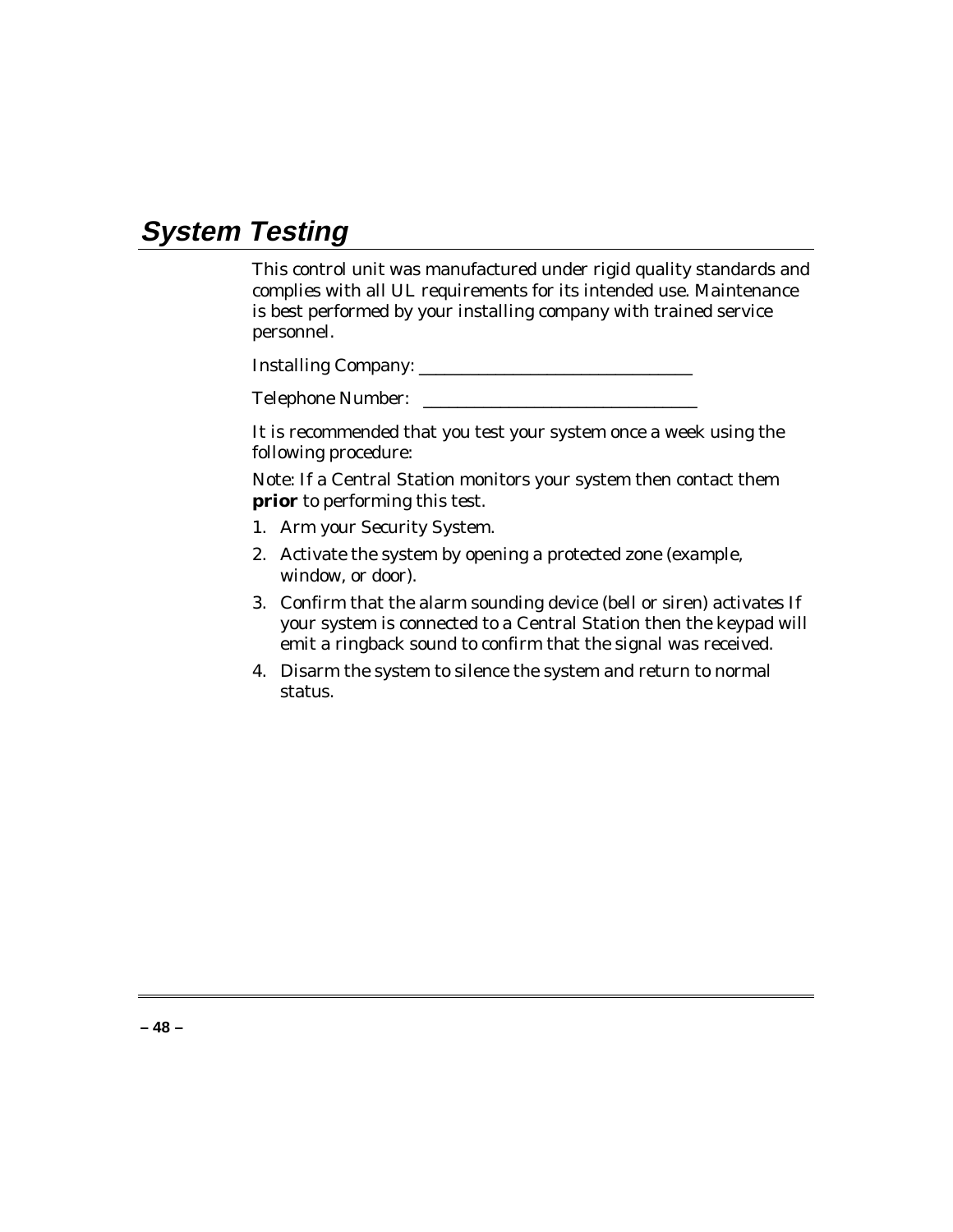### **Battery Test**

In order to test the backup battery the following procedure should be performed:

- 1. Remove the AC transformer from the AC outlet by removing the retaining screw that secures the transformer to the wall. (Note: the screw is not present in models sold in Canada).
- 2. Observe that the AC light goes off on the keypad.
- 3. Activate your alarm system using steps 1-4 listed above.
- 4. Replace the AC transformer to the AC outlet and secure using the retaining screw (Note: The retaining screw is not present in models sold in Canada).

The National Fire Protection Association publishes a standard for household fire warning equipment (NFPA #74). Further information can be obtained by contacting; NFPA Public Affairs Dept., Batterymarch Park, Quincy, MA 02269.

If you have any further questions about the operation of your system, call your installer.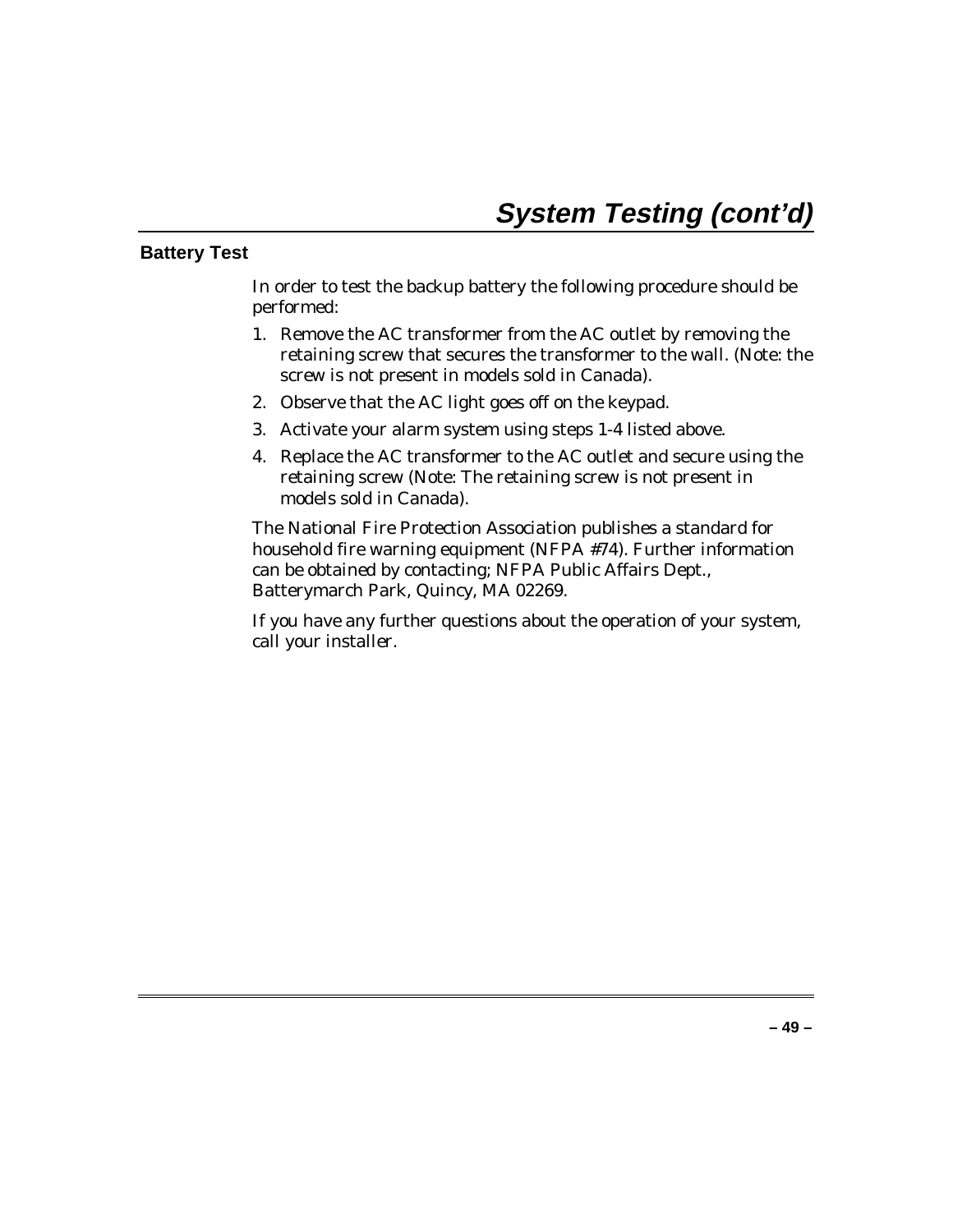# **Owners Information**

| NAME:<br><u> 1980 - Jan James James Jan James James James James James James James James James James James James James Jam</u> |
|-------------------------------------------------------------------------------------------------------------------------------|
|                                                                                                                               |
|                                                                                                                               |
|                                                                                                                               |
|                                                                                                                               |
| <b>EMERGENCY NUMBERS:</b>                                                                                                     |
| CENTRAL STATION: LAND CONTRAL STATION                                                                                         |
|                                                                                                                               |
|                                                                                                                               |
|                                                                                                                               |
|                                                                                                                               |
|                                                                                                                               |
|                                                                                                                               |
|                                                                                                                               |
| <b>SERVICE INFORMATION:</b>                                                                                                   |
| <b>ALARM INSTALLING COMPANY:</b>                                                                                              |
|                                                                                                                               |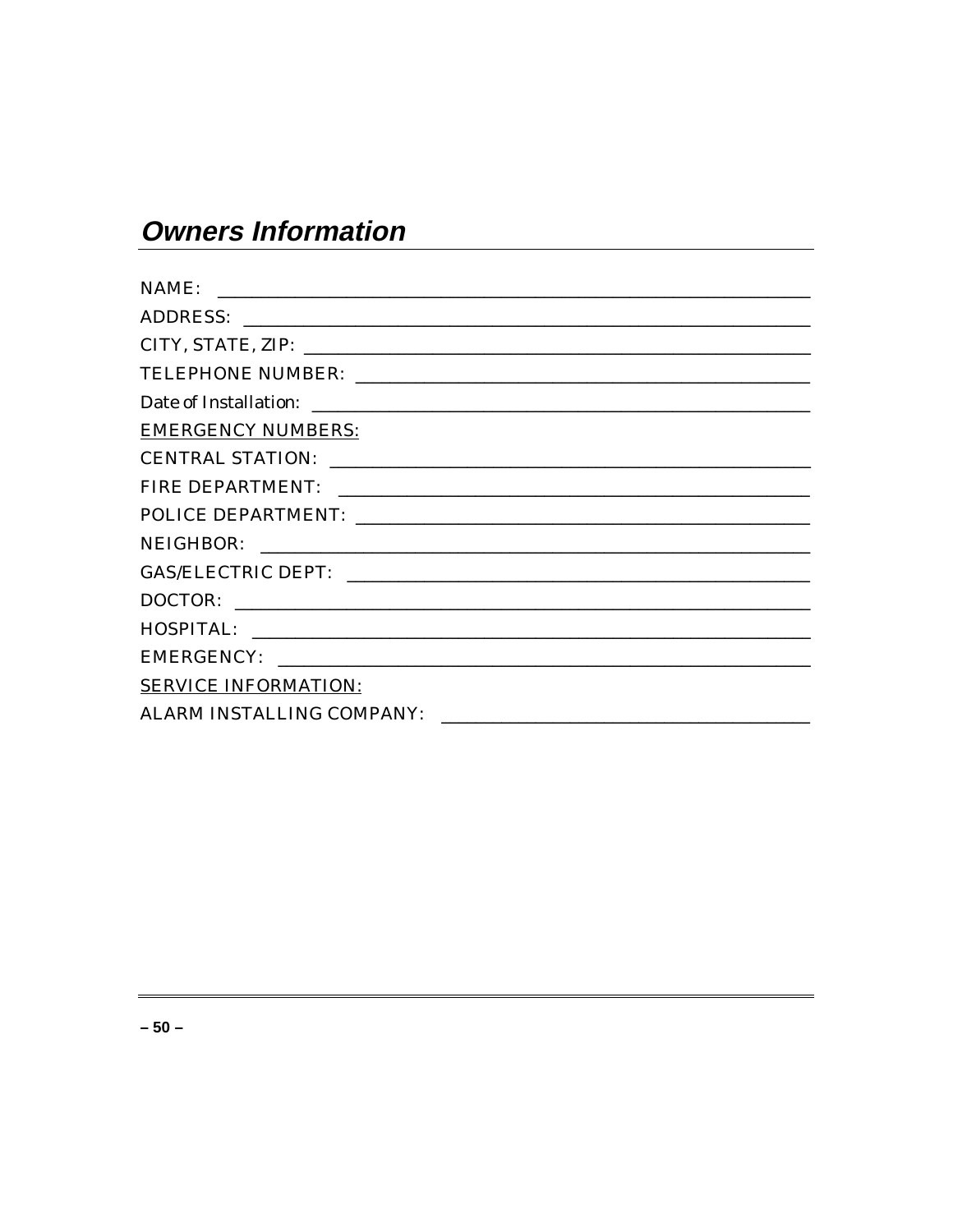### **About The Manufacturer**

Your new control panel and keypads are manufactured by Fire Burglary Instruments Inc, leading manufacturer of quality reliable security control products since 1971. Fire Burglary Instruments is a subsidiary of Pittway Corporation. This product has been manufactured using the latest advances in electronic and computer technology. Thorough testing, by computer as well as quality control experts, has occurred several times during the manufacturing process.

Fire Burglary Instruments warranties its products through your installing company. Product reliability and ease of operation are two of the major factors in the design of all Fire Burglary products. You can look forward to many years of trouble free service from your Security System.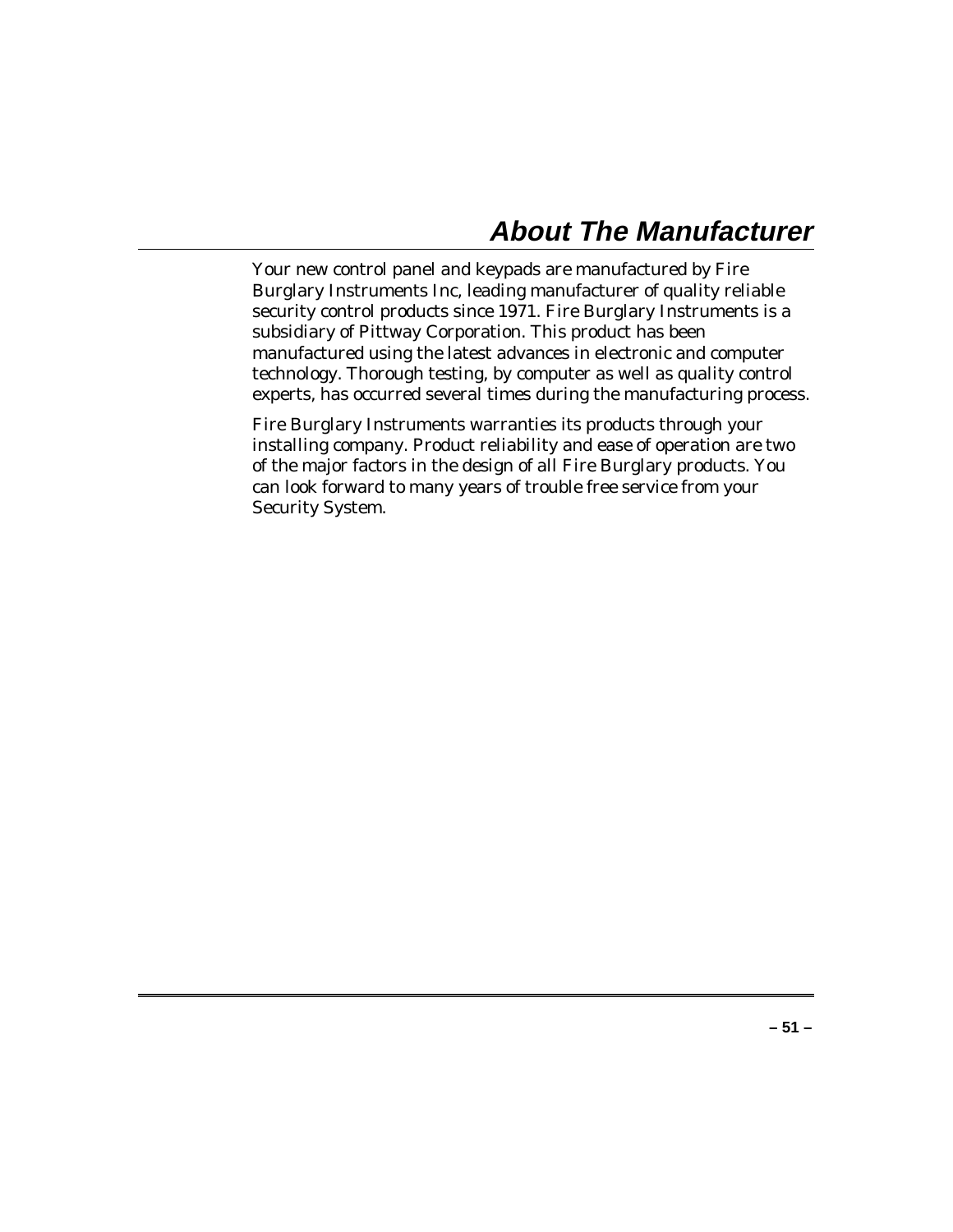## **Statements – Problems – Warnings**

#### **FEDERAL COMMUNICATIONS COMMISSION (FCC) STATEMENT**

This equipment has been tested to FCC requirements and has been found acceptable for use. The FCC requires the following statement for your information.

This equipment generates and uses radio frequency energy and if not installed and used properly, that is, in strict accordance with the manufacturer's instructions may cause interference to radio and television reception. It has been tested and found to comply with the limits of Part 15 of FCC Rules, which are designed to provide reasonable protection against such interference in a residential installation. However, there is no guarantee that interference will not occur in a particular installation. If this equipment does cause interference to radio or television reception, which can be determined by turning the equipment off and on, the user is encouraged to try to correct the interference by one or more of the following measures:

- If using an indoor antenna, have a quality outdoor antenna installed.
- Reorient the receiving antenna until interference is reduced or eliminated.
- Move the radio or television receiver away from the control/ communicator.
- Move the antenna leads away from any wire runs to the control/communicator.
- Plug the control/communicator into a different outlet so that it and the radio or television receiver are on different branch circuits.

If necessary, the user should consult the dealer or an experienced radio/television technician for additional suggestions. The user or installer may find the following booklet prepared by the Federal Communications Commission helpful: "Interference Handbook". This booklet is available from the U.S. Government Printing Office, Washington, DC 20402. Stock No. 004-000-00450-7.

The user shall not make any changes or modifications to the equipment unless authorized by the installation Instructions or Owners Manual. Unauthorized changes or modifications could void the user's authority to operate the equipment.

#### **IN THE EVENT OF TELEPHONE OPERATIONAL PROBLEMS**

In the event of telephone operational problems, disconnect the communicator by removing the plug from the RJ31X jack. We recommend that the installer demonstrate disconnecting the phones on installation of the system. Do not disconnect the phone connection inside the communicator. Doing so will result in the loss of the phone lines. If the regular phone works correctly after the communicator has been disconnected from the phone lines, the communicator has a problem and should be returned for repair.

If upon disconnecting the communicator, there is still a problem on your line, notify the Telephone Company that they have a problem and request prompt repair service. The user may not under any circumstances (in or out of warranty) attempt any service or repairs on the system. It must be returned to the factory or an authorized service agency for all repairs.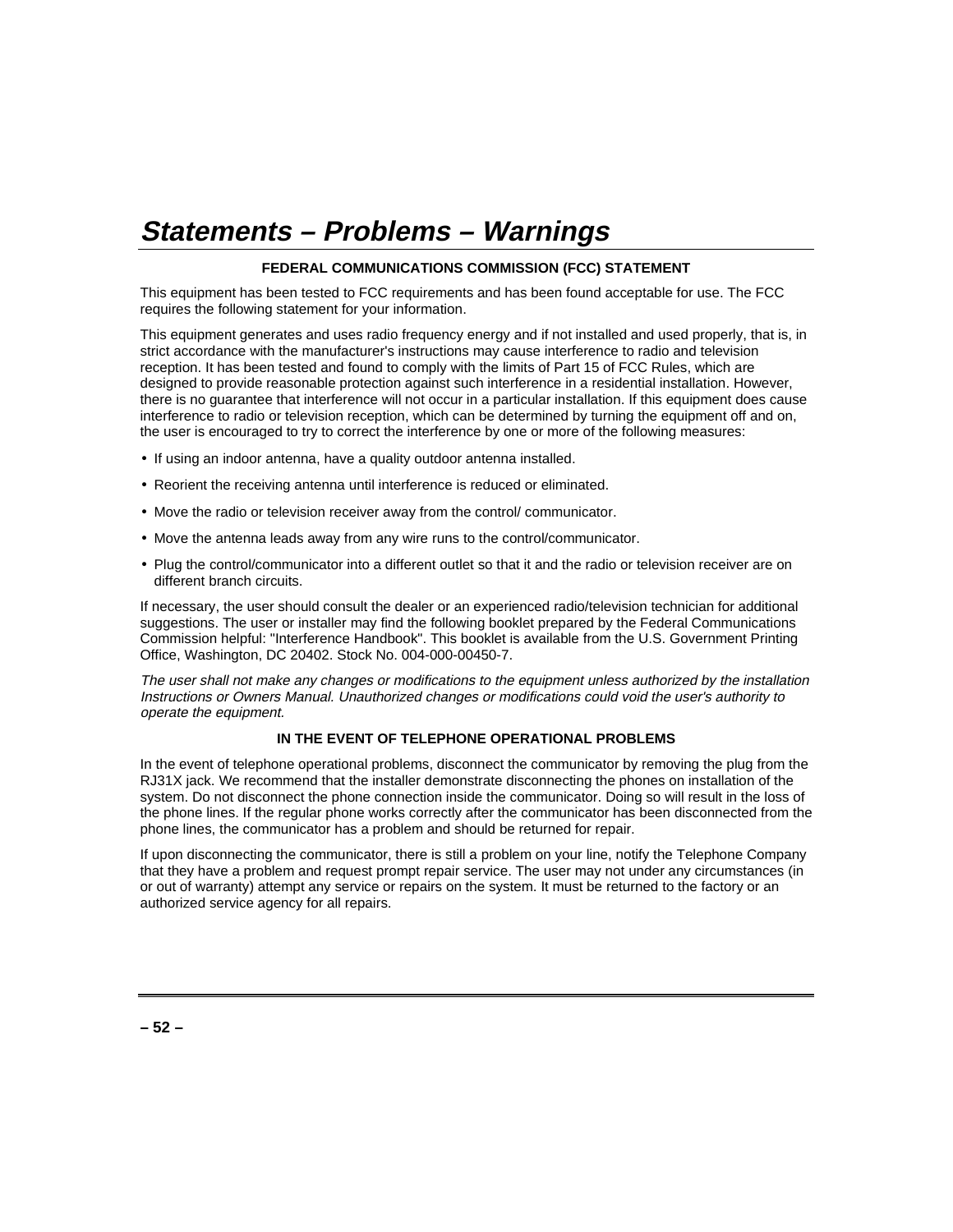## **Statements – Problems – Warnings (cont'd)**

#### **WARNING LIMITATIONS OF THIS ALARM SYSTEM**

While this system is an advanced design security system, it does not offer guaranteed protection against burglary, fire or other emergency. Any alarm system, whether commercial or residential, is subject to compromise or failure to warn for a variety of reasons. For example:

- Intruders may gain access through unprotected openings or have the technical sophistication to bypass an alarm sensor or disconnect an alarm warning device.
- Intrusion detectors (e.g., passive infrared detectors), smoke detectors, and many other sensing devices will not work without power. Battery operated devices will not work without batteries, with dead batteries or if the batteries are not put in properly. Devices powered solely by AC will not work if their AC power supply is cut off for any reason, however briefly.
- Signals sent by wireless transmitters may be blocked or reflected by metal before they reach the alarm receiver. Even if the signal path has been recently checked during a weekly test, blockage can occur if a metal object is moved into the path.
- A user may not be able to reach a panic or emergency button quickly enough.
- While smoke detectors have played a key role in reducing residential fire deaths in the United States, they may not activate or provide early warning for a variety of reasons in as many as 35% of all fires, according to data published by the Federal Emergency Management Agency. Some of the reasons smoke detectors used in conjunction with this System may not work are as follows: Smoke detectors may have been improperly installed and positioned. Smoke detectors may not sense fires that start where smoke cannot reach the detectors, such as in chimneys, in walls, or roofs, or on the other side of closed doors. Smoke detectors may not sense a fire on another level of a residence or building. A second floor detector, for example, may not sense a first floor or basement fire. Moreover, smoke detectors have sensing limitations. No smoke detector can sense every kind of fire every time. In general, detectors may not always warn about fires caused by carelessness and safety hazards like smoking in bed, violent explosions, escaping gas, improper storage of flammable materials, overloaded electrical circuits, children playing with matches, or arson. Depending on the nature of the fire and/or the location of the smoke detectors, the detector, even if it operates as anticipated, may not provide sufficient warning to allow all occupants to escape in time to prevent injury or death.
- Passive Infrared Motion Detectors can only detect intrusion within the designed ranges as diagramed in their installation manual. Passive Infrared Detectors do not provide volumetric area protection. They do create multiple beams of protection, and intrusion can only be detected in unobstructed areas covered by the beams. They cannot detect motion or intrusion that takes place behind walls, ceilings, floors, closed doors, glass partitions, glass doors, or window. Mechanical tampering, masking, painting, or spraying of any material on the mirrors, windows or any part of the optical system can reduce their detection ability. Passive Infrared Detectors sense changes in temperature; however, as the ambient temperature of the protected area approaches the temperature range of 90 to 150F, the detection performance can decrease.
- Alarm warning devices such as sirens, bells or horns may not alert people or wake up sleepers who are located on the other side of closed or partly open doors. If warning devices sound on a different level of the residence from the bedrooms, then they are less likely to waken or alert people inside the bedrooms. Even persons who are awake may not hear the warning if the alarm is muffled by noise from a stereo,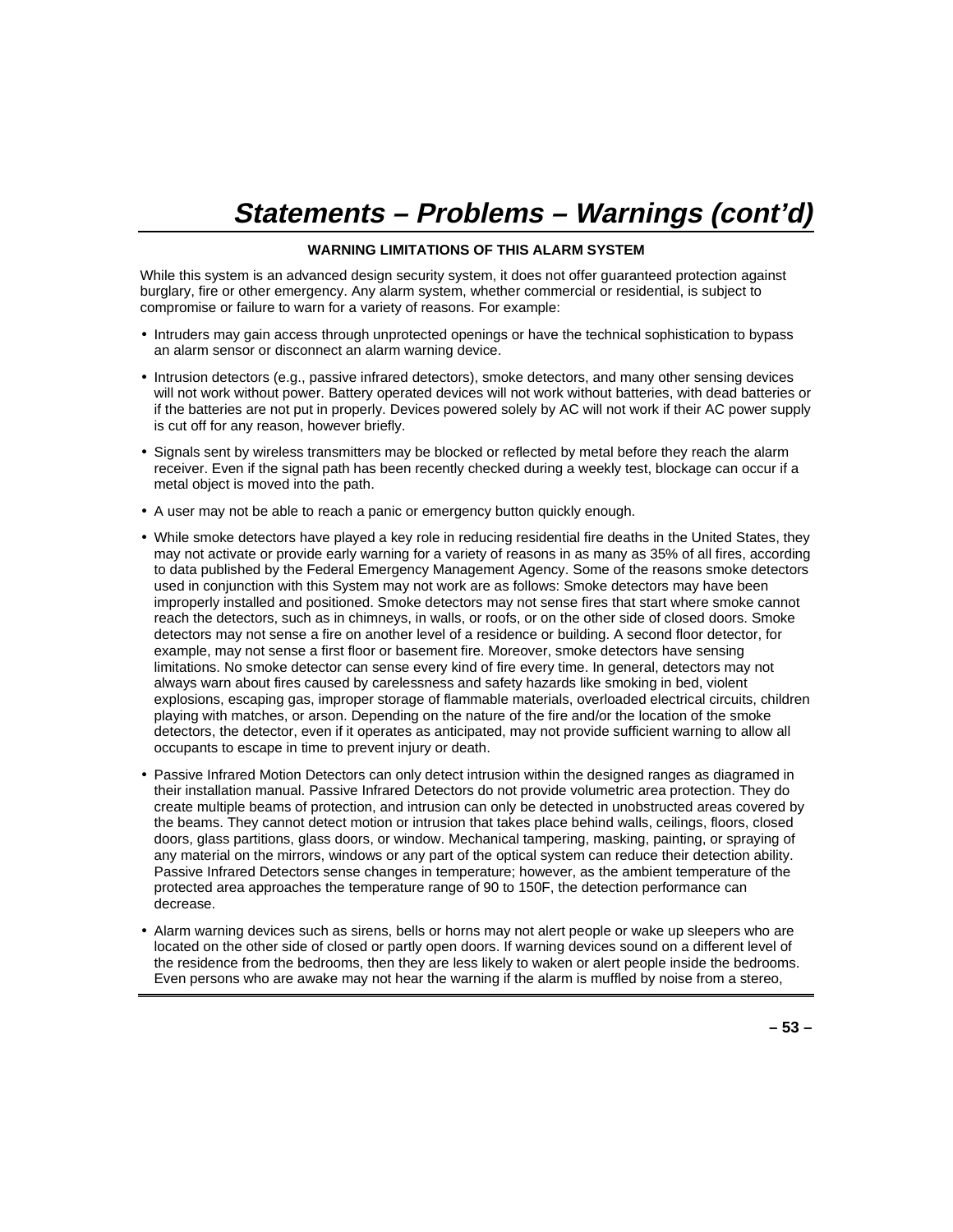## **Statements – Problems – Warnings (cont'd)**

radio, air conditioner or other appliances, or by passing traffic. Finally, alarm warning devices, however loud, may not warn hearing-impaired people or waken deep sleepers.

- Telephone lines needed to transmit alarm signals from a premises to a central monitoring station may be out of service or temporarily out of service. Telephone lines are also subject to compromise by sophisticated intruders.
- Even if the system responds to the emergency as intended, however, occupants may have insufficient time to protect themselves from the emergency situation. In the case of a monitored alarm system, authorities may not respond appropriately.
- This equipment, like other electrical devices, is subject to component failure. Even though this equipment is designed to last as long as 20 years, the electronic components could fail at any time.

The most common cause of an alarm system not functioning when an intrusion or fire occurs is inadequate maintenance. This alarm system should be tested weekly to make sure all sensors are working properly.

Installing an alarm system may make one eligible for lower insurance rates, but an alarm system is not a substitute for insurance. Homeowners, property owners and renters should continue to act prudently in protecting themselves and continue to insure their lives and property.

We continue to develop new and improved protection devices. Users of alarm systems owe it to themselves and their loved ones to learn about these developments.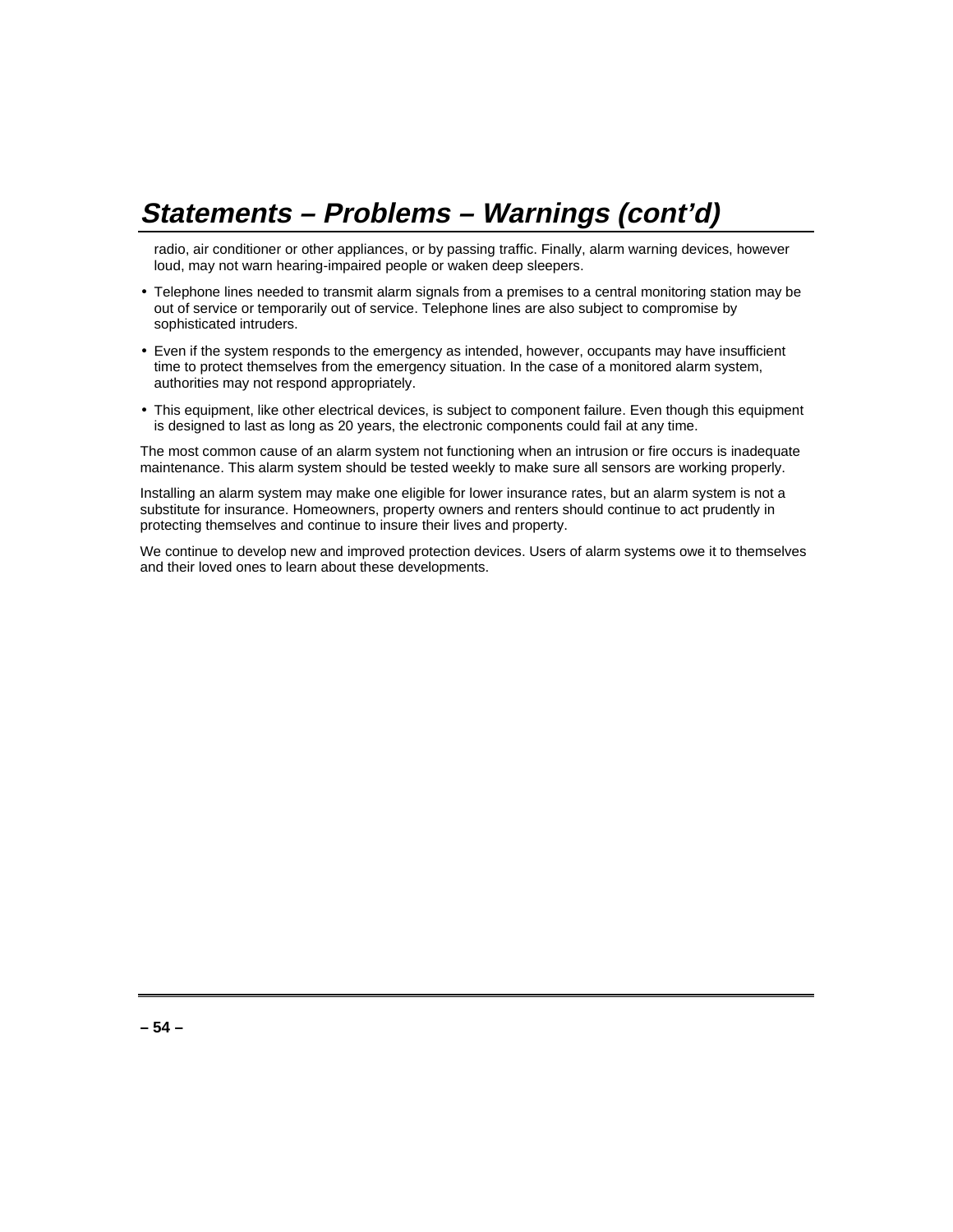### **Warranty**

#### **FIRE BURGLARY INSTRUMENTS, INC. ONE YEAR LIMITED WARRANTY**

Fire Burglary Instruments, Inc., a subsidiary of Pittway Corporation, and Pittway Corporation its divisions subsidiaries and affiliates ("Seller"), 163 Eileen Way, Syosset New York 11791, warrants its security equipment ("the product") to be free from defects in materials and workmanship for one year from the date of original purchase, under normal use and service. Seller's obligation is limited to repairing or replacing, at its option, free of charge for parts, labor, or transportation, any product proven to be defective in materials or workmanship under normal use and service. Seller shall have no obligation under this warranty or otherwise if the product is altered or improperly repaired or serviced by anyone other than Seller. In case of defect, contact the security professional who installed and maintains your security equipment or the Seller for product repair.

This one year Limited Warranty is in lieu of all other express warranties, obligations or liabilities. THERE ARE NO EXPRESS WARRANTIES, WHICH EXTEND BEYOND THE FACE HEREOF. ANY IMPLIED WARRANTIES, OBLIGATIONS OR LIABILITIES MADE BY SELLER IN CONNECTION WITH THIS PRODUCT, INCLUDING ANY IMPLIED WARRANTY OF MERCHANTABILITY, OR FITNESS FOR A PARTICULAR PURPOSE OR OTHERWISE, ARE LIMITED IN DURATION TO A PERIOD OF ONE YEAR FROM THE DATE OF ORIGINAL PURCHASE. ANY ACTION FOR BREACH OF ANY WARRANTY, INCLUDING BUT NOT LIMITED TO ANY IMPLIED WARRANTY OF MERCHANTABILITY, MUST BE BROUGHT WITHIN 18 MONTHS FROM DATE OF ORIGINAL PURCHASE. IN NO CASE SHALL SELLER BE LIABLE TO ANYONE FOR ANY CONSEQUENTIAL OR INCIDENTAL DAMAGES FOR BREACH OF THIS OR ANY OTHER WARRANTY, EXPRESS OR IMPLIED, OR UPON ANY OTHER BASIS OF LIABILITY WHATSOEVER, EVEN IF THE LOSS OR DAMAGE IS CAUSED BY THE SELLER'S OWN NEGLIGENCE OR FAULT.

Some states do not allow limitation on how long an implied warranty lasts or the exclusion or limitation of incidental or consequential damages, so the above limitation or exclusion may not apply to you. Seller does not represent that the product may not be compromised or circumvented; that the product will prevent any personal injury or property loss by burglary, robbery, fire or otherwise; or that the product will in all cases provide adequate warning or protection. Buyer understands that a properly installed and maintained alarm may only reduce the risk of a burglary, robbery, or fire or other events occurring without providing an alarm, but it is not insurance or a guarantee that such will not occur or that there will be no personal injury or property loss as a result. CONSEQUENTLY, SELLER SHALL HAVE NO LIABILITY FOR ANY PERSONAL INJURY, PROPERTY DAMAGE OR OTHER LOSS BASED ON A CLAIM THE PRODUCT FAILED TO GIVE WARNING. HOWEVER, IF SELLER IS HELD LIABLE, WHETHER DIRECTLY OR INDIRECTLY, FOR ANY LOSS OR DAMAGE ARISING UNDER THIS LIMITED WARRANTY OR OTHERWISE, REGARDLESS OF CAUSE OR ORIGIN, SELLER'S MAXIMUM LIABILITY SHALL NOT IN ANY CASE EXCEED THE PURCHASE PRICE OF THE PRODUCT, WHICH SHALL BE THE COMPLETE AND EXCLUSIVE REMEDY AGAINST SELLER. This warranty gives you specific legal rights, and you may also have other rights which vary from state to state. No increase or alteration, written or verbal, of the obligations of this Limited Warranty is authorized.